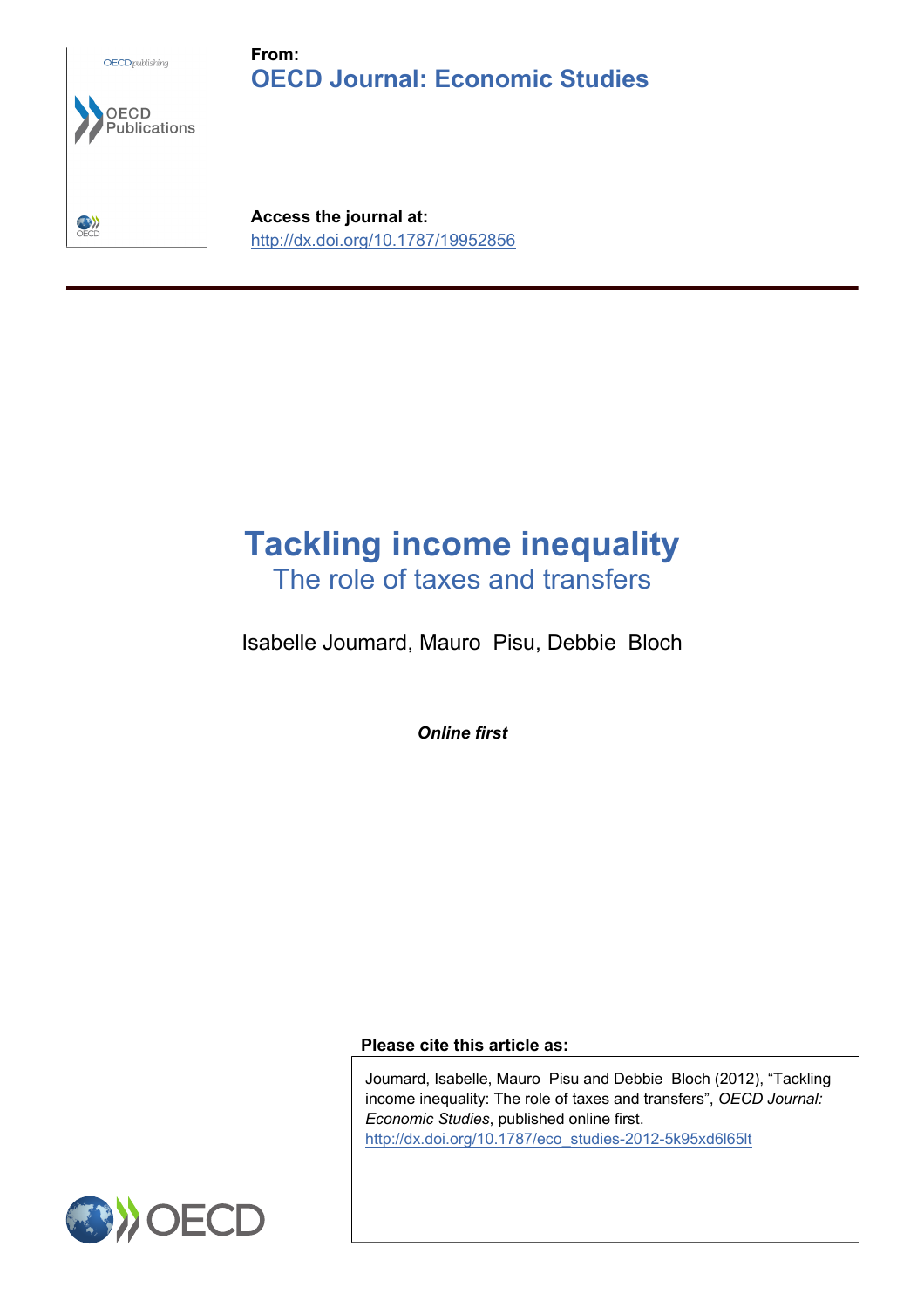This document and any map included herein are without prejudice to the status of or sovereignty over any territory, to the delimitation of international frontiers and boundaries and to the name of any territory, city or area.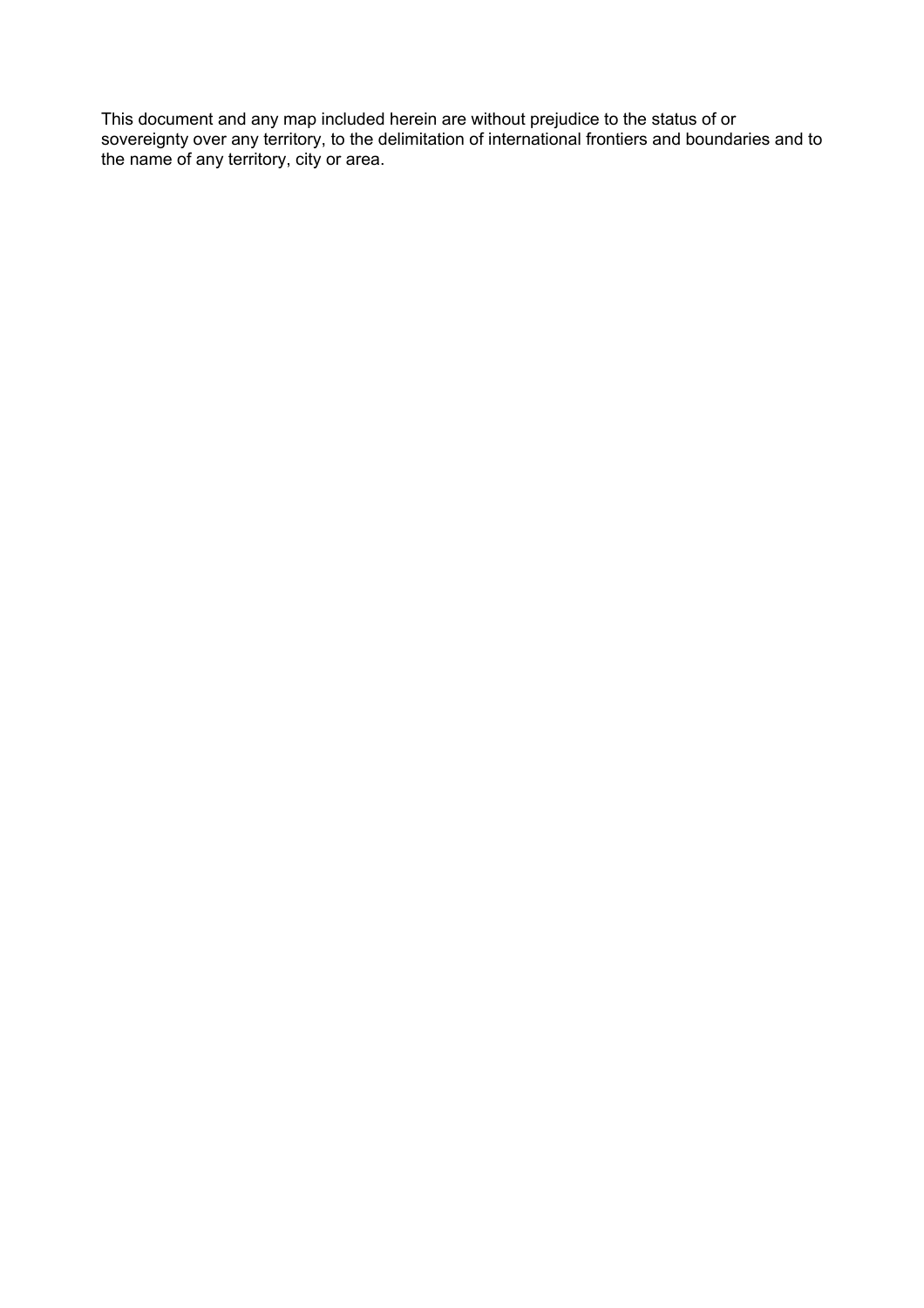# **Tackling income inequality: The role of taxes and transfers**

*by* Isabelle Joumard, Mauro Pisu *and* Debbie Bloch\*

*Taxes and transfers reduce inequality in disposable income relative to market income. The effect varies, however, across OECD countries. The redistributive impact of taxes and transfers depends on the size, mix and the progressivity of each component. Some countries with a relatively small tax and welfare system (*e.g. *Australia) achieve the same redistributive impact as countries characterised by much higher taxes and transfers (*e.g. *Germany) because they rely more on income taxes, which are more progressive than other taxes, and on means-tested cash transfers. This article provides an assessment of the redistributive effect of the main taxes and cash transfers, based on various OECD data sources, a set of policy indicators and a literature review. Using cluster analysis, it also identifies empirically four groups of countries with tax and transfer systems that share broadly similar features.*

*JEL Classification: H2, H23, H53, I3, I38*

*Keywords: Income inequality, taxes, transfers, welfare systems, redistribution, progressivity, cluster analysis*

<sup>\*</sup> Isabelle Joumard (isabelle.joumard@oecd.org), Mauro Pisu (mauro.pisu@oecd.org) and Debbie Bloch (debra.bloch@oecd.org) are members of the Economics Department of the OECD. This article is a revised version of one of the background papers for the OECD's project on Income distribution and growth-enhancing policies. The authors would like to thank Peter Hoeller who co-ordinated the project on inequality and economic growth, and also Bert Brys, Oliver Denk, Romain Duval, Jørgen Elmeskov, Michael Förster, Kaja Fredriksen, Isabell Koske, Stephen Matthews and Jean-Luc Schneider for their useful comments and suggestions and Susan Gascard for excellent editorial support. The views expressed in this article are those of the authors and do not necessarily reflect those of the OECD or its member countries.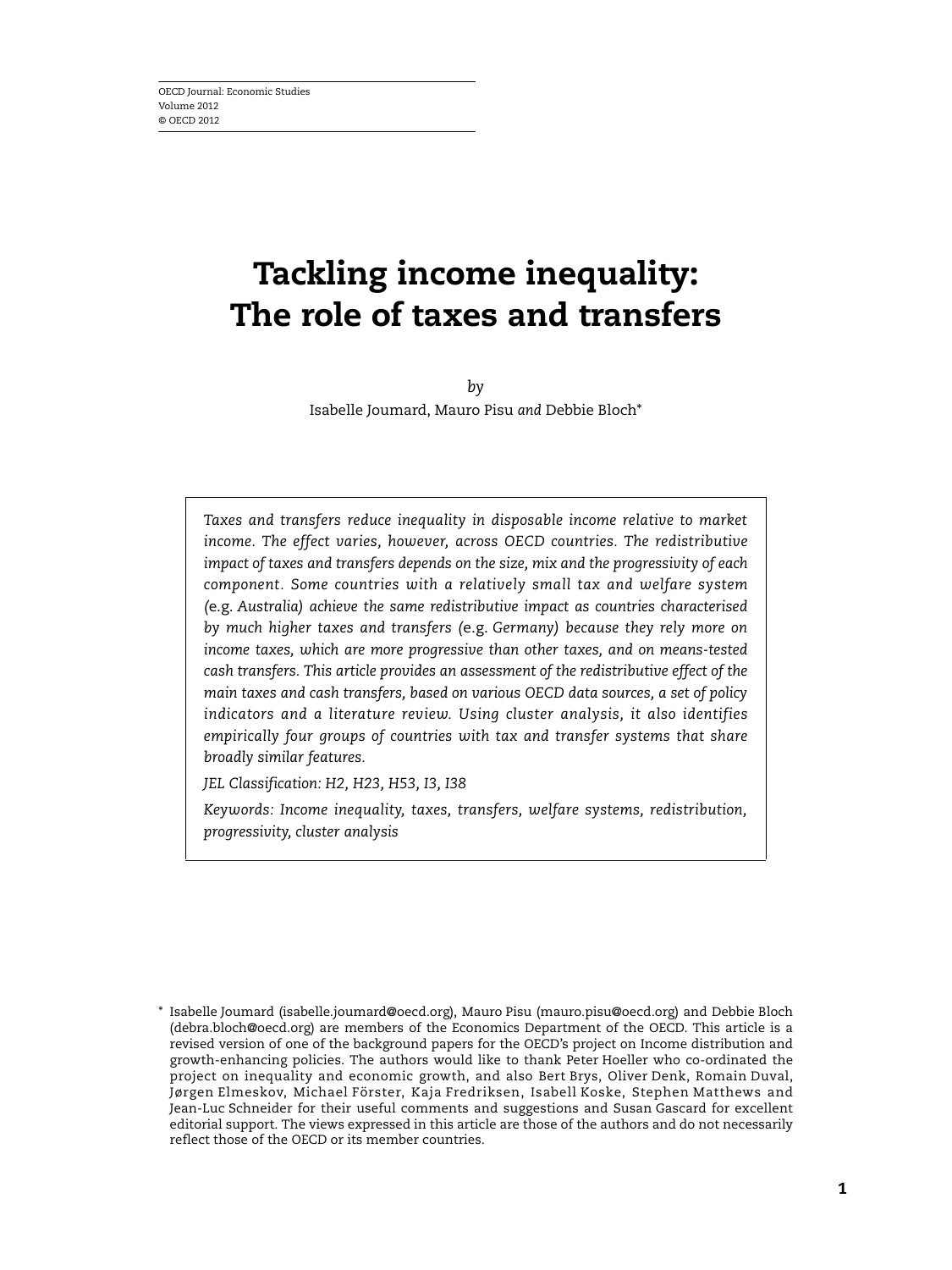$\mathbf{l}_n$  many OECD countries, income inequality has drifted up over the past decades (OECD, 2011a). In some countries, top incomes have captured a large share of the overall income gains, while poverty remains a pressing policy issue, not least because of the increase in unemployment over the last few years. The recent financial and fiscal crises have also pushed governments to contain public spending, including cash transfers, while both fiscal consolidation and equity considerations have led some governments to raise taxes, in particular on top incomes.

Against this background, Section 2 assesses the redistributive impact of different tax and transfer policy approaches in the late-2000s. Section 3 summarises tax and transfers policy indicators in country profiles and provides an illustration of how these profiles can be used to identify reform options for two OECD countries (Australia and Germany). It also provides a typology of tax and transfer systems, identifying four groups of countries sharing broadly similar features.

This article relies on, and compares, various data sources and methods. The *OECD Income Distribution and Poverty Database* – which draws mostly on national household survey data – contains comparable cross-country information on income, public cash transfers and taxes at the household level by income decile.<sup>1</sup> This data source is used to derive the redistributive impact of taxes and transfers and the contribution of both size and progressivity in lowering inequality. Given the inherent limitation of these data, other indicators of the size and progressivity of taxes and transfers are presented to investigate the characteristics of specific tax and benefit schemes. A cluster analysis of 15 carefully selected policy indicators, capturing the progressivity, size and mix of taxes and benefits, is then implemented to identify groups of OECD countries sharing common redistributive approaches.

## **1. Main findings**

## *1.1. The redistributive impact of taxes and transfers*

Taxes and transfers have a significant redistributive impact. Inequality in income *after* taxes and transfers, as measured by the Gini index, was about 25% lower than for income *before* taxes and transfers on average in the OECD area in the late 2000s.<sup>2</sup> For the same period, poverty measured after taxes and transfers was 55% lower than before taxes and transfers for the OECD average. Various additional points are worth noting:

- Countries with a more unequal distribution of market income tend to redistribute more.
- Cash transfers reduce income dispersion more than taxes in most OECD countries. On average, three quarters of the reduction in inequality between market and disposable income are due to transfers, the rest to taxes.
- The redistributive impact of cash transfers varies widely across countries. Countries with a similar dispersion of household market income may follow different redistributive strategies. In some, cash transfers account for a large share of household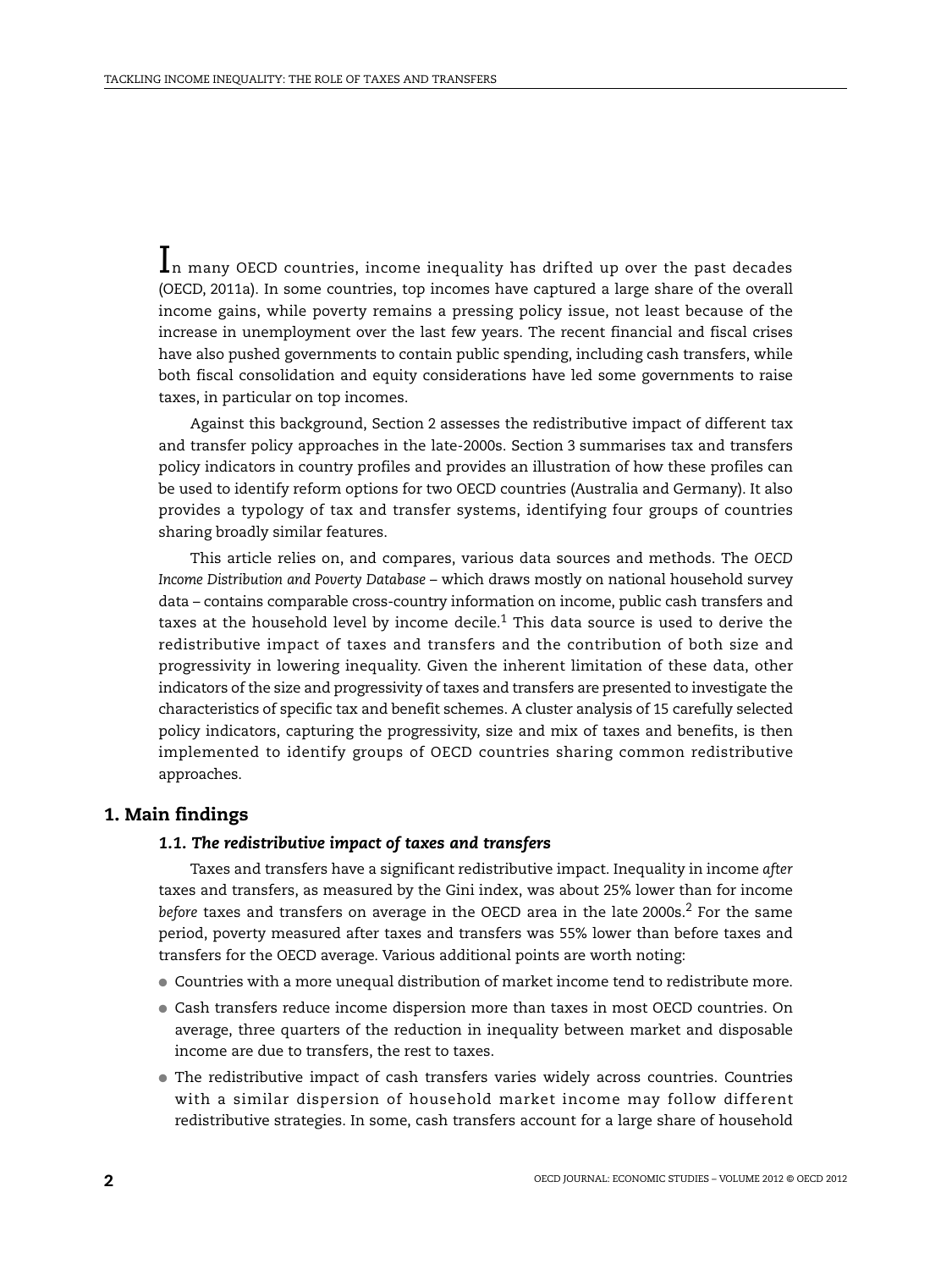disposable income, redistributing income mainly over the life-cycle rather than across individuals. Old-age pensions often fall into this category, and their progressivity is low in many countries. Some countries with smaller cash transfers tend to rely more on targeted benefits.

- Family and housing benefits are, in most countries, the most progressive cash transfers, though their redistributive impact is limited as they are often small in size. Disability and unemployment benefits reduce income inequality although their degree of progressivity to a large extent depends on their design.
- The cross-country variation in the redistributive impact of household taxes is more limited than that of transfers, despite large differences in tax-to-GDP ratios. High-tax countries tend to have less progressive household taxes.
- The progressivity of labour taxes (including social security contributions) has increased in the majority of OECD countries. Although personal income rate schedules have often become flatter, reflecting the steep decline in top marginal tax rates, social security contributions for low-income earners have been cut or tax reliefs made more generous in some countries so as to reduce the cost of labour for groups at high unemployment risk. Furthermore, earned income tax relief has been raised to make work more attractive for low-income earners, raising the progressivity of labour income taxes.
- The personal income tax is the most progressive tax, although there are significant cross-country variations. Social security contributions, consumption taxes and real estate taxes tend to be regressive in most countries.
- Tax expenditures pertaining to personal income tax tend to benefit the well-off, a main exception being in-work tax credits.
- The taxation of capital income, wealth and inheritance has been reduced in many countries, which has reduced the redistributive impact of tax systems.

#### *1.2. Indicators of tax and transfer policies help to identify different country models*

- The redistributive impact of taxes and transfers depends on their size, mix and the progressivity of each component. A set of policy indicators has been compiled which breaks down the redistributive impact of both taxes and transfers into these three dimensions. Individual country profiles facilitate the comparison of each country with the OECD average and thus help to identify reform options.
- Four groups of countries sharing broadly comparable tax and transfer systems have been identified empirically, based on the set of policy indicators:
	- ❖ A "Nordic model" characterised by large and mostly universal cash transfers, a high level of spending on in-kind services and a tax mix which promotes redistribution (all Nordic countries and also Belgium are in this group).
	- ❖ A "Continental European model" characterised by large cash transfers with the lion's share for old-age pensions – *i.e.* redistributing income mostly over the lifecycle instead of across individuals – and a tax mix which does not promote redistribution across individuals, reflecting a small role for the personal income tax (Austria, France and Germany are representative).
	- ❖ An "Anglo-Saxon model", characterised by small cash transfers, and a tax mix which promotes income redistribution. This model can be divided in two sub-groups: those countries with transfers highly targeted on low-income groups (Australia and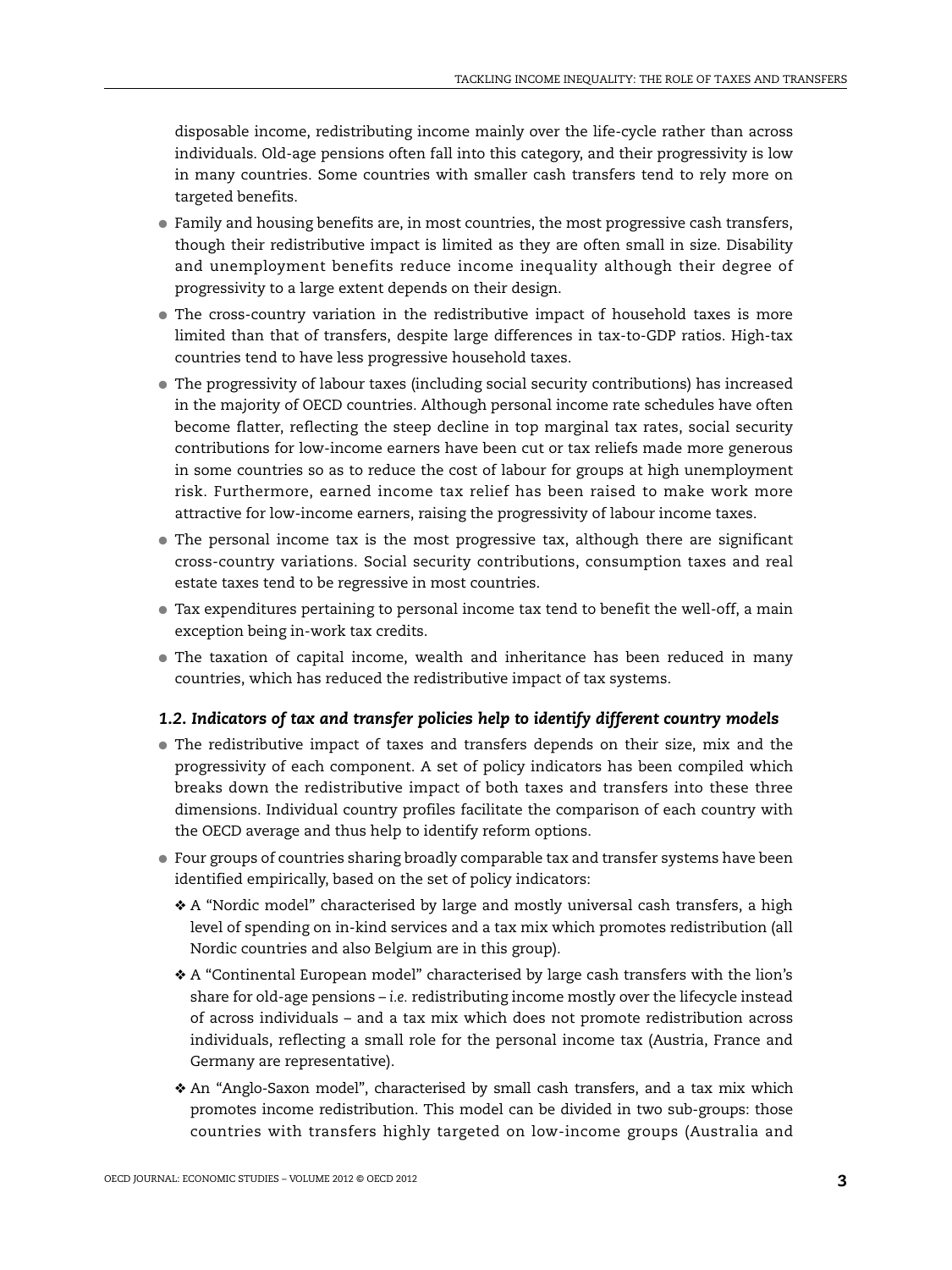New Zealand being examples) and those countries characterised by little progressivity of cash transfers which are largely spent on old-age pensions (Japan and the United States are in this sub-group).

❖ A lower-income group, where the welfare system is not well developed. Spending on transfers and the level of taxation are considerably below the OECD average, with a heavy reliance on consumption taxes (Chile and Turkey are in this group).

## **2. The redistributive impact of taxes and transfers**

Taxes and transfers are key policy levers to influence distributional outcomes. Information based on household surveys suggests that OECD-wide, taxes and cash transfers reduced the market income dispersion – as measured by the concentration coefficient – by about 25% and relative poverty by about 55% in the late 2000s (Pisu, 2012).<sup>3</sup> Their redistributive impact tends to be high in the Nordic countries (Iceland being an exception) and eastern European countries [\(Figure 1](#page-5-0)). It is low in Iceland, Korea and Switzerland, all characterised by little market income dispersion, and in Chile. The data suggest that there is a positive link between the redistributive impact of taxes and transfers and the level of market income inequality. Focusing on the working age population yields the same pattern.<sup>4</sup>

Cash transfers reduce income dispersion more than taxes ([Figure 2\)](#page-6-0).<sup>5</sup> The United States, however, is an outlier with virtually the same redistribution achieved through taxes as cash transfers. It relies heavily on the tax code to provide support to lowincome groups – the Earned Income Tax Credit is one of the largest US social programmes – while other countries rely more on cash transfers.<sup>6</sup>



<span id="page-5-0"></span>

*Note:* Inequality in income before taxes and transfers is measured by the concentration coefficient. The redistributive impact of taxes and transfers is defined as the difference in the concentration coefficients for income before cash transfers and taxes (*i.e.* household market income) and after cash transfers and taxes (*i.e.* household disposable income). Two approaches can be used to measure the concentration of market income, *i.e.* by ranking households by their market income or by their disposable income. In this illustration, and throughout the article, households have been ranked by disposable income due to data limitations. Joumard *et al.* (2012) compares the two approaches. It also shows that the relation between income inequality before taxes and transfers and the redistributive impact of taxes and transfers is stronger when calculating the concentration of market income based on ranking households by market income. Data for France and Ireland refer to mid-2000s. The trend line shown above has been calculated excluding Chile. *Source: OECD Income Distribution and Poverty Database*.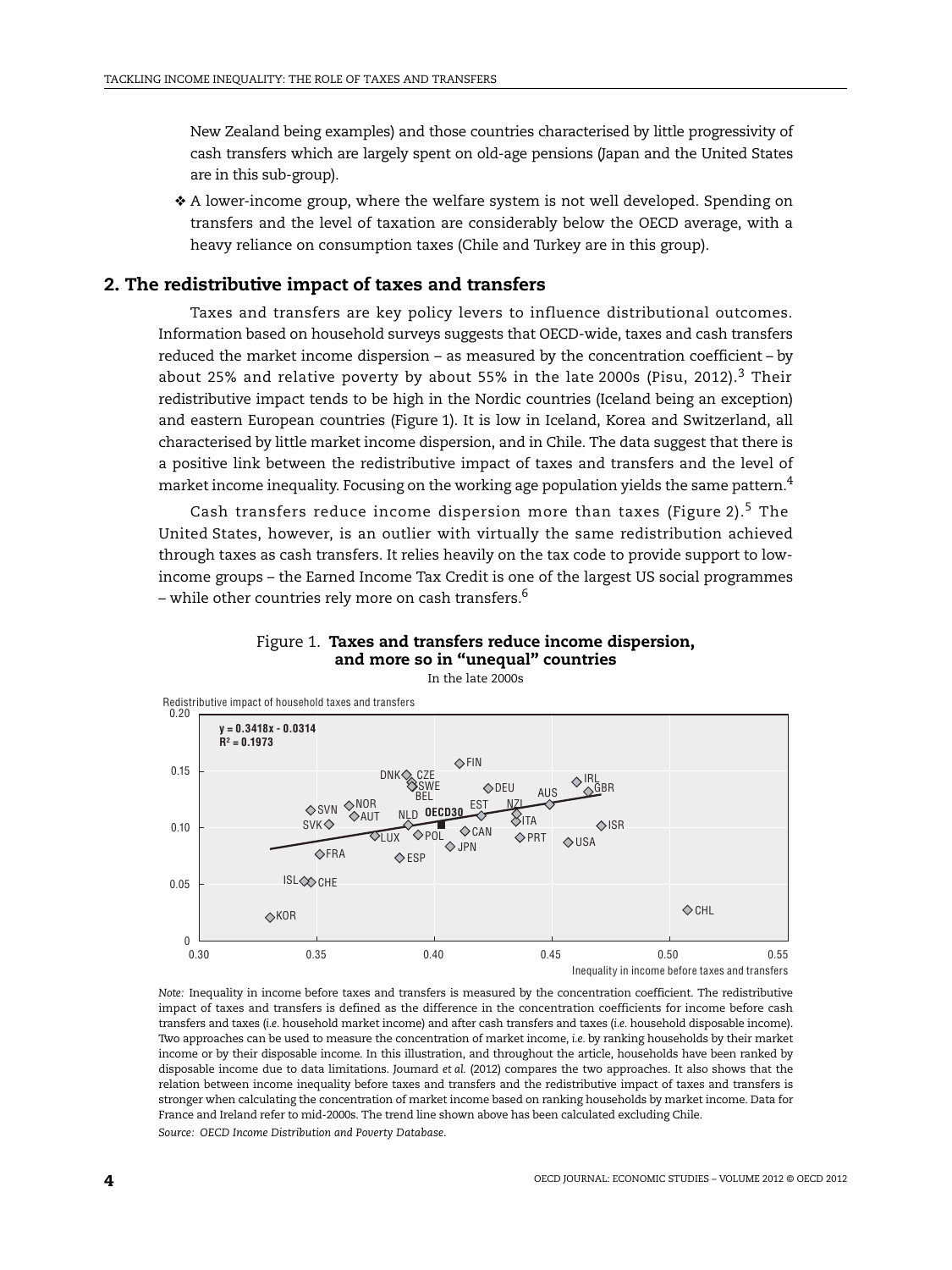<span id="page-6-0"></span>

Figure 2. **Cash transfers reduce income dispersion more than taxes**

Point reduction in the concentration coefficients, in the late 2000s

*Note:* The redistributive impact of public cash transfers is measured as the difference between the concentration coefficient of market income and that of income after transfers. The redistributive impact of household taxes is measured as the difference between the concentration coefficient of post-transfer income and that of disposable income (*i.e.* post-tax and transfers). Data for France and Ireland refer to mid-2000s.

1. The redistributive impact of household taxes for Switzerland is slightly negative (–0.006), but has been set to zero. *Source: OECD Income Distribution and Poverty Database*.

The redistributive impact of taxes does not vary widely across countries, despite large cross-country differences in the size of the tax take and progressivity of the tax system. Some countries have opted for a high tax take but, as they are constrained to tax virtually all citizens, with little progressivity. Others have a smaller but more progressive tax system. By contrast, the redistributive impact of transfers displays large cross-country differences. In Denmark, Finland and Sweden, it is more than five times higher than in Korea and about three times higher than in the United States. However, the annual income distribution data may overstate significantly the degree of redistribution across individuals as social security schemes have a – sometimes large – component that provides redistribution over the lifetime rather than redistributing across individuals [\(Box 1](#page-7-0)). Countries that spend the most on cash transfers tend to concentrate more on redistribution across the life-cycle (in particular through old-age pensions). In contrast, those countries that focus more on redistribution between the rich and the poor, through extensive use of targeting, spend less.

## *2.1. The redistributive impact of cash transfers: cross-country differences and driving forces*

## *2.1.1. The redistributive impact of cash transfers is large but varies significantly across countries*

The main features of the size and redistributive impact of cash transfers are as follows:

● On average across the OECD, cash transfers amounted to 11% of GDP and 20% of household disposable income in 2007 [\(Figure 3\)](#page-8-0). They reduced income inequality, as measured by the fall in concentration of market income before and after transfers, by about 19% in the late 2000s. Those countries that spend the most are not always those where the redistributive impact is strongest. Cash transfers ranged from 2½ per cent of GDP in Mexico and Korea to over 17% in Austria. In Austria, however, the redistributive impact is close to the OECD average.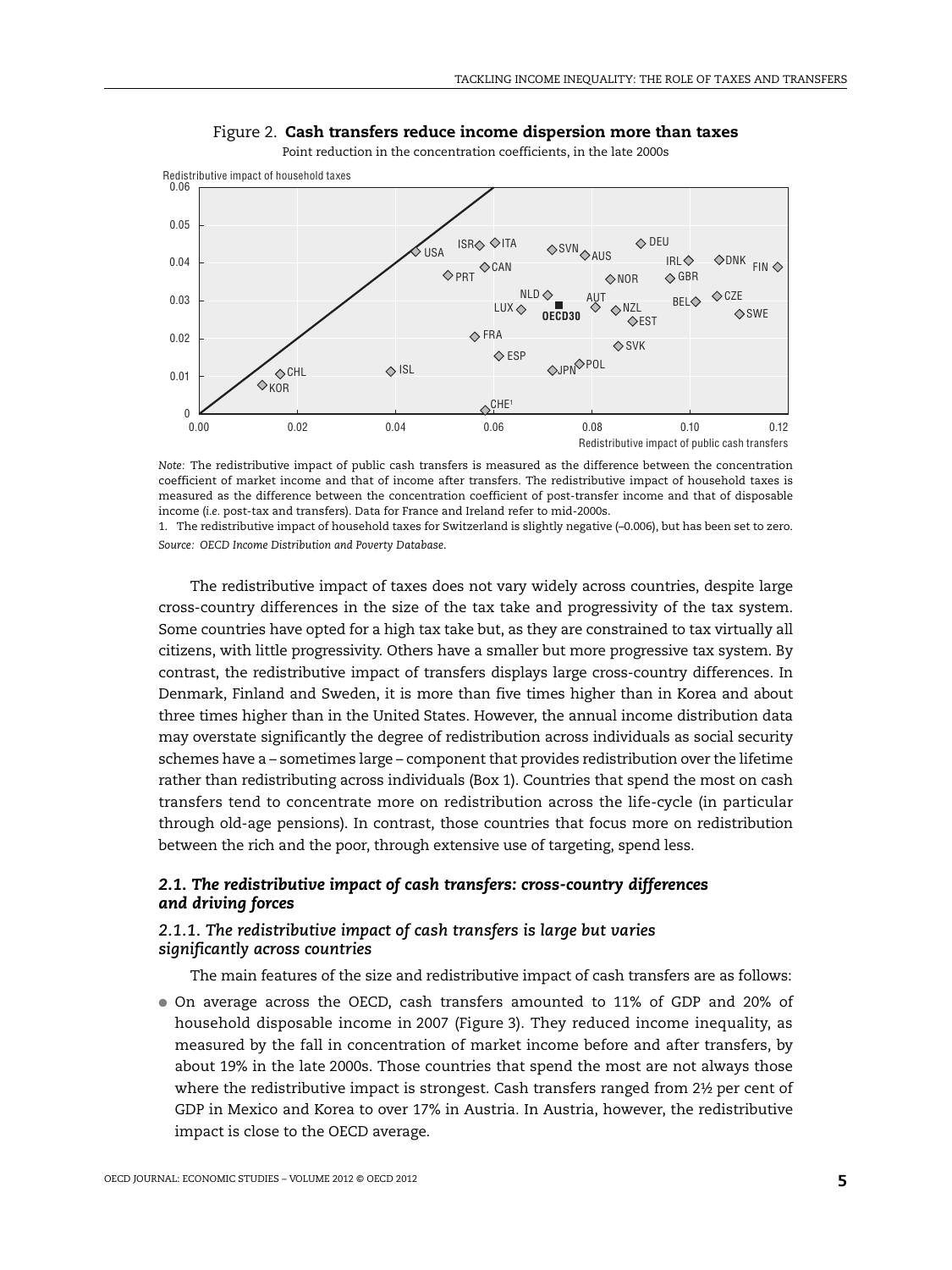#### <span id="page-7-0"></span>Box 1. **Welfare systems: Beveridge** *versus* **Bismarck? Public** *versus* **private?**

In most OECD countries, welfare systems have three main objectives:

- Redistributing income over the life-cycle (from working-age to retirement age), with public old-age pensions largely financed out of social security contributions or general taxation.
- Providing income maintenance or insurance to cope with adverse risks, such as unemployment, disability and sickness.
- Avoiding poverty or a too wide dispersion in living standards, with benefits financed mostly out of general taxation. These benefits can be either universal or means-tested.

Bismarckian-type welfare states rely on social insurance, with benefits financed out of social security contributions. They give priority to the first two objectives. Beveridgeantype welfare states give priority to the third objective with social benefits targeted on those in need and financed by tax revenues. A third welfare model, as recognised by Esping-Andersen (1990), is implemented in the Nordic countries. It involves universal benefits – involving a "de-familialisation" of welfare responsibilities, with complete coverage both for child and elderly care – and thus a high level of taxation. In practice, welfare systems involve a mix of redistribution between the rich and the poor, risk insurance and lifetime redistribution. They also often provide both means-tested and universal benefits. These features, however, differ between countries. In a comparative study, Stahlberg (2007) estimated that in Australia 38% of lifetime benefits received by individuals were financed through taxes they paid at another stage of their life-cycle, and the remaining 62% involved redistribution between the rich and the poor. In Sweden, 18% of lifetime benefits involved redistribution between individuals and 82% involved redistribution over different phases of the life-cycle of an individual. Sweden, as the other Nordic countries, relies heavily on universal benefits while Australia relies more on targeted and means-tested transfers. The choice between targeted and means-tested transfers is often reflected in tax rates: means-tested benefits can generate high marginal effective tax rates during the withdrawal phase, whereas universal benefits generally lead to high average tax rates because they are costly. Unfortunately, the data available often do not allow disentangling redistribution across individuals from the redistribution over the life-cycle. Nor they allow an analysis of income mobility – *i.e.* individuals moving between different quantiles of the income distribution over time.

Cross-country differences in the public/private nature of insurance mechanisms and in the taxation of social benefits are also important. Some countries rely mostly on private pension funds to ensure income redistribution across the life-cycle and, often to a lesser extent, on private insurance companies to provide insurance against health risks. Because contributions to, and benefits received from, private funds are not considered as part of the redistributive system, the size of the welfare system is smaller than in the countries which rely mostly on public coverage. At the same time, the countries that rely more on private schemes may display more progressive public schemes since these do not include pensions and other benefits governed by insurance mechanisms, which often benefit lower income households less. The taxation of social benefits also affects cross-country comparisons. In some OECD countries, transfers are subject to broadly the same tax treatment as wage income (*e.g.* Nordic countries) while in others (*e.g.* Japan) they are largely untaxed. Adema and Ladaique (2009) provide estimates for net public social expenditure, *i.e.* adjusting for the impact of the taxation of social benefits and tax breaks with a social purpose as well as for indirect taxes. This leads to a reassessment of the magnitude of welfare states and to a greater similarity in social expenditure-to-GDP ratios across countries.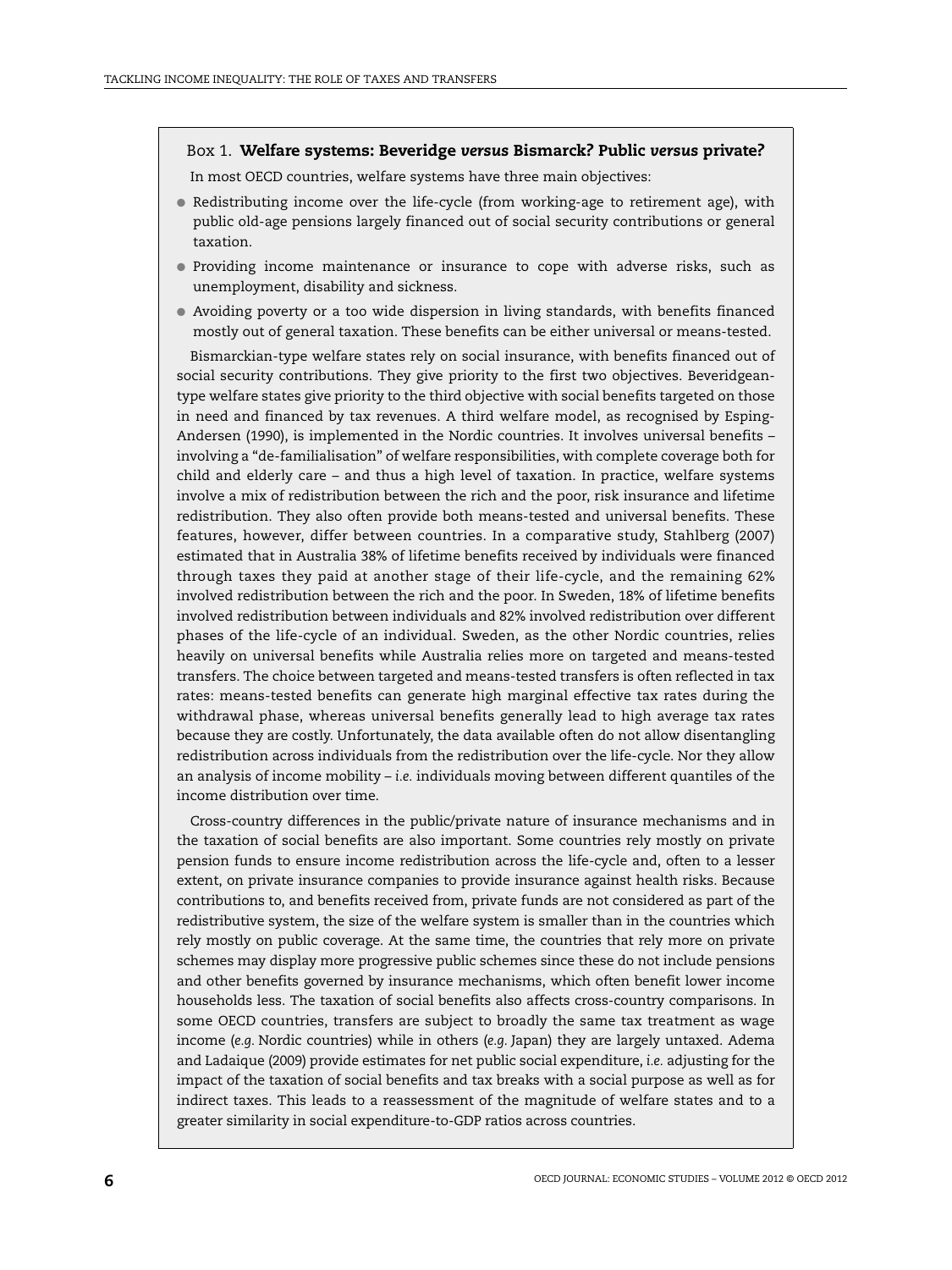<span id="page-8-0"></span>

Figure 3. **Public cash transfers to households: level and composition**<sup>1</sup>

1. The data shown here exclude private mandatory spending which accounts for an important share of total social spending in some countries (in particular Chile, Germany and Switzerland). In addition, public cash transfers shown here may not fully account for those programmes and services provided, or co-financed, by local governments. Measurement gaps may be high, notably in federal countries such as Canada.

2. Incapacity-related spending covers expenditure on disability pensions and sick leave schemes (occupational injury and other sickness daily allowances).

*Source: OECD Social Expenditure Database*.

- There is no clear link between the degree of market income inequality and the redistributive impact of transfers – the most unequal countries do not redistribute more [\(Figure 4,](#page-9-0) Panel A). The redistributive impact is highest in the Czech Republic, Finland, Sweden and Denmark, all characterised by a dispersion of market income close to the OECD average. The redistributive impact of cash transfers is especially low in Korea and Chile, followed by Iceland, the United States and Portugal. Moreover, countries with a similar dispersion in household market income (*e.g.* Finland and Canada) can opt for distinct redistributive strategies – the redistributive impact of cash transfers in Finland is about twice as large as in Canada.
- The cross-country variation in the redistributive impact of cash transfers reflects differences in the size and progressivity of these transfers (the annex provides information and analysis on the various measures used in this paper to assess the redistributive impact of taxes and transfers). Countries obtain a similar redistributive impact through drastically different size and progressivity combinations ([Figure 4](#page-9-0), Panel B). For instance, in Portugal and the United States transfers attain about the same reduction in inequality but for different reasons. In the United States, the limited reduction in inequality is due to the smaller size of transfers compared with the OECD average whereas in Portugal it is mainly due to their lower progressivity.
- From the mid-1990s to the late 2000s, the redistributive impact of cash transfers slightly weakened on average for the 19 countries for which data are available. This decline is due to a lower size, partly owing to a reduction in unemployment, whereas progressivity increased. The lack of, or incomplete, indexation of cash transfers has impinged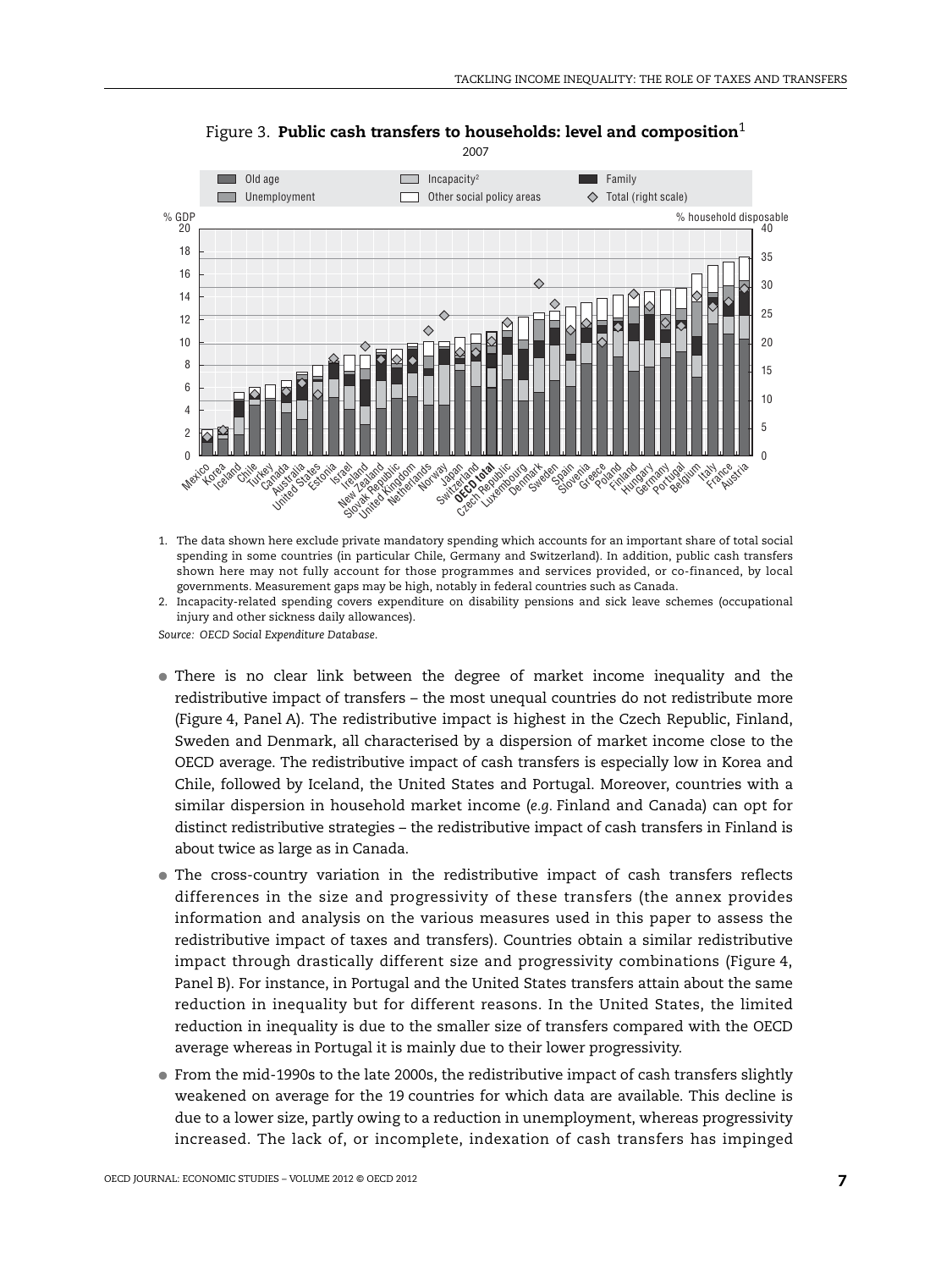<span id="page-9-0"></span>

#### Figure 4. **The redistributive impact of cash transfers** In the late 2000s

*Note:* Inequality in household pre-transfer income is measured by the concentration coefficient for household market income. The redistributive impact of cash transfers is measured as the difference between the concentration coefficient of market income and that of market income after transfers but before taxes. The progressivity index of cash transfers is the Kakwani index, defined as the concentration coefficient for market income less the concentration coefficient for transfers (see the annex). Data for France and Ireland refer to the mid-2000s. *Source: OECD Income Distribution and Poverty Database*.

negatively on their generosity. The examination of 10 countries suggests that incomplete indexation of benefits resulted in recipients losing ground in a majority of these countries (OECD, 2011a). The choice of indexation – to prices *versus* wages – affects the income loss, which is often more pronounced at lower income levels.<sup>7</sup>

● The progressivity of transfers varies significantly across benefit schemes. It tends to be lower for old-age and disability pensions as well as unemployment benefits than for family and housing benefits. The transfer mix thus plays a role in explaining crosscountry differences.

#### *2.2. The redistributive impact of pension systems depends on their design*

Old-age pensions account for the largest share of total cash transfers – 55% in the mid-2000s for the OECD on average. Unsurprisingly, for people above 65, they accounted for the bulk (more than 90%) of total transfers received, but for working-age people, their share was also large: 37% for the OECD average but around 80% in Italy and 60% in Poland.<sup>8</sup> Old-age pensions can be sub-divided into three tiers (OECD, 2011c). The first two tiers are mandatory whereas the third is voluntary. The first tier has a redistributive function and is publicly provided. The second tier plays mostly an insurance or income-replacement role, ensuring a living standard comparable to that prior to retirement. The third tier reflects voluntary pension arrangements, and is thus likely to have little or no redistributive impact.

The OECD has produced a progressivity index for mandatory old-age pensions. For flat basic pensions, the index reaches 100 (OECD, 2011a; Whitehouse, 2006). New Zealand and Ireland are the only OECD countries where public pensions have flat and universal payments, without second-tier schemes. As a result, they have the most progressive pension system [\(Figure 5](#page-10-0)). Other countries with highly progressive pension systems are Canada, the United Kingdom, Israel, Korea and the Czech Republic. On the other hand,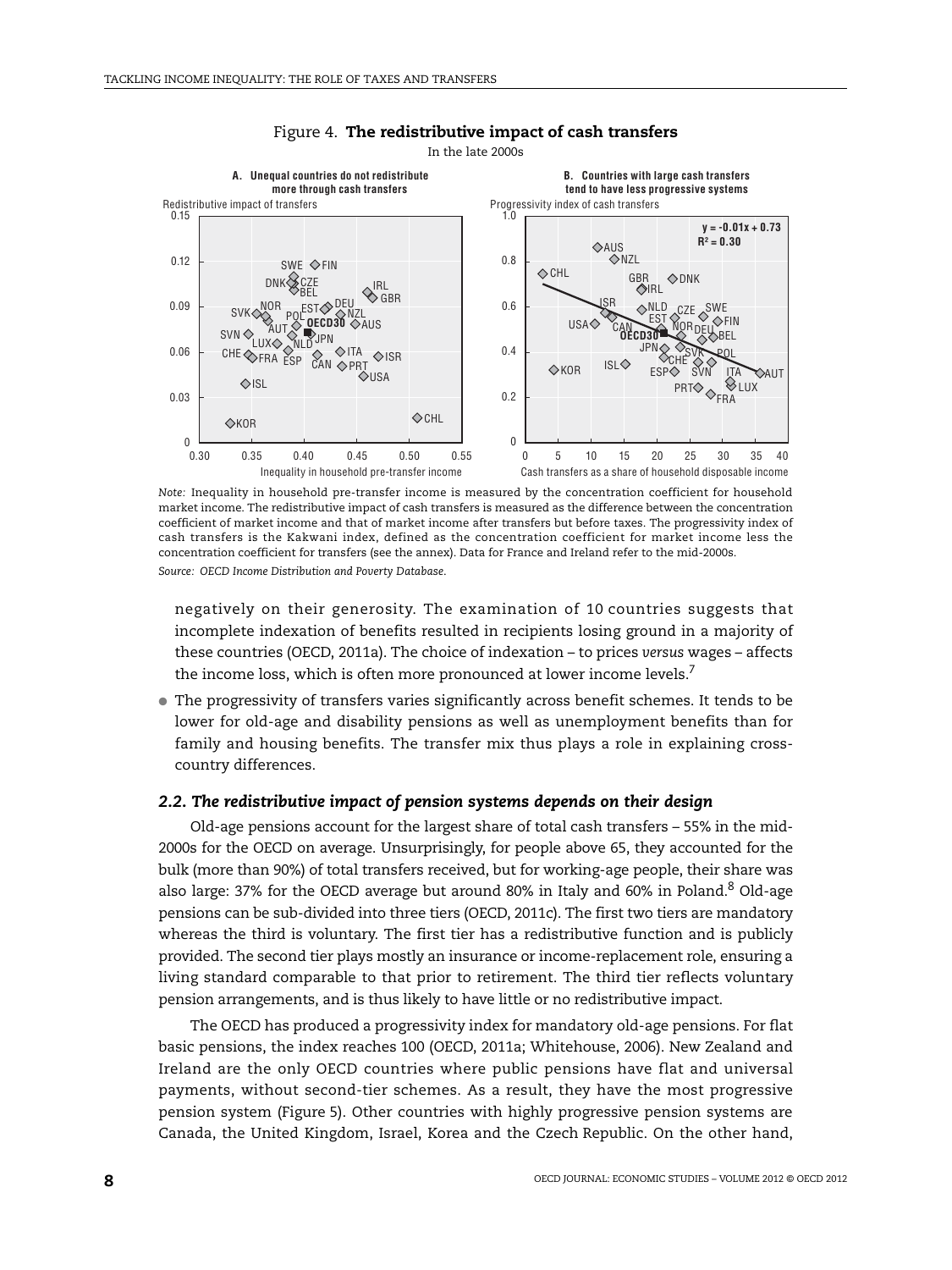<span id="page-10-0"></span>

Figure 5. **Progressivity index of the pension system**<sup>1</sup>

1. The progressivity index is calculated considering only the mandatory part of the pension system plus the quasimandatory parts with broad coverage. For instance, in Denmark and Sweden there are quasi-mandatory, occupational defined contribution schemes with broad coverage that are included in the index. The index shown here is not a Kakwani index. It is based on pension systems' parameters and is computed as 100 minus 100 times the ratio of the Gini of pension payments to the Gini of personal gross earnings in 2008. The Gini indices are calculated using the OECD average earnings distribution. Pension entitlements are computed using the OECD pension model and refer to workers entering the labour market in 2008. The calculations are based on the rules applying in 2008. They include the effects of pension reforms legislated by 2008 but to be phased in later. The pension Gini is the Gini index for pension payments multiplied by 100.

*Source:* OECD pension models and OECD (2011c), *Pensions at a Glance* 2011.

Sweden has a regressive mandatory pension scheme, due to the U-shaped profile of the replacement rate.<sup>9</sup> Some of the southern and eastern European countries, as well as Finland and the Netherlands, also show little progressivity. Among these countries, Italy and Poland now have defined-contribution second-tier pensions, which have been specifically designed to forge a strong link between contributions and benefits – *i.e.* redistribution over the life-cycle instead of across individuals.10

Differences in mortality rates across individuals and the design of tax systems – two issues not covered by the progressivity index above – often reduce the progressivity of pensions. Low-income earners tend to die at a younger age than high-income earners (*e.g.* Waldrom, 2007; Christia, 2007; Marmot and Shipley, 1996). The shorter average life span of low-income individuals reduces particularly the progressivity of contributive insurance-type pension systems, as part of low-income earners' contributions ultimately finance pension payments of high-income earners.<sup>11</sup>

Taxes and social security contributions can affect the progressivity of pensions, and therefore the degree of redistribution they achieve, substantially (Keenay and Whitehouse, 2003). Pension income is in general taxed at lower rates than work-related income because: *i)* the personal income tax is progressive and gross replacement rates are generally below 100%; *ii)* pensioners are often exempt from certain types of social security contributions or pay them at a reduced rate. The effect of taxes on pension progressivity can be gauged by comparing the gap between gross (before taxes) and net (after taxes) replacement rates for low and high-income earners.<sup>12</sup> [Figure 5](#page-10-0) shows that taxes and social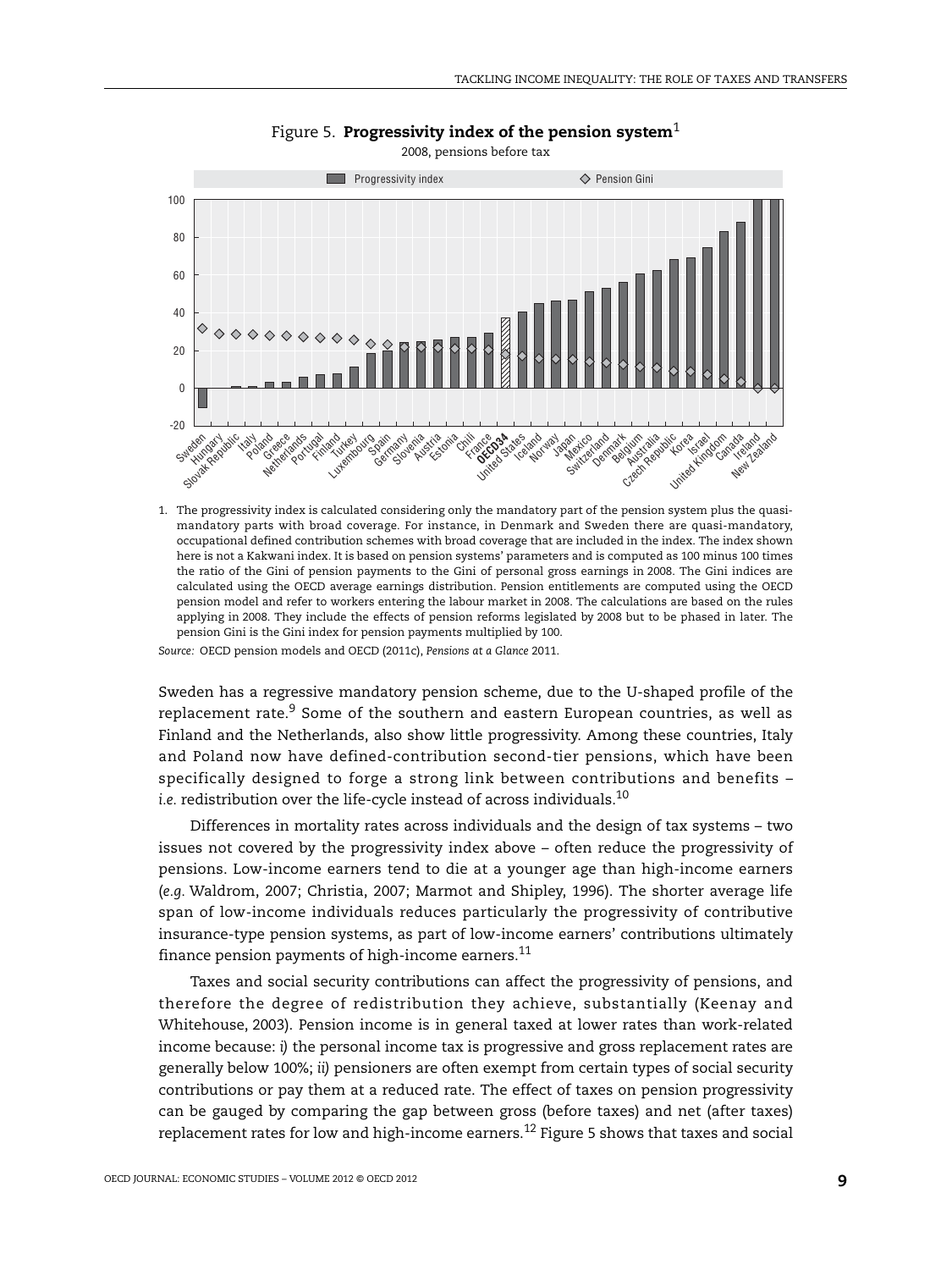security contributions slightly reduce the progressivity of retirement-income schemes on average across the OECD. Still, in 15 out of the 34 countries, taxes and social security contributions enhance the progressivity of pensions.

Over the past two decades, pension reforms have slightly reduced pension progressivity on average for the 20 countries for which data are available (OECD, 2009; Whitehouse, 2009), though there was again wide cross-country heterogeneity. The drop in the progressivity of pensions in countries such as the Slovak Republic, Poland and Hungary is partly due to the introduction of defined-contribution schemes, which provide a stronger link between pensions and earnings. On the other hand, pension reforms which increased the number of years required to calculate the earnings basis for pension payments (in addition to raising the effective retirement age) have tended to make pension systems more progressive, because higher income individuals typically have a steeper wage profile over their working life.

#### *2.3. Disability benefits are redistributive but risk creating poverty traps*

Cash transfers associated with disability and sickness benefits are also large. They amounted to 2% of GDP on average in the OECD in 2007 and reached more than 3% in the Nordic countries and the Netherlands. In 2007, around 6% of the working-age population received such benefits on average across the OECD, and in some countries this share was well above the unemployment rate (OECD, 2010d). During the past 10-15 years, the number of recipients increased in around half of the OECD countries partly reflecting the use of disability programmes to soften the impact of downturns (Benítez-Silva *et al.,* 2010) and, to a lesser extent, population ageing. The increase also reflects a shift away from early retirement schemes and unemployment benefits as governments have tightened the eligibility criteria of these programmes.

Disability benefits reduce income inequality at a given point in time, as net replacements rates for low-wage earners are higher than for high-wage earners (OECD, 2010d). However, they may increase lifetime income inequality by reducing income mobility and creating poverty traps. Across the OECD, disability benefits are often the only means of sustenance for people with a disability, but often do not suffice to escape poverty.<sup>13</sup> People receiving disability benefits indeed have lower employment and higher unemployment rates than people with no disability. Many countries have thus started to reform disability benefits to reach a better, and more sustainable, balance between income security and labour market (re-)integration of disabled people.

## *2.4. Unemployment benefits are mostly insurance-based and thus not very progressive*

The redistributive effect of unemployment benefits depends on the system's parameters including eligibility criteria, replacement rates for low and high-income earners and benefit duration. These benefits are conditional on past contributions, and are earnings-related in most countries. Greece, Iceland, Ireland, Poland and the United Kingdom are exceptions since they provide flat though relatively low benefits, enhancing their redistributive impact. Many countries impose a ceiling on unemployment benefits, thus also introducing an element of progressivity. However, the ceiling is sometimes fairly high, and for a few countries, there is no upper limit.

The progressivity of unemployment benefits can be gauged by comparing the net replacement rates of low and high-income earners. [Figure 6](#page-12-0) shows that unemployment benefits for the initial phase of unemployment tend to be progressive, with a wide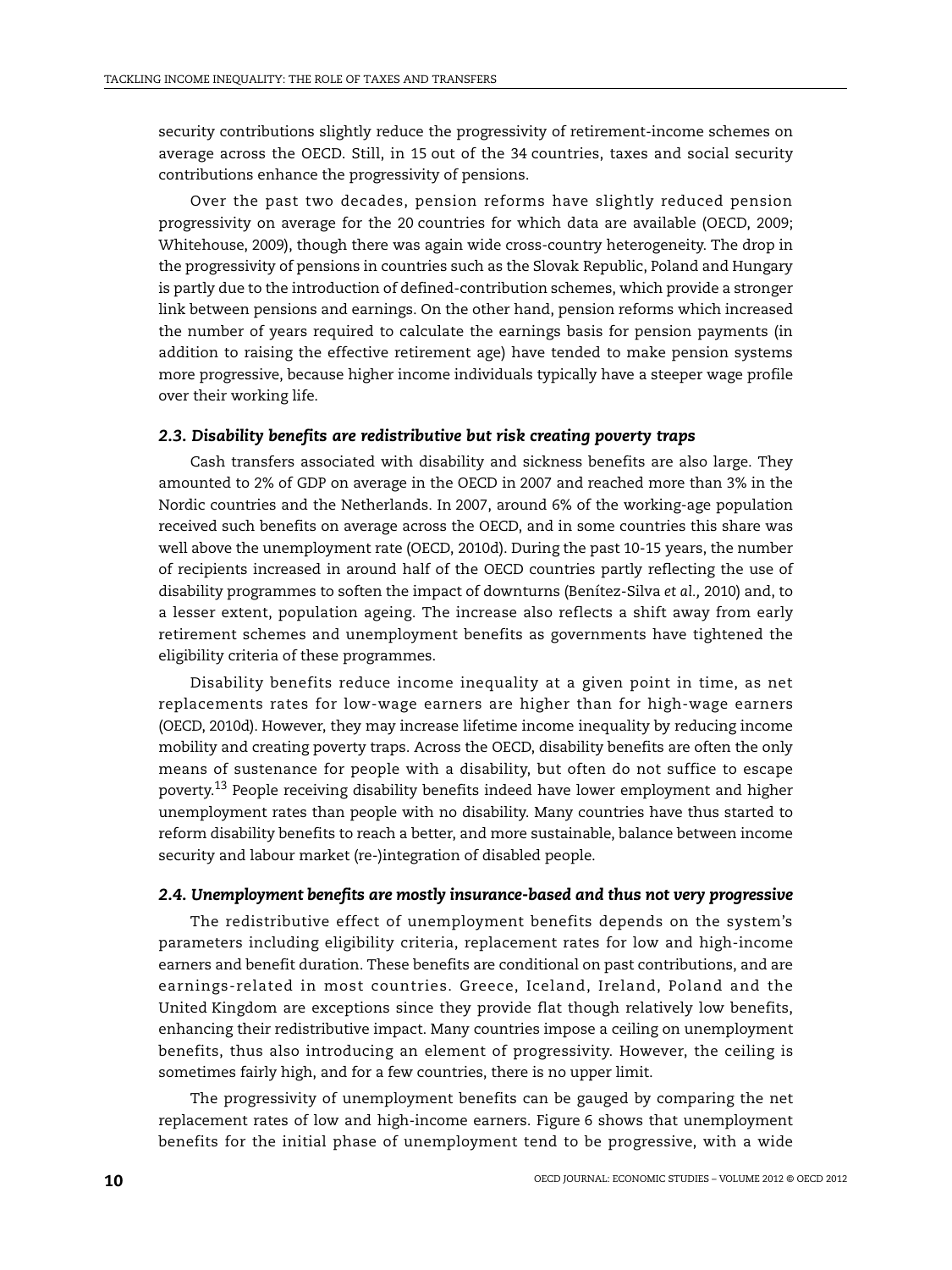

Figure 6. **Progressivity of unemployment benefits net of taxes**

<span id="page-12-0"></span>Measured by the difference in net replacement rates between low and high income earners<sup>1</sup> 2009, initial phase of unemployment

1. Progressivity is defined as the difference in the net replacement rate for low and high earners defined as having earnings equal to 67 and 150% of the average wage. The larger the difference, the more progressive are unemployment benefits. Countries are ordered from the smallest to the largest values in progressivity for a single person with no children. These replacement rates refer to all unemployment benefits and not only to those insurance-based, but no social assistance "top-ups" are included in either the in-work or out-of-work situation. One limitation of this indicator is that it does not take into account the duration of the unemployment spell. In addition, it is based on net replacement rates and thus also reflects the progressivity of personal income taxes (any income taxes payable on unemployment benefits are determined in relation to monthly values, multiplied by 12, even if the maximum benefit duration is shorter than 12 months). Children are aged 4 and 6 and neither childcare benefits nor childcare costs are considered.

*Source:* OECD, *Tax-Benefit Models*, *www.oecd.org/els/social/workincentives.*

cross-country variation.14 Unemployment benefits have become slightly more progressive over the past decade, in particular in those countries where they were initially less progressive. In contrast, progressivity has declined in countries where the systems were the most progressive.

Most OECD countries also operate minimum-income programmes as a last-resort safety net (Immervoll, 2010). The benefit level is unrelated to previous income and has thus a considerable redistributive effect. The overall redistributive impact is however difficult to gauge as it depends on how minimum income benefits are combined with other social assistance schemes. For instance, in continental Europe, minimum income programmes often complement other benefits delivering important first-tier safety nets whereas in Australia and New Zealand it represents the main benefit for individuals without income.

#### *2.5. Family cash benefits are targeted towards low-income groups*

Family cash benefits have a rather strong redistributive impact. Although they account for a rather small share of total cash transfers in most countries, they tend to be more progressive than other transfers.<sup>15</sup> In the mid-2000s, the redistributive impact of family cash benefits was the largest in Ireland, followed by the Netherlands, Australia and Austria, but well below the OECD average in the United States, Switzerland, Portugal, Denmark and Norway. As with other cash benefits, cross-country variations in the redistributive impact reflect differences in the size and progressivity of such benefits. While the majority of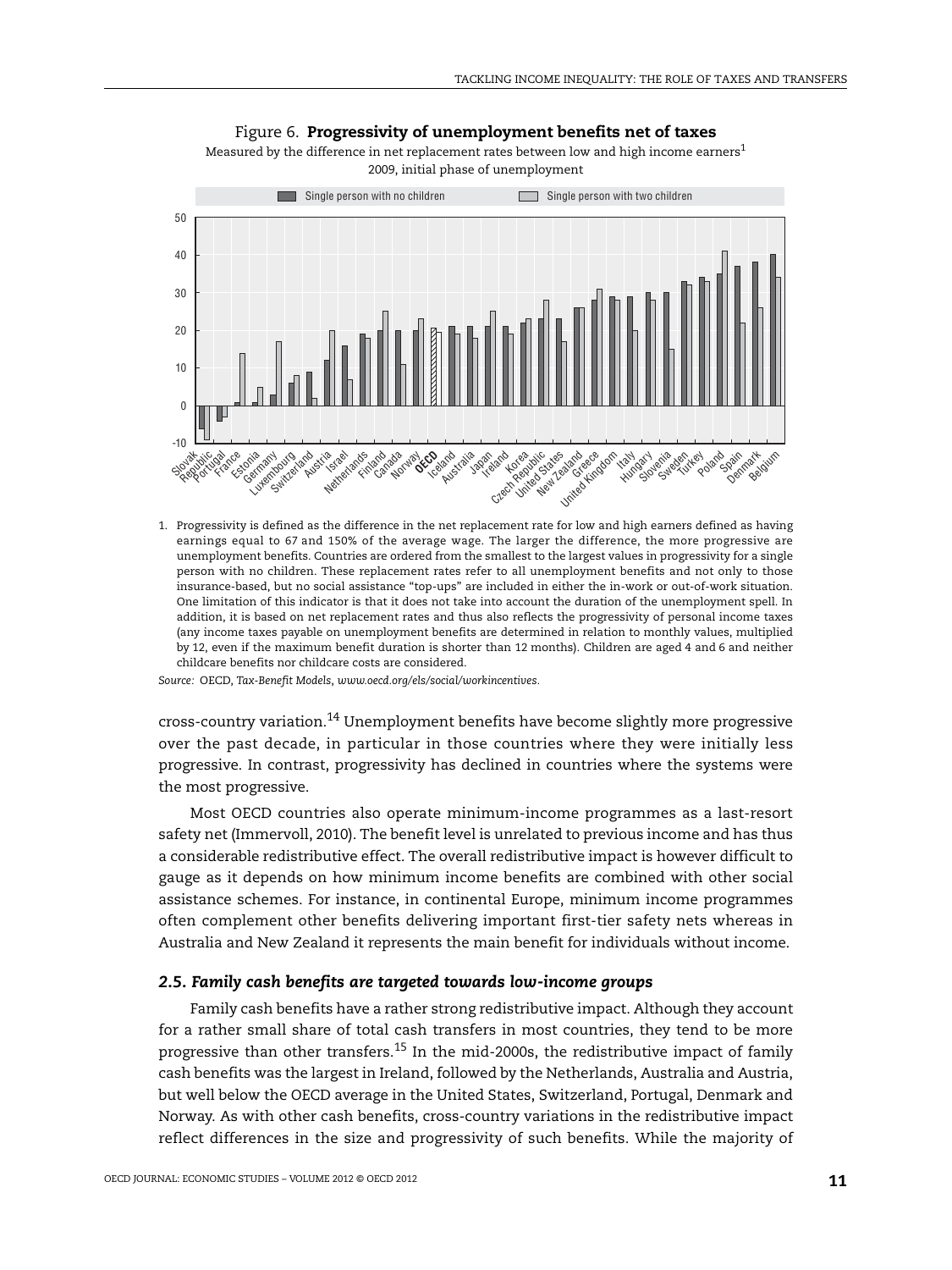OECD countries implements universal family cash benefits, some rely on income-tested schemes. In addition, child benefits based on the number of children in the household can benefit low-income groups more as these households often have more children, at least in some countries including the United Kingdom (ONS, 2010).

#### *2.6. The redistributive impact of taxes: cross-country differences and driving forces*

The overall redistributive impact of taxes depends on the amount of taxes collected (size), the tax mix and the progressivity of each tax. Household surveys are useful as they provide actual tax payments including tax relief. But they exclude social security contributions paid by employers and consumption taxes. In addition, household taxes covered by household surveys vary across countries. This section thus includes additional information to assess the redistributive impact of taxes.

#### *2.7. Redistribution via household taxes as gauged by household surveys*

The redistributive impact of taxes can be gauged by the difference in the concentration coefficients for income before and after taxes, as derived from household surveys (see the annex). In the late 2000s, the redistributive impact was the highest in Australia, Denmark, Germany, Israel, Italy and the United States ([Figure 7](#page-13-0), Panel A). It was by far the lowest in Switzerland, followed by Iceland, Korea and Japan. Some of the countries with the highest inequality in market income tend to redistribute more through household taxes than less unequal countries. Australia, Israel, Italy, the United Kingdom and the United States are examples. Chile, however, clearly stands out, having a wide market income dispersion combined with little redistribution *via* the tax system.

<span id="page-13-0"></span>

Figure 7. **The redistributive impact, size and progressivity of household taxes**

*Note:* The redistributive impact of household taxes is measured as the difference between the concentration coefficient of income after transfers but before taxes and that of disposable income (*i.e.* after taxes and transfers). The progressivity index of household taxes is the Kakwani index computed as the concentration coefficient for taxes less the concentration coefficient for income after transfers and before taxes (see the annex). Data for France and Ireland refer to the mid-2000s. In Panel A, the trend line excludes Chile. Data for Greece, Hungary, Mexico and Turkey are not available.

*Source: OECD Income Distribution and Poverty Database*.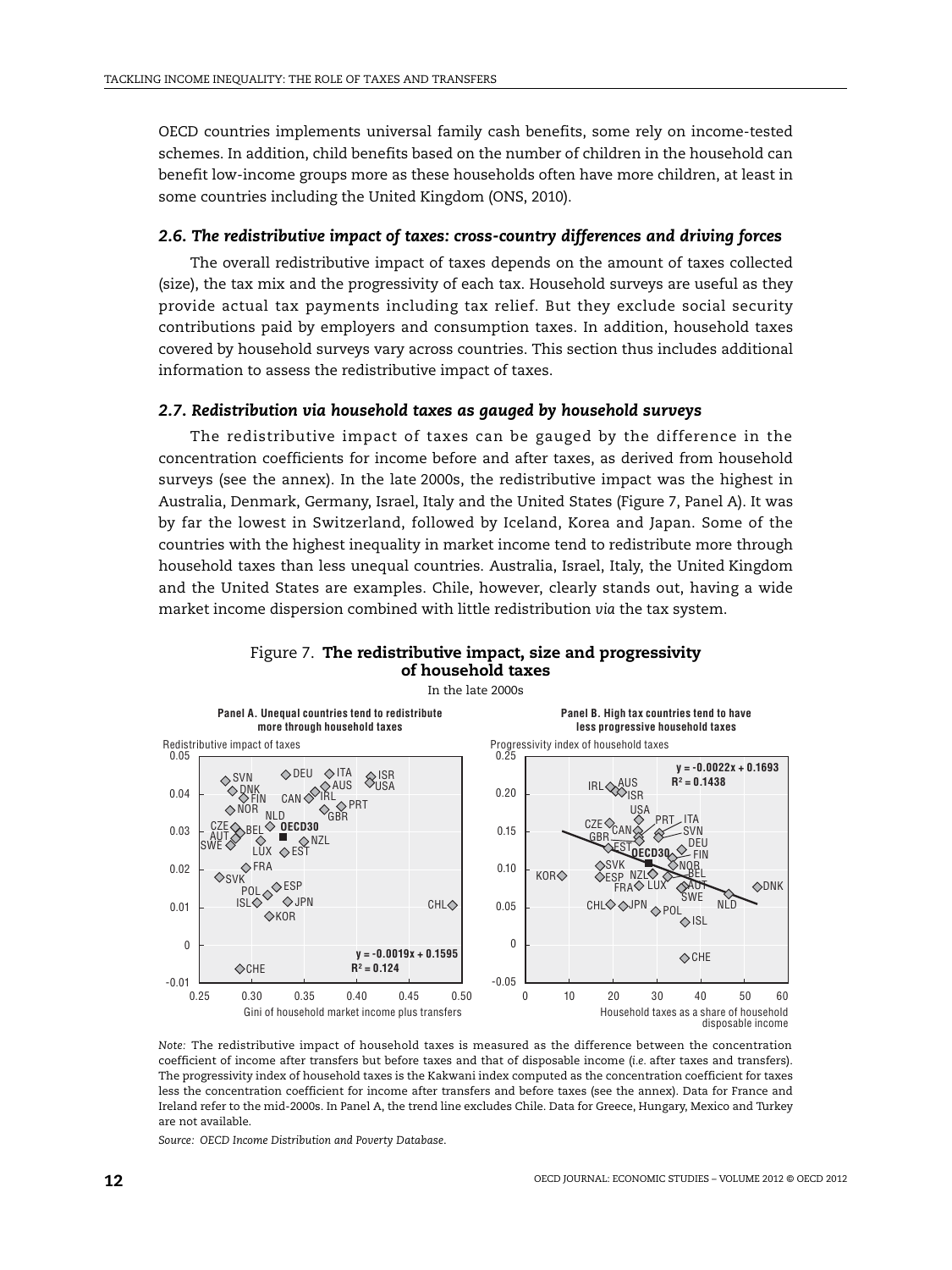The redistributive impact of household taxes depends on both their share in disposable income (*i.e.* their size) and their progressivity. The redistributive impact varies little across countries despite large cross-country differences in the size of taxes. As an illustration, household taxes absorbed more than 35% of household disposable income in Austria, Denmark and Sweden in the late 2000s, but their redistributive impact was lower than in Australia, Israel and the United States, all characterised by a much lower tax-toincome ratio. In many high-tax countries, taxes have a relatively low redistributive impact because they embody little progressivity ([Figure 7](#page-13-0), Panel B) – this is particularly the case in Belgium, Denmark, Iceland and Sweden. And household taxes are more progressive in the United States than in most EU countries.<sup>16</sup> However, some countries (including Chile, Korea and Japan) combine a relatively low tax burden with very little progressivity.

#### *2.7.1. Going beyond household surveys when assessing the redistributive impact of taxes*

Assessing the redistributive impact of tax systems based on household surveys has serious limitations. Respondents may not be able and willing to give the correct information.<sup>17</sup> In addition, the data are available for only a few years, which makes it difficult to assess the impact of tax reforms. Furthermore, most household surveys focus on the personal income tax, social security contributions paid by employees and, sometimes, property taxes.<sup>18</sup> They do not therefore take into account consumption taxes, employers' social security contributions and corporate income taxes, thus leaving aside more than 50% of total tax revenues on average across the OECD. This omission creates serious biases since the tax mix varies widely both across countries and over time. In particular, consumption taxes – which are often seen as being regressive (see below) – have declined as a share of total tax revenue in most OECD countries.<sup>19</sup> In 2008 this share ranged from about 15% in Japan and the United States to over 30% in Chile, Denmark, Greece and Poland. The rest of this section will go beyond household surveys to assess the redistributive impact of taxes, by relying on statutory tax schedules and actual tax revenues as well as a literature review.

#### *2.8. Labour income taxes: progressivity indicators based on statutory tax schedules*

The progressivity of tax systems can also be measured by statutory tax schedules. Compared with those derived from household surveys, such measures have the main advantage of being unaffected by cross-country differences in the definition of household taxes and by differences in responding to household surveys. The OECD has built synthetic indicators of labour income tax progressivity, based on statutory tax schedules, over a wide income range.<sup>20</sup> Focusing on a single wage earner ([Figure 8](#page-15-0), Panel A) shows that there is wide cross-country variation in the degree of progressivity of statutory schedules for personal income taxes and employees' social security contributions.

Also interesting are the differences in the progressivity structure along the income ladder. Progressivity at the higher end of the income distribution – *i.e.* income equal to 167% of the average wage – is strongest in Ireland, Sweden and Denmark. At the lower end of the income distribution – *i.e.* income equal to 67% of the average wage – tax schedule progressivity is highest in Hungary, Luxembourg and Belgium. The US tax schedule has slightly more progressivity at the upper end but its overall progressivity is below the OECD average – at least for single wage earners – while Japan and Korea have very little progressivity embedded in their tax schedule for labour income.21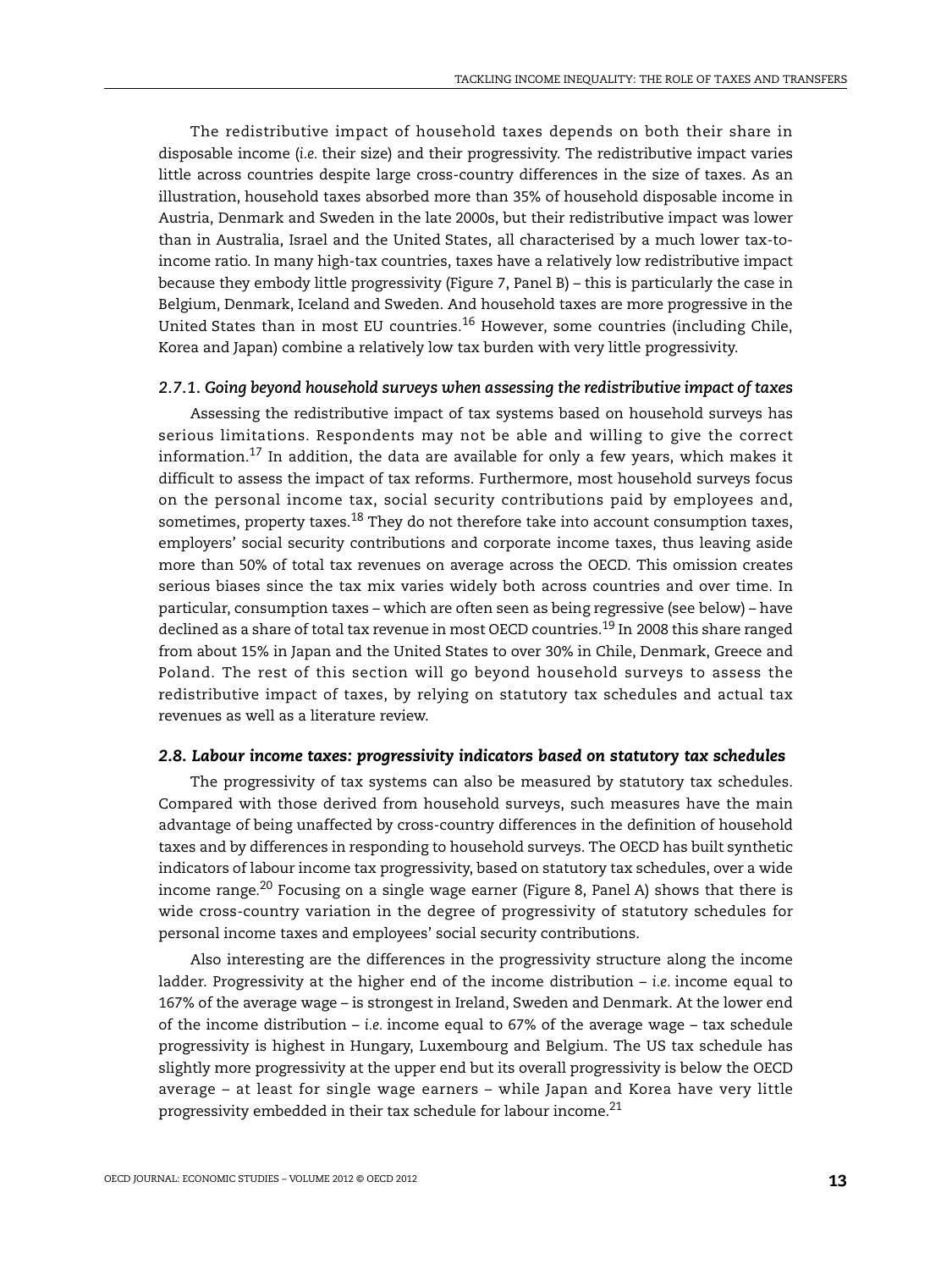**Contract** 

Net personal tax progressivity, synthetic indicator

#### Figure 8. **Progressivity of statutory personal income tax and employee social security contribution schedules**

Based on statutory tax schedules for single tax payers without children

<span id="page-15-0"></span>

**B. Change over the period 2000-09**0.08 8 0.06 6 0.04 4  $\Diamond$ 0.02  $\mathfrak{p}$ 0.00  $\theta$  $\Diamond$  $\triangle$ -0.02 -2 -0.04 -4 -0.06 -6 -0.08 -8 Switzerland Luxembourg Australia Sweden Norway Ireland Poland Mexico Germany **Iceland** Finland Denmark ce den zand Japan Nga Slovak Republicand Nationals El rece s ain Belgium united States ates-tally age Linder Still Tutt Republic Ref

*Note:* Net personal income tax is defined as the sum of personal income tax and employee social security contributions net of standard cash transfers. Standard tax relief measures – including those linked to marital and family status and income level – are accounted for. Non-standard tax relief measures, *i.e.* those determined by reference to actual expenses incurred (such as the amount of interest paid on loans), are not included. The synthetic indicator for net personal tax progressivity presented here is not a Kakwani index. It is calculated as the difference between the average net personal tax rate at two income levels based on the assumption of a similar income dispersion across OECD countries. This difference is then divided by the change in income level. Progressivity at the lower end (respectively higher end) of the income distribution is computed as the difference in personal income tax rates (personal income tax and employee social security contributions expressed as a per cent of gross wage earnings) between the average wage and 67% of the average wage (respectively between 167% of the average wage and the average wage).

*Source:* OECD (2008b), *Taxing Wages 2008-2009* and OECD estimates.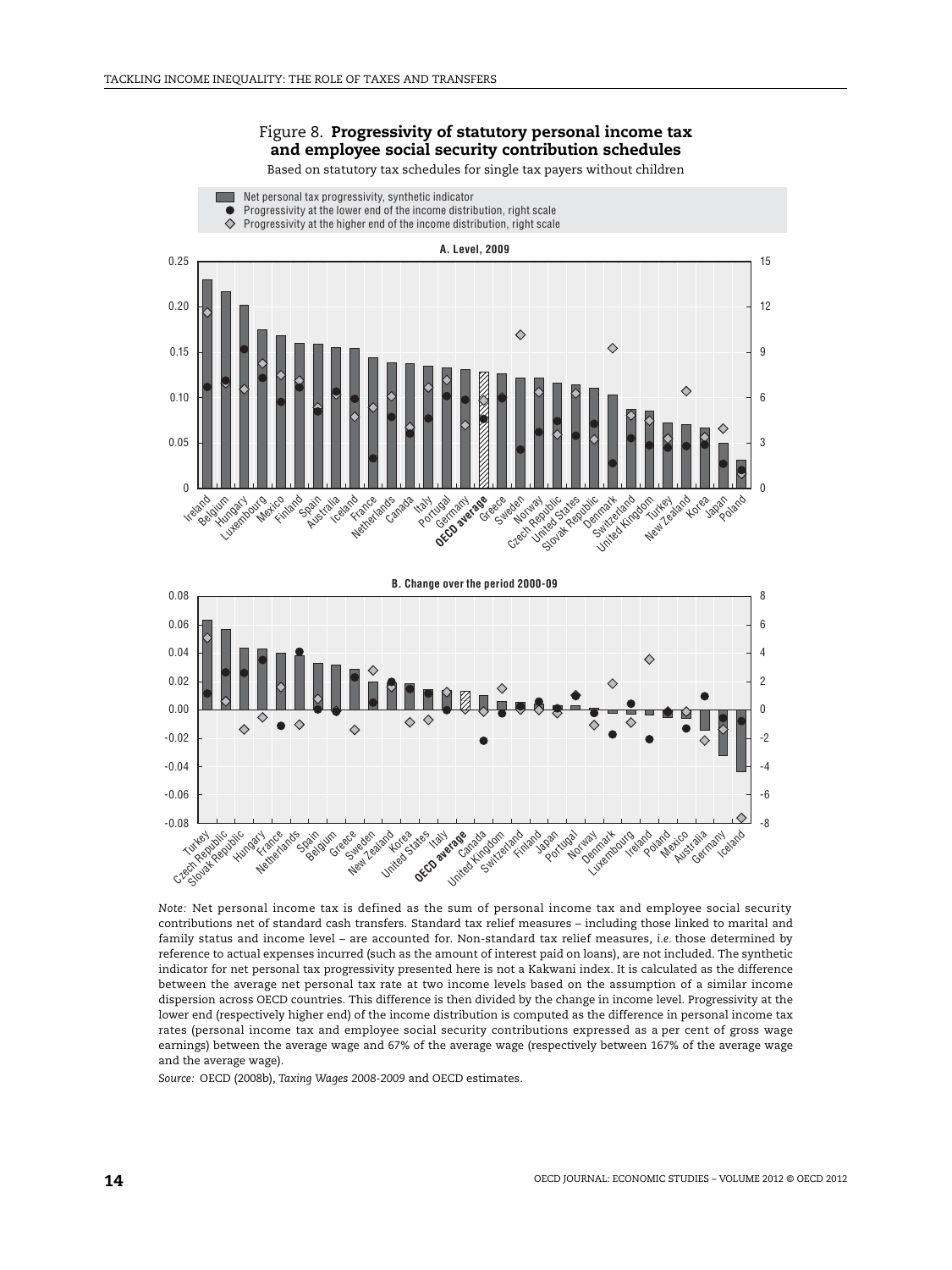## *2.8.1. Despite cuts in top marginal rates, labour taxes have often become more progressive*

Statutory tax schedules can also be used to assess changes in progressivity over time. Personal income tax schedules have generally become flatter over the past decades (Piketty and Saez, 2007; Sabirianova Peter *et al.*, 2008). Top marginal rates have declined in the vast majority of the OECD countries since 2000, by more than 10 percentage points in Belgium, the Czech Republic, France, Mexico and the Slovak Republic ([Table 1](#page-17-0)). In addition, the income thresholds from which these top marginal rates apply have been raised in some countries including Australia, Canada, Germany and the United States. Finally, crosscountry variation in top rate thresholds is wide: the top rate applies to those earning the average wage in Denmark while in the United States it applies only to those earning about 10 times the average wage.

Despite cuts in top rates, tax schedule progressivity has increased in a majority of OECD countries since 2000, largely driven by changes at the lower end of the income distribution ([Figure 8](#page-15-0), Panel B). To make work more attractive for spouses and low-paid workers, many countries (including Belgium, Canada, Finland, France, the Netherlands, the Slovak Republic, Sweden, the United Kingdom and the United States) have introduced or strengthened in-work benefits targeted at low-income groups, thereby incidentally increasing the progressivity of the personal income tax. Several countries (including Austria, Finland, Germany, Italy and the Slovak Republic) have also raised the tax-free allowance<sup>22</sup> or made social security contributions less regressive by removing or raising social security contribution caps or floors (for instance, France and the United States).<sup>23</sup> In parallel, partial or total exemptions for social security contributions below a given income threshold have been introduced or made more generous in some European countries (including Austria, Belgium, France, Spain and the United Kingdom) to reduce the cost of labour for low-paid workers.

## *2.9. The progressivity of the personal income tax is often hollowed out by tax expenditures*

The use of tax expenditures has been growing in many OECD countries (OECD, 2010e) and their value tends to increase with income. With the main exception of earned-income tax credits targeted at low income groups, the value of tax reliefs often increases for higher tax brackets, because the income or transaction targeted is most commonly used by higher-income individuals.<sup>24</sup> Tax breaks for health and child care, education, owneroccupied housing and retirement savings often fall into this category. Regarding the latter, Antolin *et al.* (2004) confirm that in Canada, the United Kingdom and the United States voluntary tax-favoured retirement schemes benefit disproportionately upper income individuals. Overall, tax expenditure can thus reduce the progressivity of the personal income tax significantly. Landais *et al.* (2011) further show that, in France, tax expenditures result in a decline of the effective personal income tax rate beyond an income threshold.

Only the United States provides much information on who benefits from tax expenditures. There, tax expenditures pertaining to the personal income tax clearly raise after-tax incomes more for higher-income than lower-income taxpayers (Burman *et al.*, 2008). More than 90% of the savings from preferential tax rates on long-term capital gains and qualified dividends go to taxpayers in the top quintile of the income distribution, and nearly half of the benefits go to people in the top 0.1% (Williams, 2011). Concerning health care related tax expenditure (1.3% of GDP), Toder *et al.* (2009) estimated that more than 40%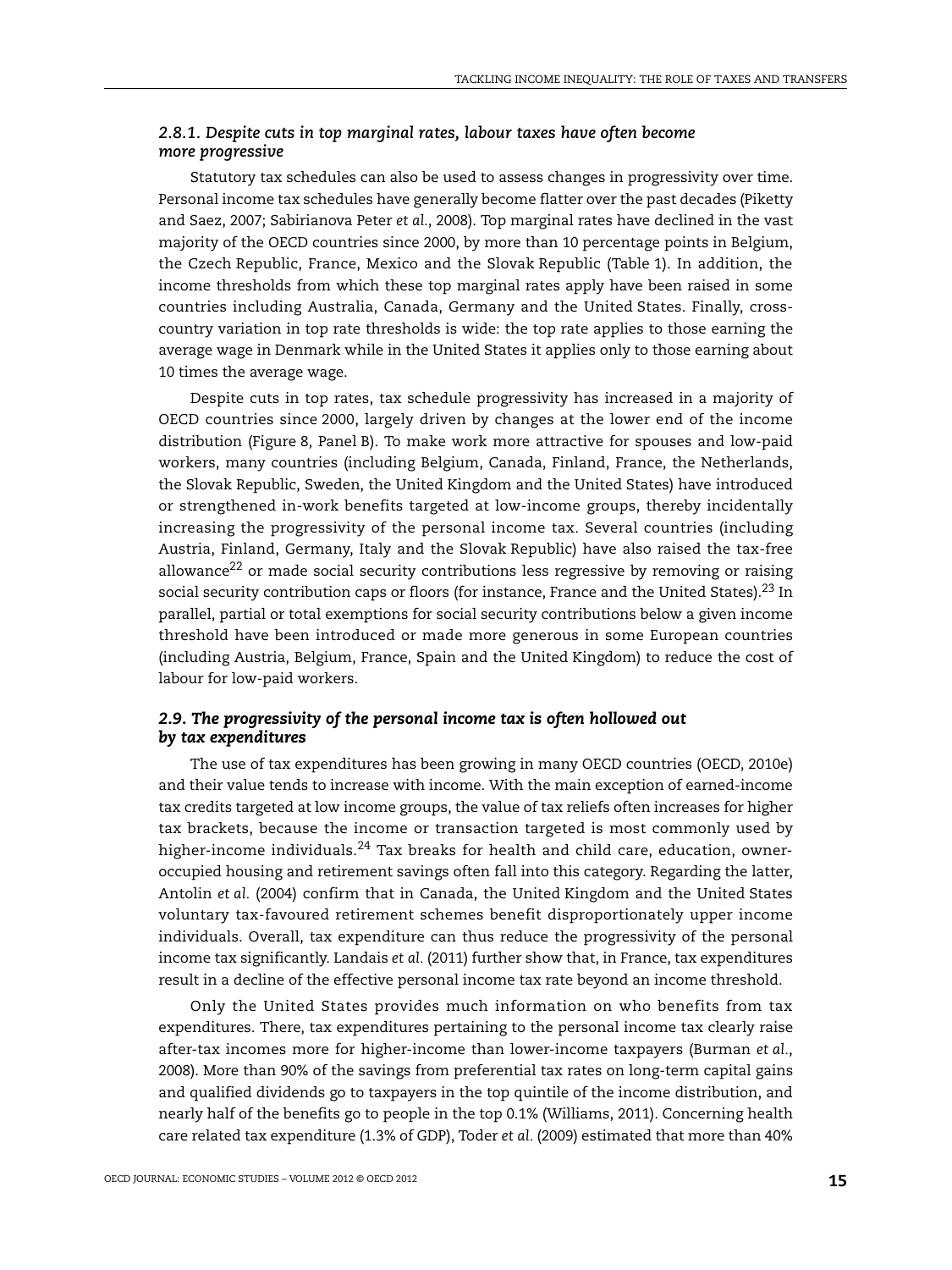of the implicit subsidy accrues to the 20% richest households. Likewise, almost 70% of the implicit subsidy associated with the deductibility of mortgage interest on owner-occupied homes benefits the top income quintile.<sup>25</sup>

<span id="page-17-0"></span>

|                        | Top statutory income tax rate $(%)^1$ |      |                     | Threshold (multiple of the average wage) <sup>2</sup> |         |                     |
|------------------------|---------------------------------------|------|---------------------|-------------------------------------------------------|---------|---------------------|
|                        | 2000                                  | 2009 | Change 2000 to 2009 | 2000                                                  | 2009    | Change 2000 to 2009 |
| Australia              | 48.5                                  | 46.5 | $-2.0$              | 1.2                                                   | 2.8     | 1.6                 |
| Austria                | 50.0                                  | 50.0 | 0.0                 | 2.3                                                   | 2.1     | $-0.2$              |
| Belgium                | 63.9                                  | 53.7 | $-10.2$             | 1.2                                                   | 1.1     | $-0.1$              |
| Canada                 | 46.4                                  | 46.4 | 0.0                 | 1.7                                                   | 2.9     | 1.2                 |
| <b>Czech Republic</b>  | 32.0                                  | 15.0 | $-17.0$             | 2.4                                                   | 0.4     | $-2.0$              |
| Denmark                | 59.7                                  | 51.6 | $-8.1$              | 1.0                                                   | 1.0     | 0.0                 |
| Finland                | 55.2                                  | 49.1 | $-6.1$              | 2.1                                                   | 1.8     | $-0.3$              |
| France                 | 58.3                                  | 47.8 | $-10.5$             | 2.9                                                   | 2.8     | $-0.1$              |
| Germany                | 53.8                                  | 47.5 | $-6.3$              | 1.7                                                   | 6.2     | 4.5                 |
| Greece                 | 45.0                                  | 40.0 | $-5.0$              | 3.8                                                   | 3.6     | $-0.2$              |
| Hungary                | 40.0                                  | 36.0 | $-4.0$              | 0.9                                                   | $0.8\,$ | $-0.1$              |
| Iceland                | 45.4                                  | 37.2 | $-8.2$              | 1.5                                                   | 0.3     | $-1.2$              |
| Ireland                | 44.0                                  | 41.0 | $-3.0$              | 1.0                                                   | 0.9     | $-0.1$              |
| Italy                  | 46.4                                  | 44.9 | $-1.5$              | 3.9                                                   | 3.2     | $-0.7$              |
| Japan                  | 50.0                                  | 50.0 | $0.0\,$             | 4.5                                                   | 4.6     | 0.1                 |
| Korea                  | 44.0                                  | 38.5 | $-5.5$              | 5.5                                                   | 3.2     | $-2.3$              |
| Luxembourg             | 47.2                                  | 38.9 | $-8.3$              | 2.1                                                   | 1.0     | $-1.1$              |
| Mexico <sup>3</sup>    | 40.0                                  | 28.0 | $-12.0$             | 49.3                                                  | 4.7     | $-44.6$             |
| Netherlands            | 60.0                                  | 52.0 | $-8.0$              | 1.6                                                   | 1.2     | $-0.4$              |
| New Zealand            | 39.0                                  | 38.0 | $-1.0$              | 1.7                                                   | 1.5     | $-0.2$              |
| Norway                 | 47.5                                  | 40.0 | $-7.5$              | 2.6                                                   | 1.6     | $-1.0$              |
| Poland                 | 40.0                                  | 32.0 | $-8.0$              | 3.3                                                   | 2.8     | $-0.5$              |
| Portugal               | 40.0                                  | 42.0 | 2.0                 | 3.4                                                   | 4.3     | 0.9                 |
| <b>Slovak Republic</b> | 35.0                                  | 19.0 | $-16.0$             | 3.2                                                   | 0.5     | $-2.7$              |
| Spain                  | 48.0                                  | 43.0 | $-5.0$              | 4.4                                                   | 2.4     | $-2.0$              |
| Sweden                 | 55.4                                  | 56.5 | 1.1                 | 1.5                                                   | 1.5     | 0.0                 |
| Switzerland            | 43.2                                  | 41.7 | $-1.6$              | 4.0                                                   | 3.6     | $-0.4$              |
| Turkey                 | 35.6                                  | 35.6 | 0.0                 | 8.1                                                   | 3.0     | $-5.1$              |
| <b>United Kingdom</b>  | 40.0                                  | 40.0 | 0.0                 | 1.4                                                   | 1.3     | $-0.1$              |
| <b>United States</b>   | 46.7                                  | 41.9 | $-4.8$              | 8.9                                                   | 9.6     | 0.7                 |
| OECD average           | 46.7                                  | 41.5 | $-5.2$              | 2.9                                                   | 2.5     | $-0.4$              |
| Standard deviation     | 7.9                                   | 9.3  | 1.5                 | 2.0                                                   | 2.0     | 0.0                 |

Table 1. **Top personal income tax rates and thresholds**

1. These are the top statutory tax rates (combined central and sub-central) that apply from the threshold levels reported in the fourth and fifth columns.

2. These columns report the level of gross wage earnings (expressed as a multiple of the average wage) at which the top personal income tax rate starts to apply. The average and dispersion exclude Mexico.

3. The threshold figure for Mexico in 2000 reflects a tax schedule with two supplementary brackets designed to tax very high earners more heavily. These supplementary brackets were removed in 2002, resulting in the threshold of the upper bracket coming down sharply as a proportion of average earnings.

*Source:* OECD (2009), *OECD Tax Database*.

#### *2.10. Taxes on capital income have been reduced and are often lower than taxes on labour income*

Various savings schemes have long been granted a preferential tax treatment in most OECD countries. Since capital income tends to be concentrated in upper income brackets, such tax relief implies less progressivity of the income tax. Governments promote private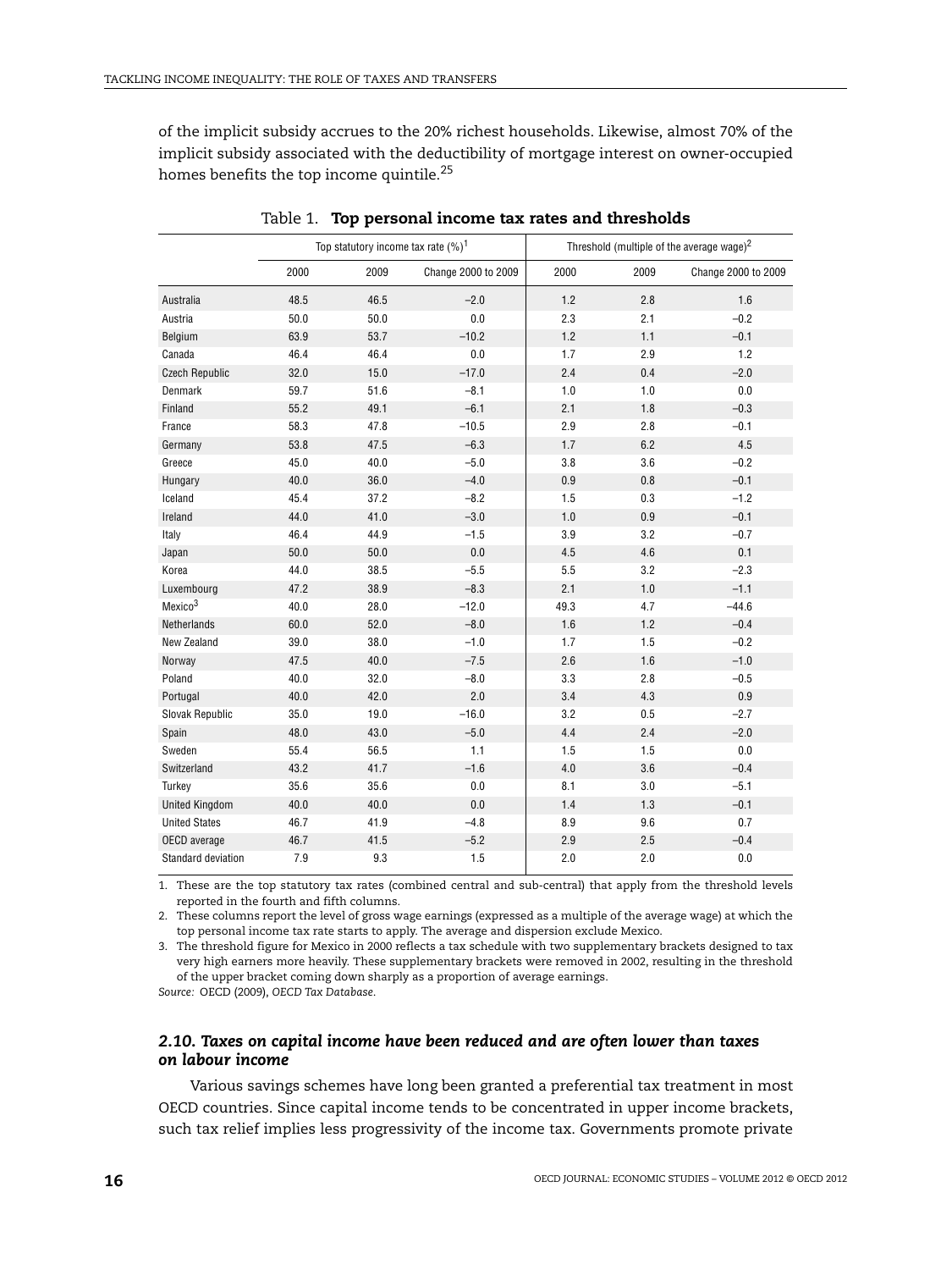pensions by means of tax incentives in the majority of OECD countries. In the most common regime, private pension savings can be deducted from the income tax base and accrued return on investment is exempt from taxation, but pension benefits arising from these savings are taxed (Yoo and de Serres, 2004). Housing investment also often benefits from a favourable tax treatment with imputed income from owner-occupied dwellings and capital gains on the sale of a principal residence taxed less than other capital income, or not taxed at all, while interest payments on debt-financed investment in owner-occupied housing are sometimes deductible from taxable personal income. These tax-favoured schemes, however, tend to affect the mix, rather than the volume, of private savings. They may thus divert saving and investment away from other activities that may be more conducive to growth.

The low taxation, if any, of capital gains on shares also has important distributional consequences, though its impact on growth is subject to debate. It is often argued that a lower tax rate on capital gains encourages risk-taking and entrepreneurship, thus promoting growth, while high capital gains taxes create an inefficient "lock-in" effect. Burman and Moynihan (2011) show that 94% of the value of capital gains tax breaks in the United States benefit the top quintile. They consider that, since losses are often supported by the government (in the form of reduced taxes), capital gains should be taxed. They also argue that the lock-in effect is small. Because it is often difficult to distinguish between labour and capital income, in particular for the self-employed, low taxation of capital income further creates opportunities for income-shifting and tax planning (Diamond and Saez, 2011). And it may ultimately favour top income groups most (top executives, finance professionals and entrepreneurs), who can benefit from carried interest arrangements and the low taxation of stock options (OECD, 2011a). $^{26}$ 

Some countries have moved further towards a non-progressive and reduced taxation of most capital income, in particular in Europe. The main objective of such reform is to reduce tax distortions across savings instruments and incentives for capital exports. Precursors were the Nordic countries which adopted a dual income tax system in the late 1980s or early 1990s. Under such a system, a unique flat tax rate applies to net capital income (interest income, dividends and capital gains) while labour income is subject to a progressive tax schedule. Many countries have not adopted a "pure" dual income tax system but they increasingly tax interest income at flat rates, usually lower than the marginal rates which apply on labour income (Joumard, 2001). In contrast, several countries have continued to tax most types of capital income as labour income, *i.e.* at progressive rates, including Canada, Ireland, Korea, Luxembourg, Switzerland, Turkey, the United Kingdom and the United States (OECD, 2006).

## *2.11. Property taxes play a minor role in many OECD countries*

Raising property taxes is often presented as one option to increase the redistributive impact of tax systems. Property taxes amount to more than 10% of total tax receipts in several OECD countries and about 2% of GDP on average across the OECD. As a share of GDP, they are highest in the United Kingdom, Canada, France and the United States and lowest in several continental European countries and Mexico ([Figure 9](#page-19-0)). Recurrent taxes on immovable property account for the bulk in most countries though taxes on financial and capital transactions play a dominant role in Belgium, Greece, Korea, Italy and Turkey.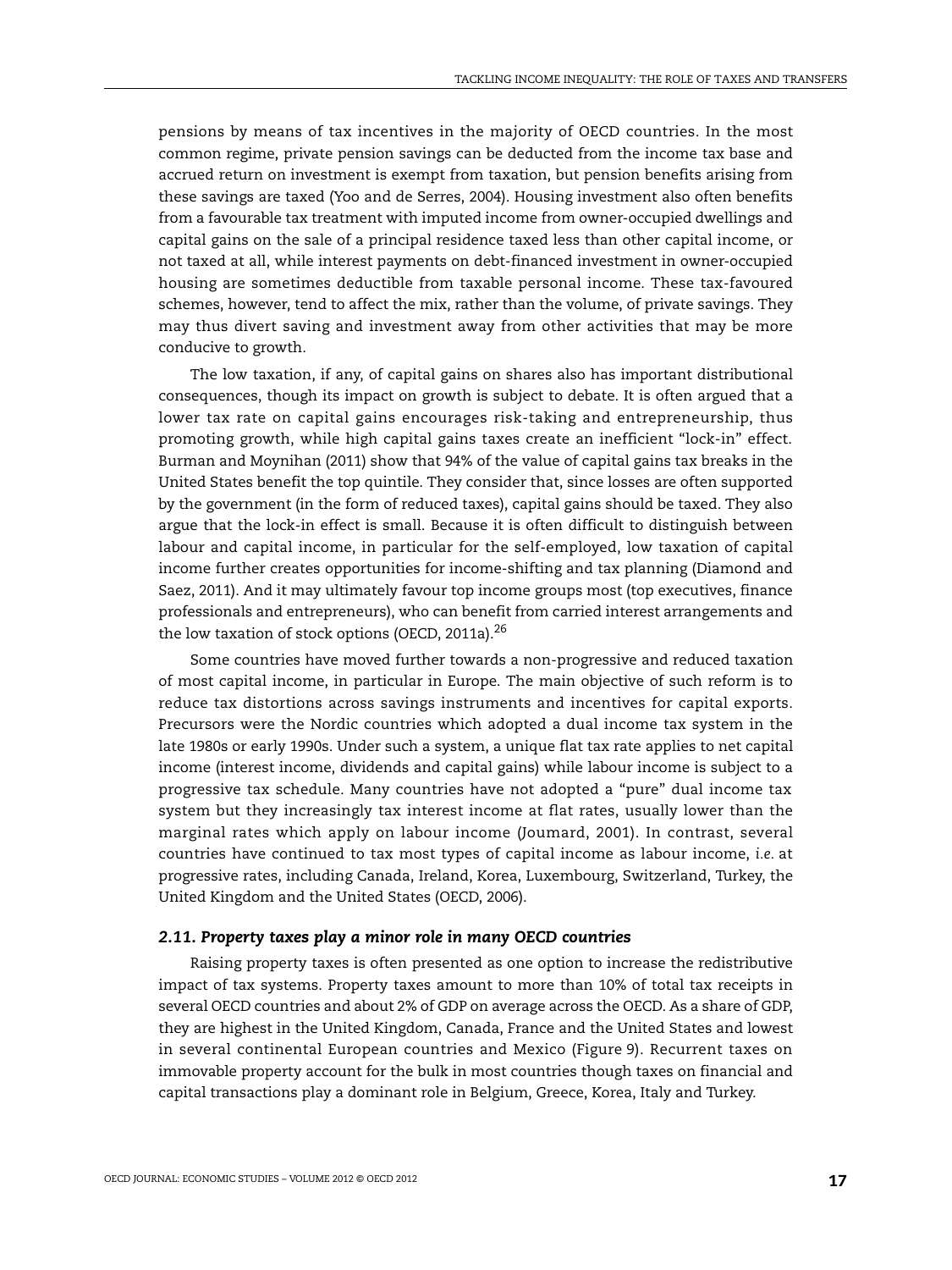

<span id="page-19-0"></span>Figure 9. **The property tax take varies significantly across OECD countries** 2009, per cent of GDP

#### *2.11.1. Real-estate taxes are regressive in some countries*

While high-income households pay more recurrent taxes on immovable property in absolute terms, real estate taxes often absorb a larger share of the income of the poorer households. In the United Kingdom, for instance, the Council Tax amounts to over 6% of income for non-retired households in the bottom decile, but less than 2% for those in the top decile [\(Figure 10](#page-20-0)). A similar pattern is found in Canada (Chawla and Wannel, 2003) and in the United States (Davis *et al.*, 2009). One explanation is that recurrent taxes on immovable property are often a sub-national government tax whose amount should reflect the benefit of local public services (waste collection, etc.) which does not increase much with income. In some countries, real estate taxes are also paid by renters, who often have low income. Part of the regressive nature of real estate taxes may also reflect the fact that many pensioners own expensive houses but receive relatively little income. Still, Palameta and Macredie (2005) found that this is only part of the story in Canada, since non-seniors make up the majority of lower-income homeowners.

Some countries have introduced tax allowances, income-conditional exemptions or progressive tax rates to reduce real estate tax payments on low-income groups. For instance, regressivity is mitigated in some US states by a flat dollar amount exemption – *e.g.* homestead exemptions – or a tax credit designed to assist low-income taxpayers. Similar tax relief is provided by some Canadian provinces and municipalities. And in France, generous incomeand family-related tax relief has succeeded in making the largest recurrent tax on immovable property (*Taxe d'habitation*) slightly progressive since 2000, at least for the first part of the income distribution (Conseil des Prélèvements Obligatoires, 2011; Marical, 2009).<sup>27</sup>

#### *2.11.2. Wealth, inheritance and gift taxes have been reduced in many countries*

Taxing household wealth, either annually or at the time of transfer (gift and inheritance), is attractive for various reasons. *First*, the tax base is large and had grown

*Source:* OECD (2010c), *Revenue Statistics 2010*.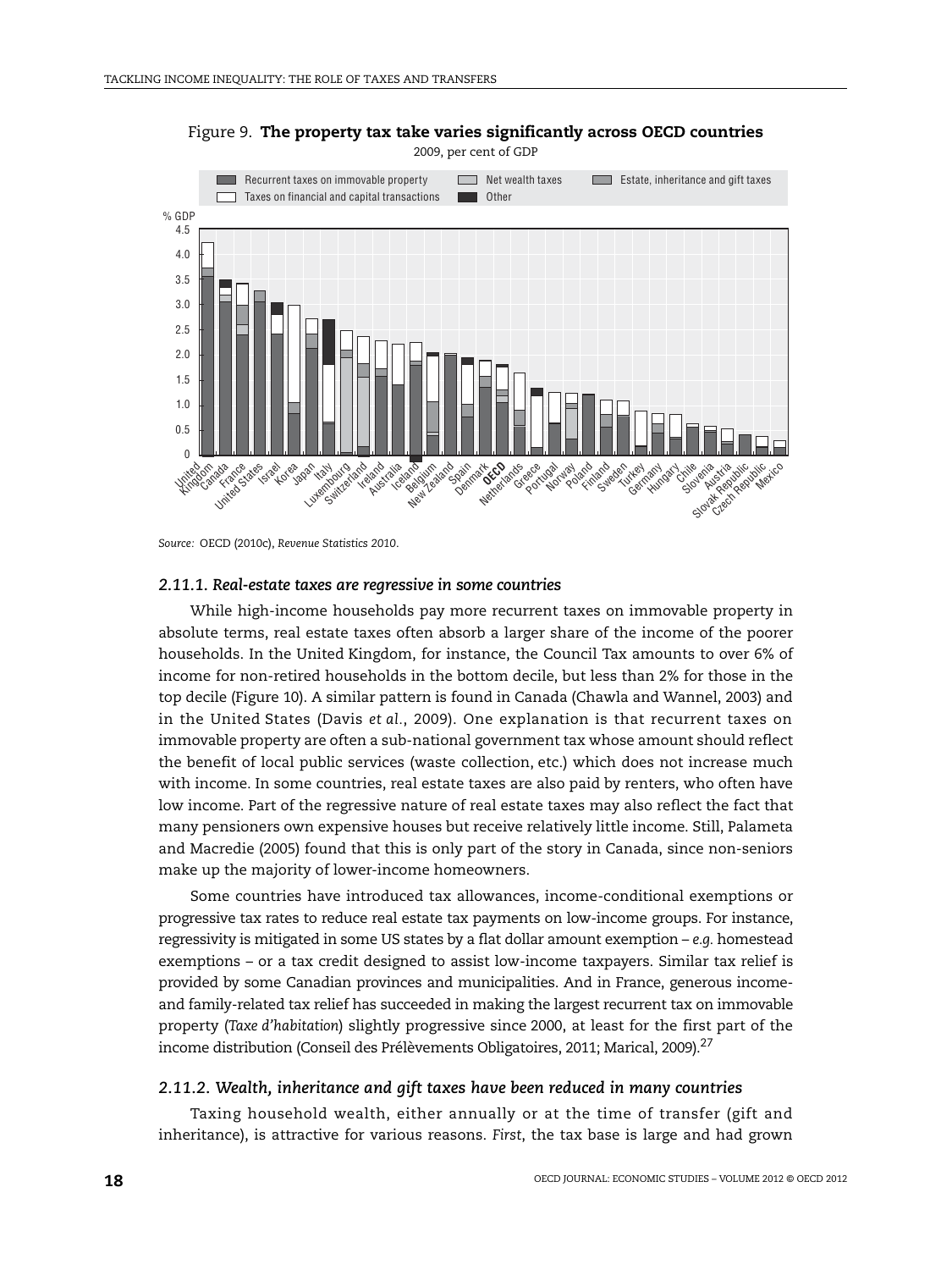

<span id="page-20-0"></span>Figure 10. **Real estate taxes tend to be regressive in the United Kingdom and selected US states**

*Note:* Data for the United Kingdom refer to the Council tax and Northern Ireland rates, less discounts, Council tax benefits and rate rebates, for non-retired households for the fiscal year 2009/10. They are expressed as a percentage of gross income (market income *plus* transfers). The data for New York and Texas cover property taxes – property primarily includes homes, but may include property other than real estate such as cars – paid by non-elderly households in 2007. The states of New York and Texas were chosen as examples for the United States to represent states with above average (New York) and below average (Texas) property values. In New York State, there is no general homestead exemption for all home-owners, but homeowners with income below \$500 000 are entitled to a partial school tax exemption. In Texas, there is a basic homestead exemption available to all homeowners.

*Source:* ONS (2011), *The Effects of Taxes and Benefits on Household Income*, 2009/10, *www.ons.gov.uk/ons/rel/ householdincome/the-effects-of-taxes-and-benefits-on-household-income/2009-2010/the-effects-of-taxes-and-benefits-on-household-income-2009-10.pdf*; ITEP (2009), *Who Pays? A Distributional Analysis of the Tax Systems in All 50 States,www.itepnet.org/whopays3.pdf*.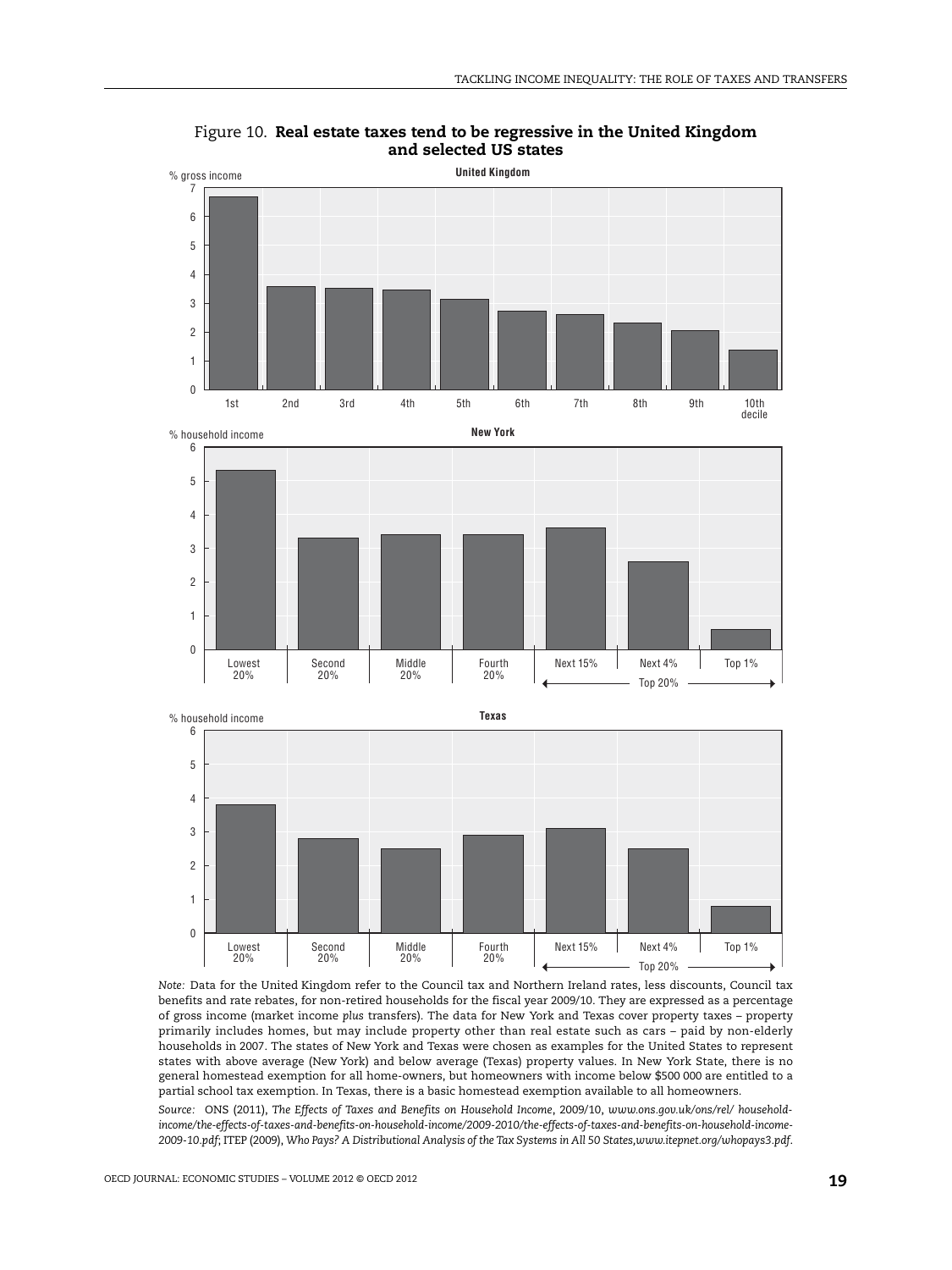briskly prior to the crisis. As an illustration, households' net worth in France is five times higher than GDP and it has grown over 7% on average per year and in real terms between 1997 and 2007, compared with a 1.7% average annual increase for GDP (Conseil des Prélèvements Obligatoires, 2011). Taxing wealth at a rather low rate should thus generate large and rising tax revenues. *Second*, real estate accounts for a large share of household net worth (Fredriksen, 2011) and the tax can thus hardly be avoided. *Third*, inheritance and gift taxes, not only on immovable property but on all net assets, could offer an alternative to the taxation of lifelong saving. It could be considered as a way of taxing, for example, income or capital gains that were tax-exempt during a person's lifetime. Inheritance taxes have the advantage of generating less distortion than annual wealth taxes because it is more difficult to find ways of avoiding the  $\text{tax.}^{28}$  Several countries, including the United States, have made inheritance and gift taxes highly progressive by providing tax-free allowances and by applying progressive rates.29 *Finally*, wealth is more concentrated than income and is becoming more unequally distributed. In the seven OECD countries covered by the Luxembourg Wealth Study, the 10% richest households hold between 40% (Italy) and 70% (United States) of total wealth. And the value of inheritances and gifts as a share of GDP has grown rapidly in some countries – it has risen three-fold since 1950 to reach almost 15% in 2008 in France (Piketty, 2010) – perpetuating income inequality.

In practice, however, the use of wealth and inheritance taxes has declined. Wealth taxes have been abolished in about a third of the OECD countries since the mid-1990s and several countries (including the United Kingdom) never had this type of tax.<sup>30</sup> In 2010, only four OECD countries (Canada, France, Norway and Switzerland) still imposed wealth taxes (Price and Dang, 2011) and wealth taxes often apply only to a very small fraction of the population. Inheritance and gift taxes are applied rather widely but several countries have reduced or abolished them since the mid-1990s (including Austria, France, New Zealand, Portugal, Slovak Republic and Sweden). The risk of wealth/capital flight to low-tax countries, as well as administrative and collection costs, have often been cited as the main reasons for the limited use of wealth taxes.<sup>31</sup> It could also be argued that wealth and inheritance taxes entail a double taxation of immovable property, since real estate taxes may already be high, while financial wealth is too mobile to be taxed. However, real estate taxes often finance local services that benefit local populations and businesses. The double-taxation argument has thus a weak basis.

#### *2.12. Consumption taxes tend to be regressive*

Consumption taxes account for a significant revenue share in all OECD countries (about 27% on average) and tend to decline as a share of household disposable income since lower-income households tend to consume a larger share of their income (Prasad and Deng, 2009; Roach, 2003; Warren, 2008). As an illustration, in the United Kingdom, indirect taxes amounted to 13% of household gross income in 2008 (defined as market income plus cash benefits) but to over 25% for the lowest quintile and less than 10% for the top quintile (ONS, 2010).<sup>32</sup> Likewise, in the United States, sales and excise taxes levied by states are found to be highly regressive. Poor families pay almost eight times more as a share of their income than the best-off families (Davis *et al.*, 2009). It should be noted, however, that calculations based on annual income data may overstate the regressive nature of consumption taxes since consumption largely depends on lifetime income which is less variable than annual household income (Poterba, 1989). In particular, pensioners with low annual income may consume out of their previous (accumulated) earnings.<sup>33</sup>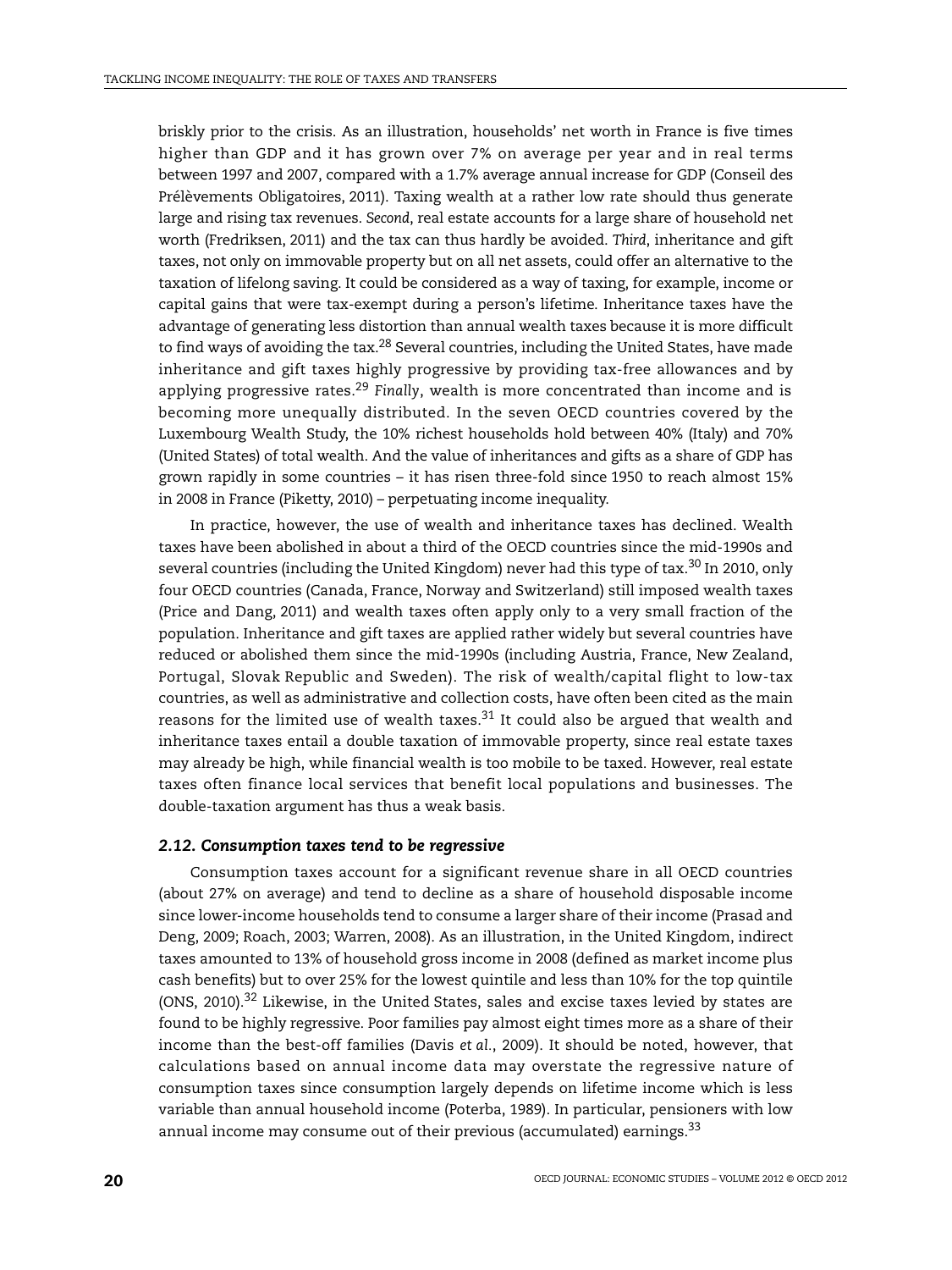A lack of data makes it difficult to investigate the redistributive impact of consumption taxes in a cross-country setting. Implicit consumption tax rates can, however, be used to derive estimates (OECD, 2008b). They suggest that the regressive impact of consumption taxes – as measured by the difference in the implicit consumption tax rate for those at 167% of average earnings and those at 67% – is higher in the European countries than in the other OECD countries, due to higher consumption tax rates [\(Figure 11\)](#page-22-0).<sup>34</sup> Warren (2008) also found a higher regressivity of consumption taxes – measured as the contribution to the Gini coefficient – in Denmark, Finland, Hungary, Norway and Sweden and the lowest regressivity in Japan and the United States. Thus, omitting consumption taxes affects estimates of redistribution achieved through the tax and transfer system, as well as how they differ across countries and evolve over time.

<span id="page-22-0"></span>

Figure 11. **Average consumption tax rate at different income levels**

To mitigate the regressive impact of consumption taxes, many OECD countries apply reduced rates and exemptions for goods and services deemed to account for a large share of poorer households' consumption basket. For instance, food, water supply, medical care and public transport are often granted reduced rates or exemptions.<sup>35</sup> This approach typically implies a considerable dead-weight loss, and people at higher income levels often benefit more in absolute terms since they consume more. In the case of Mexico, the total implicit subsidy due to the zero-rating of food was estimated at some 1.8% of GDP in the mid-1990s (Dalsgaard, 2000). The distribution by income decile showed that the highest decile captured nearly 30% of this amount, while the lowest three deciles together received only 12% of the value of the subsidy. Likewise in the Czech Republic, the lower VAT rate covers about 41% of the consumption of goods and services subject to VAT, and there is only very little variation in the share of such goods in the consumption baskets of households across the income deciles. Reduced VAT rates benefit the average individual in the top income decile about 2.5 times as much as the average consumer in the bottom

*Note:* Average consumption tax rates are estimated by using microdata on consumption patterns available from household budget surveys and the corresponding tax rates (VAT, sales taxes and excise duties) in order to calculate the tax payments for each individual/family by income level. Estimated tax payments are then divided by net income (*i.e.* gross earnings *minus* personal income tax and employees' social security contributions *plus* family benefits). 1. OECD (2008b), *Taxing Wages*, 2007-2008.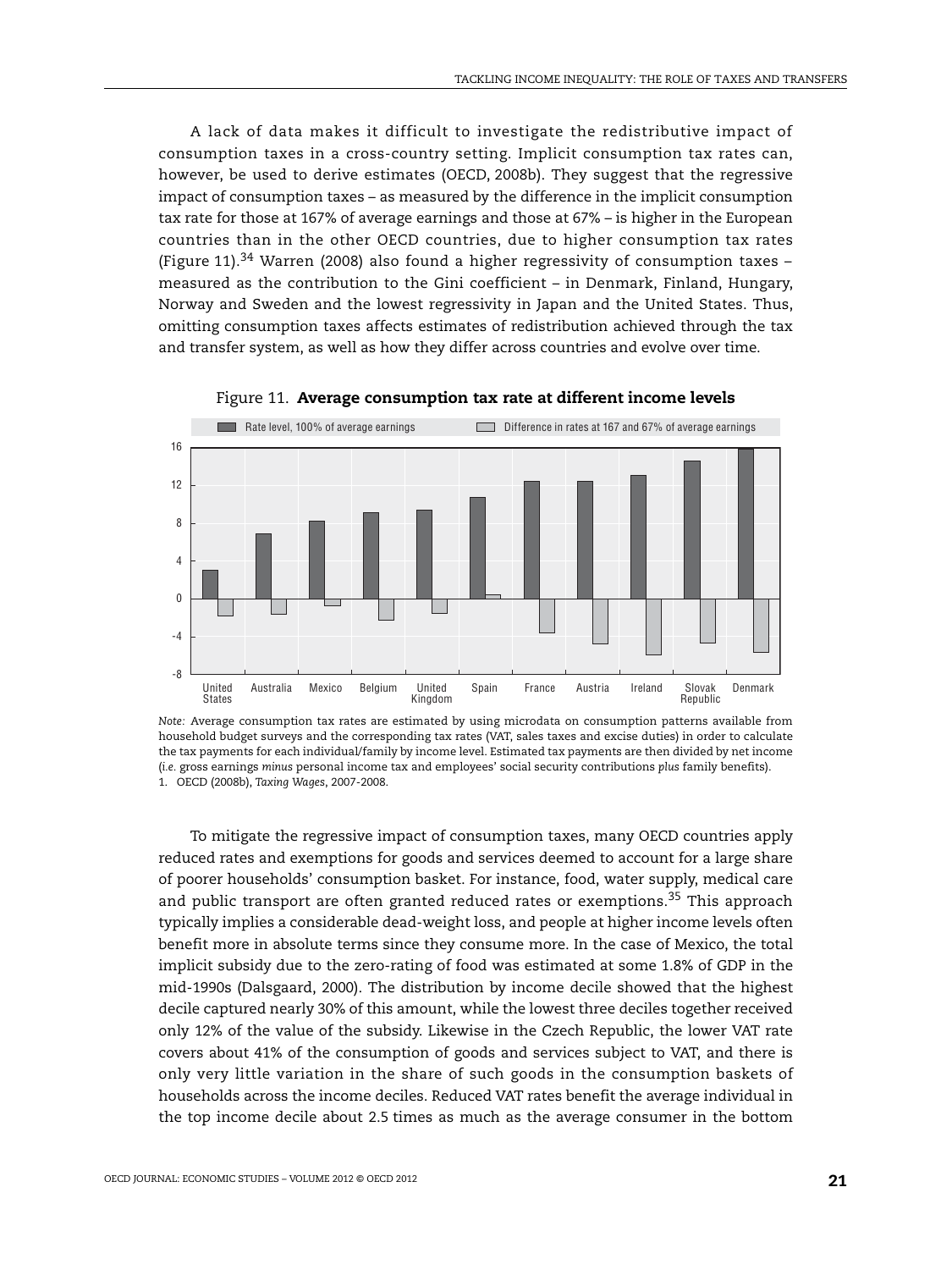decile (OECD, 2010b). Moving towards better targeted aid through in-kind benefits, cash transfers and vouchers appears thus as a more effective redistribution tool (EC, 2007; Van den Noord and Heady, 2001).

### *2.13. A limitation of the analysis: the incidence of taxes and transfers*

When assessing the impact of the tax and transfer system on income distribution, most analyses (including this article), assume that taxes and transfers do not affect economic behaviour. The assumption of "no behavioural response" is likely to overstate the amount of redistribution as taxes and transfers typically affect incentives to work and save (Moffit, 2011). It also entails that the efficiency costs of redistributive policies – *e.g.* output foregone and lower real wages – are not accounted for. The ultimate incidence of taxes and transfers crucially depends on how individuals and firms respond to a change in relative prices. The greater the responsiveness, that is, the higher the price elasticities of supply and demand, the more likely it is that someone else will bear the tax burden or somebody else will benefit from a transfer. The ultimate effect will depend on the relative size of the elasticities. For instance, if labour demand is more sensitive to wages than labour supply, then payroll taxes end up being mainly borne by the employee in the form of a lower wage. Conversely, if labour supply is relatively inelastic and labour demand is relatively elastic, then the enterprise will bear more of the tax burden.

Changes in tax progressivity may have a different impact on the labour supply of low*versus* high-income earners. For low-income groups, more progressivity through earned income tax credit (EITC) schemes increases work incentives but the resulting increase in labour supply may reduce wages – the EITC may increase the dispersion of before-tax income.36 However, for high-income groups, more progressive taxes may dampen work incentives and lower working hours. This could narrow the earnings dispersion. Taxes may also affect labour demand, with potential job losses more likely to affect low-skilled workers.37

The incidence and ultimate income inequality effect of property taxes, housing transfers and consumption taxes may also differ from the first-round effect. While most property taxes are paid by owners, they may largely be passed onto renters in the form of higher rents as the supply of housing is relatively inelastic, at least in the short term. Similarly, housing cash transfers targeted on low-income groups may be reflected in higher rents, in which case they benefit the (higher-income) owners.38 Consumption taxes will be paid by consumers in the case of strong competition. However, the degree of competition could differ for different goods and services. As an example, recent cuts in French consumption taxes on restaurants have not been fully passed on to consumers. They have partly financed higher wages and employment as well as raised profit margins. These examples suggest that the overall distributional impact of taxes may partly depend on behavioural responses.

## **3. Tax and cash transfer policy indicators help identify types of welfare systems**

Countries rely on various tax and transfers instruments which differ in their design and impact on the income distribution. As discussed above, there are wide variations in the size, mix and progressivity of both taxes levied on and cash transfers paid to households. Indicators on tax and transfer policies have been assembled, which were brought together in country profiles. The country profiles put the tax and transfer policy framework into an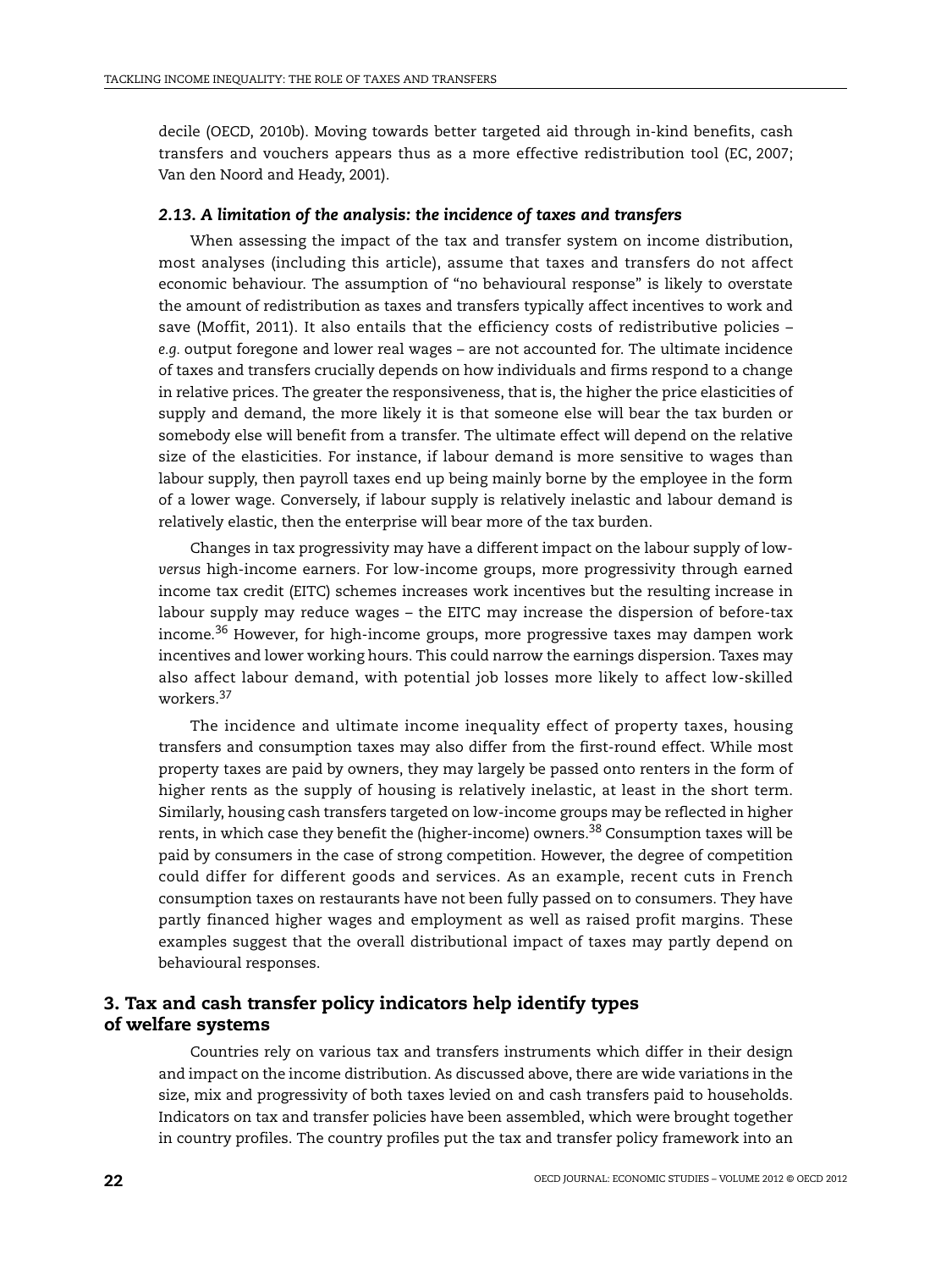international perspective and allow the identification of reform options to address income inequality. Indicators on tax and transfers policies have also been used to identify groups of countries sharing broadly comparable welfare systems.

#### *3.1. A set of policy indicators on taxes and cash transfers for each OECD country*

The redistributive impact of taxes depends on: *i)* a size effect (the overall tax level); *ii)* the tax mix (some taxes are more progressive than others) and *iii)* the progressivity of each tax. The same logic applies to cash transfers. For both taxes and transfers, policy indicators have been assembled for each of these three dimensions using the *OECD Income Distribution and Poverty Database* and various other OECD databases. To identify the tax and transfer policy framework, the country profiles show for each country the value of each indicator compared with the OECD average. As an illustration, the main features that can be gleaned from the set of policy indicators for Australia and Germany are presented below ([Figure 12](#page-25-0)), with a similar presentation for all OECD countries available in Joumard *et al.* (2012). The redistributive impact of taxes and transfers is higher than the OECD average in the two countries but the size, mix and progressive nature of both taxes and transfers differ significantly.

## *3.1.1. In Australia, taxes and transfers are smaller but more progressive than the OECD average*

The redistributive impact of taxes and cash transfers is above the OECD average in Australia. This mainly reflects the higher redistributive impact of taxes, even though the size of the Australian tax system, as measured by the tax to GDP ratio, is considerably below the OECD average (27% and 35%, respectively in 2008). Both the tax mix and the progressive nature of taxes raise the redistributive impact of taxes. Personal income taxes account for a larger share of total taxes, while consumption taxes – which, as discussed above, tend to be regressive – play a less important role than in many other OECD countries. The data contained in the *OECD Income Distribution and Poverty Database* further reveal that household taxes are more progressive – as measured by a Kakwani index – than in the OECD on average. So are the personal income tax and social security contributions paid by employees (based on statutory tax schedules from the *OECD Tax Database*), in particular at the lower end of the income distribution. On the spending side, household cash transfers as a share of GDP are below the OECD average – 8% *versus* 11.5% in 2007 according to the *OECD Social Expenditure Database*. However, the transfer mix favours redistribution across individuals, with family benefits accounting for a relatively high share of total transfers. The progressivity of total cash transfers to households (as measured by the Kakwani index derived from the *OECD Income Distribution and Poverty Database*) is also above the OECD average. This also applies to old-age pensions (based on the OECD progressivity indicator), while the progressivity indicator for the unemployment benefit system is close to the OECD average.

## *3.1.2. In Germany, taxes and transfers are larger but less progressive than the OECD average*

The redistributive impact of taxes and cash transfers in Germany is above the OECD average. On the tax side, the total tax-to-GDP ratio stands above the OECD average (37% and 35%, respectively, in 2008) while the progressivity of household taxes is close to the OECD average. However, the progressivity of the personal income tax and social security contributions is steeper at the lower end than at the upper end of the income distribution.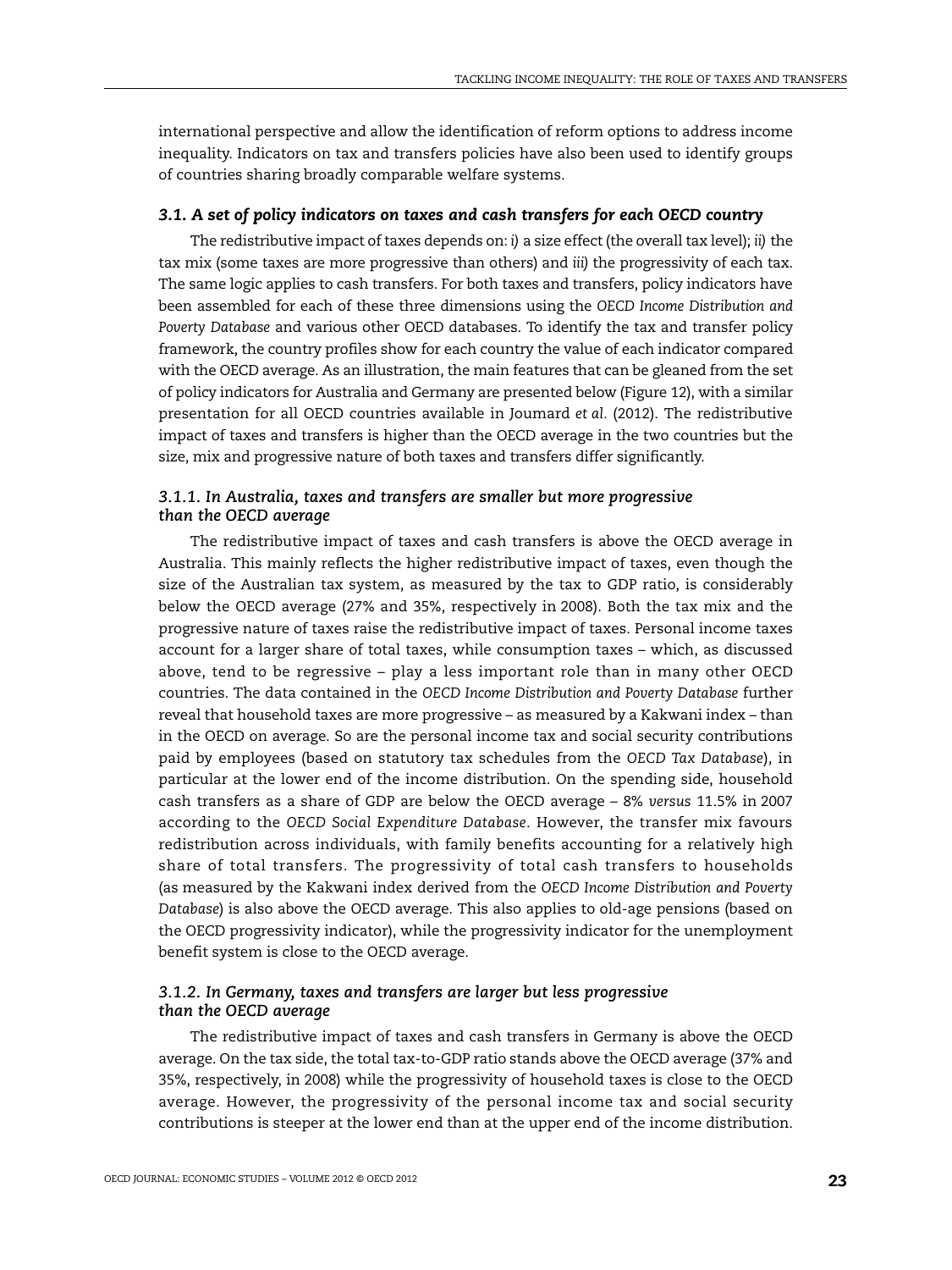

#### <span id="page-25-0"></span>Figure 12. **Tax and cash transfer policy indicators for Australia and Germany**



Size and mix of taxes:

Taxes/GDP = Total tax revenue, % of GDP.

Consumption tax = Taxes on goods and services, % of total tax revenue.

Personal income tax = Income taxes on individuals or households, % of total tax revenue.

Property tax = Taxes on property, % of total tax revenue.

Progressivity of taxes:

Household taxes = Progressivity of total household taxes (Kakwani index, based on household surveys).

PIT and SSCs = Net personal income tax progressivity, synthetic indicator, based on income tax plus employee contribution schedules net of standard cash transfers as a % of gross wage earnings, single person without children. PIT and SSCs, upper end = As above, gap in tax rate between those earning 167% of the average wage and those at the average wage.

PIT and SSCs, lower end = As above, gap in tax rate between those earning the average wage and those at 67% of the average wage.

Size and mix of cash transfers:

Cash transfers/GDP = Total cash transfers, public and mandatory private sources, % of GDP.

Old age pensions = Old age and survivors' pensions, % of total cash transfers.

Invalidity pensions = Incapacity related cash transfers, % of total cash transfers.

Unemployment benefits = Unemployment cash benefits, % of total cash transfers.

Family benefits = Family cash benefits, % of total cash transfers.

Progressivity of cash transfers:

Household cash transfers = Progressivity of total household cash transfers (Kakwani index, based on household surveys).

Old age benefits = Progressivity of pensions.

Unemployment benefits = Progressivity of unemployment benefits, net of taxes for a single person.

Total cash transfers to households, at almost 16% of GDP in 2007, are higher than in most OECD countries. Old-age pensions and unemployment benefits account for a larger share in total transfers, while family benefits are less important. The redistributive impact of household transfers is small, because of the low progressivity of the two main transfer components – old-age pensions and unemployment – reflecting their largely insurancebased nature.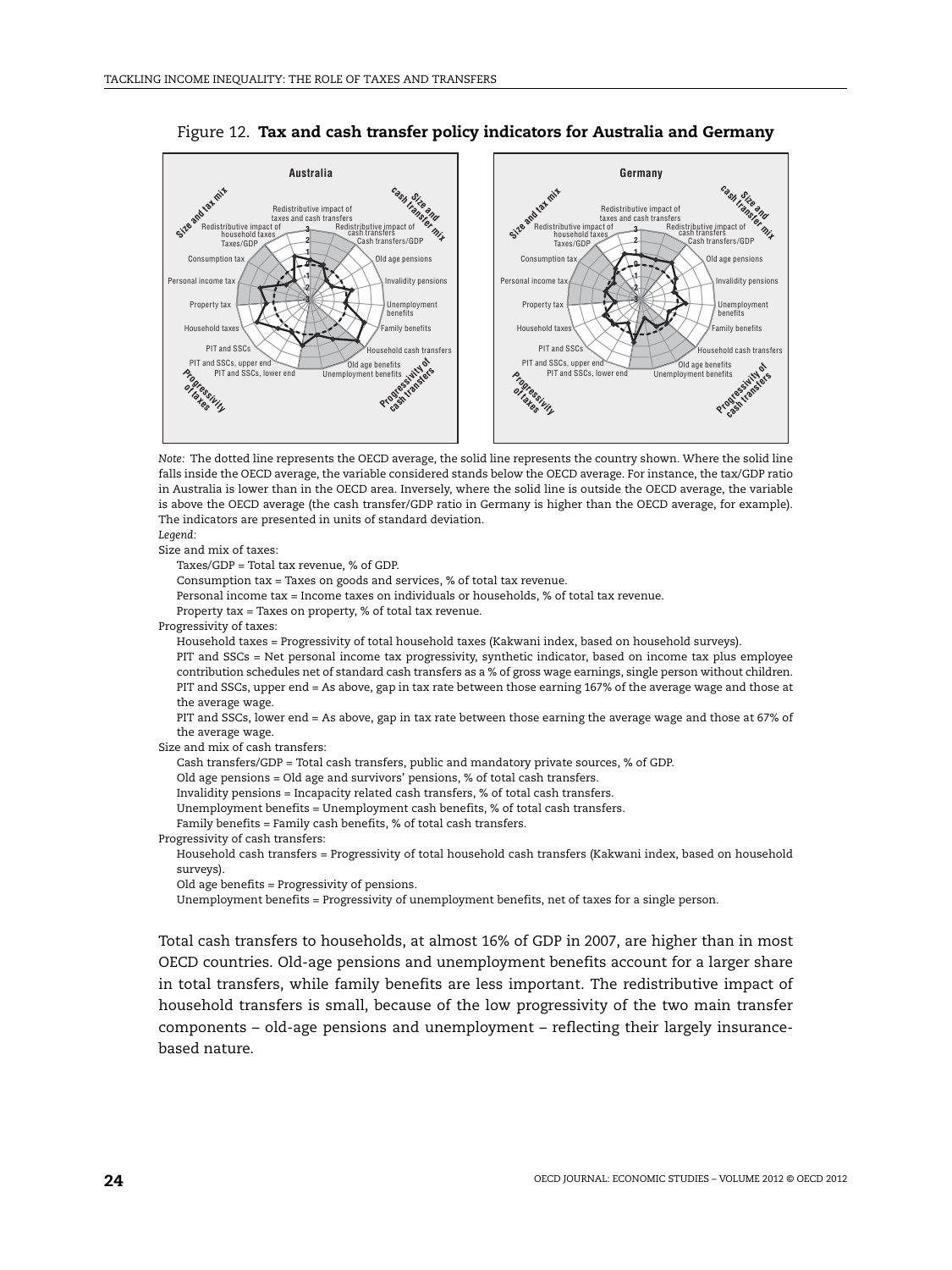#### *3.2. Four tax and transfer systems can be identified*

A cluster analysis of 19 policy indicators of the size, mix and progressivity of both taxes and transfers has been performed.<sup>39</sup> It allows identifying four groups of countries with most similar tax and transfer systems:<sup>[40](#page-30-0)</sup>

- A group of four Nordic countries (Denmark, Finland, Norway and Sweden) plus Belgium, Hungary, the Netherlands and Spain is characterised by large cash transfers to households, which are not dominated by old-age pensions and tend to be more progressive than the OECD average. The tax-to-GDP ratio is high (Spain being an exception in this regard), with a tax mix which promotes redistribution – a rather large role for personal income taxes, while consumption taxes account for a small share of total taxes. Labour income taxes are rather progressive. Overall, the redistributive impact of taxes and transfers – as measured by the decline in the concentration coefficient before and after taxes and transfers – is above the OECD average in all of these countries except Spain.
- A group of 10 continental European countries (Austria, Czech Republic, France, Germany, Greece, Italy, Luxembourg, Portugal, Slovak Republic and Slovenia) features large cash transfers to households and a high tax-to-GDP ratio. However, old-age pensions dominate cash transfers whose overall progressivity tends to be below the OECD average – the welfare system is dominated by transfers that redistribute over the lifecycle rather than across individuals. On the tax side, the personal income tax often plays a marginal role in total taxes (Germany and Italy are exceptions) and the progressivity of labour tax schedules is relatively limited.
- A group of 11 countries have in common relatively small cash transfers and taxes, combined with a large role of property and personal income taxes. A sub-group, Australia, Iceland, Ireland, Israel, New Zealand and the United Kingdom, is further characterised by a relatively small share of old-age pensions in total cash transfers which are, in addition, often means-tested and thus highly progressive. Another subgroup consists of Canada, Japan, Korea, Switzerland and the United States. In these countries, cash transfers are dominated by old-age pensions and are less progressive than in the first sub-group.
- A group of four countries Chile, Mexico, Poland and Turkey is characterised by relatively small cash transfers to households (Poland is an exception), which are dominated by old-age pensions and often not highly progressive. Two additional features further limit the redistributive impact of the welfare system: public spending on in-kind services (mostly education and health) as a share of GDP is low and consumption taxes play a dominant role in total taxes.
- It is interesting to note that there is a close, but not perfect, correspondence between country clusters based on tax and transfer policy indicators and country clusters based on inequality outcomes (Hoeller *et al*., 2011). As an illustration, the Nordic countries and Switzerland are all characterised by relatively low inequality emerging from the labour market and they appear in the same inequality outcome group. Looking at the tax and transfer side, the Nordic countries again fit within the same group because their tax and transfer policies are broadly similar. However, Switzerland is in a different policy group because it implements much less redistribution via the tax and transfer system than do the Nordic countries.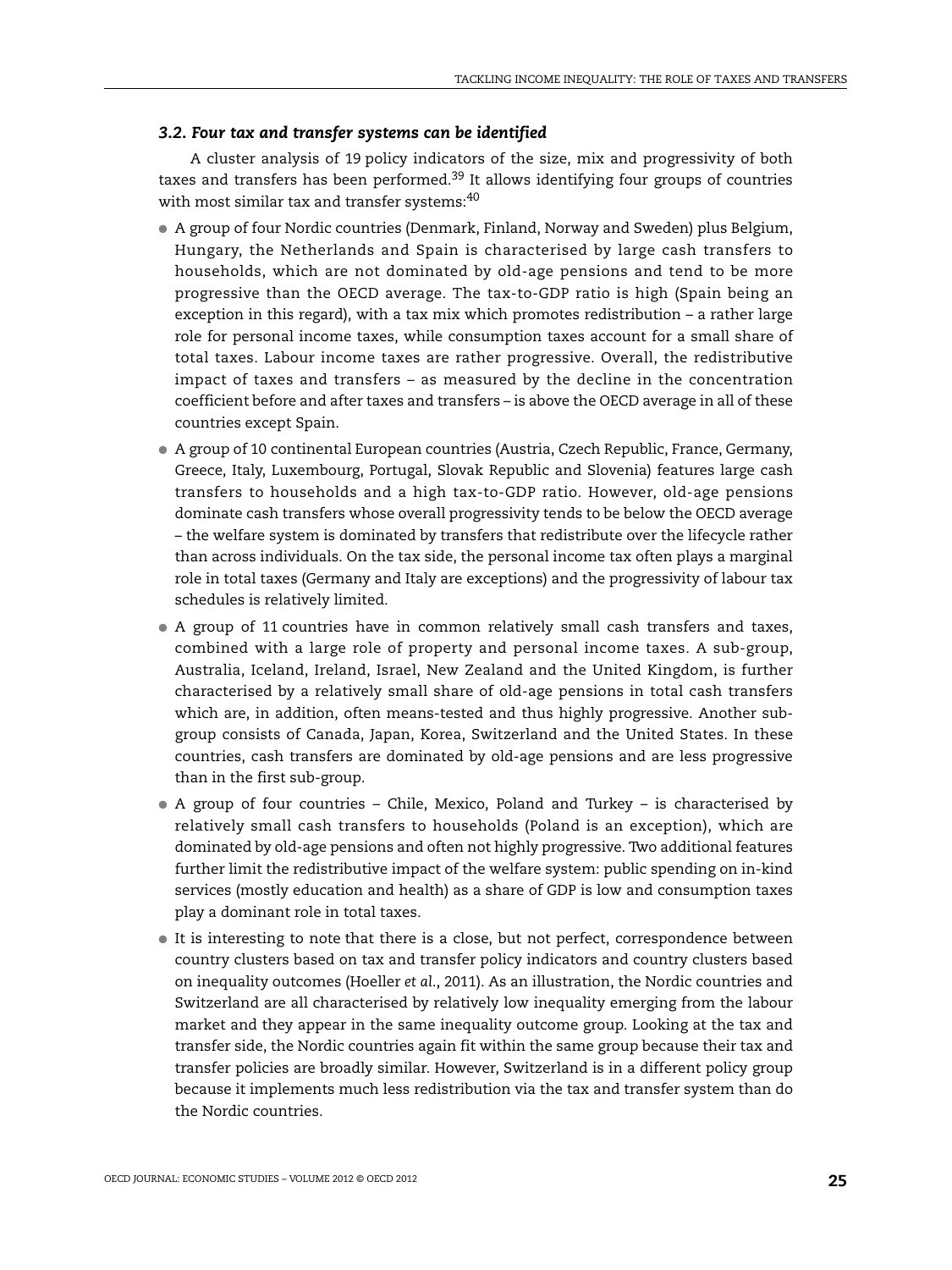#### *Notes*

- 1. The household income data used in this article are "equivalised", taking into account the size of each household type in the population and assigning a value in proportion to its needs. This equivalence adjustment uses a scale which divides household income by the square root of the household size.
- 2. It should be noted that two populations may have the same Gini but still be characterised by different income distributions, *e.g.* when the share of different quantile groups are examined. These considerations also apply to concentration coefficients and to indicators used to measure the redistributive impact of taxes and transfers, especially as these tend to operate more strongly at the top and bottom of the income distribution, respectively.
- 3. The *OECD Income Distribution and Poverty Database* relies on household income surveys carried out by national experts who apply common conventions and definitions, thus enhancing cross-country comparability. In the OECD database, however, income data for Greece, Hungary, Mexico and Turkey are presented net of taxes, and data on household taxes are not available. Data from household surveys face other limitations, discussed in Joumard *et al.* (2012).
- 4. When assessing the redistributive impact of taxes and transfers, most analyses (including this paper) assume that taxes and transfers do not affect economic behaviour. Incidence issues are discussed at the end of this section.
- 5. Looking at the working age population yields broadly the same message.
- 6. In the *OECD Income Distribution and Poverty Database*, the Earned Income Tax Credit is booked as a transfer.
- 7. As an example, social transfers targeted at low-income groups in France the minimum income (RMI/RSA) and minimum pensions – are only adjusted for price inflation. As the average wage has grown more rapidly than prices over the past decade, the relative income of social transfer recipients has declined substantially, undoing the discretionary measures to improve their generosity (Conseil des Prélèvements Obligatoires, 2011).
- 8. The high share of pensions received by working age individuals in some countries is attributable to the low effective retirement age. There is a negative correlation between this share and the standard or effective retirement age. The correlation coefficient between them is –0.61 (based on data for the mid-2000s) and is statistically significant at the 1% level.
- 9. In Sweden, the replacement rates of mandatory pensions are progressive for a large part of the income distribution. The replacement rate declines with income up to a certain income level beyond which it starts to increase. Also, it is worth emphasizing that pension systems with high payments can be characterised by low overall progressivity and *vice versa* as progressivity basically depends on the difference in replacement rates between low- and high-income earners and not on the level of replacement rates.
- 10. It is worth noting that the pension progressivity index differs from the progressivity indicators used elsewhere in this paper since it focuses on redistribution across individuals.
- 11. Empirical evidence corroborates this (Garrett, 1995, Goda *et al.,* 2009 for the United States and Hachon, 2009 for France). Hachon (2009) shows that, for sufficiently large differences in mortality rates, insurance-based pension systems can become regressive.
- 12. In pure flat pension schemes, the replacement rate of benefits decreases monotonically whereas in pure insurance schemes the replacement rate is constant across the earnings distribution. In general, a pension scheme will be more redistributive the larger the difference between the replacement rate of low and high pensions. Although this is a rough progressivity measure, as it does not take into account the inequality in personal earnings, the correlation coefficient between this progressivity measure and the progressivity index used for Figure 6 is 0.85.
- 13. On average in the OECD, 22% of households with a disabled person receiving benefits live in poverty, compared with around 14% for other households. This gap is especially high in Australia, Ireland, Korea, the United Kingdom and the United States (OECD, 2010d).
- 14. Progressivity of unemployment benefits also depends on the type of family. For instance, unemployment benefits for a family with children are slightly less progressive than for those without. Long-term unemployment benefits and social assistance for people who have been unemployed for five years or more are, on average, as progressive as those granted during the initial phase of unemployment spells.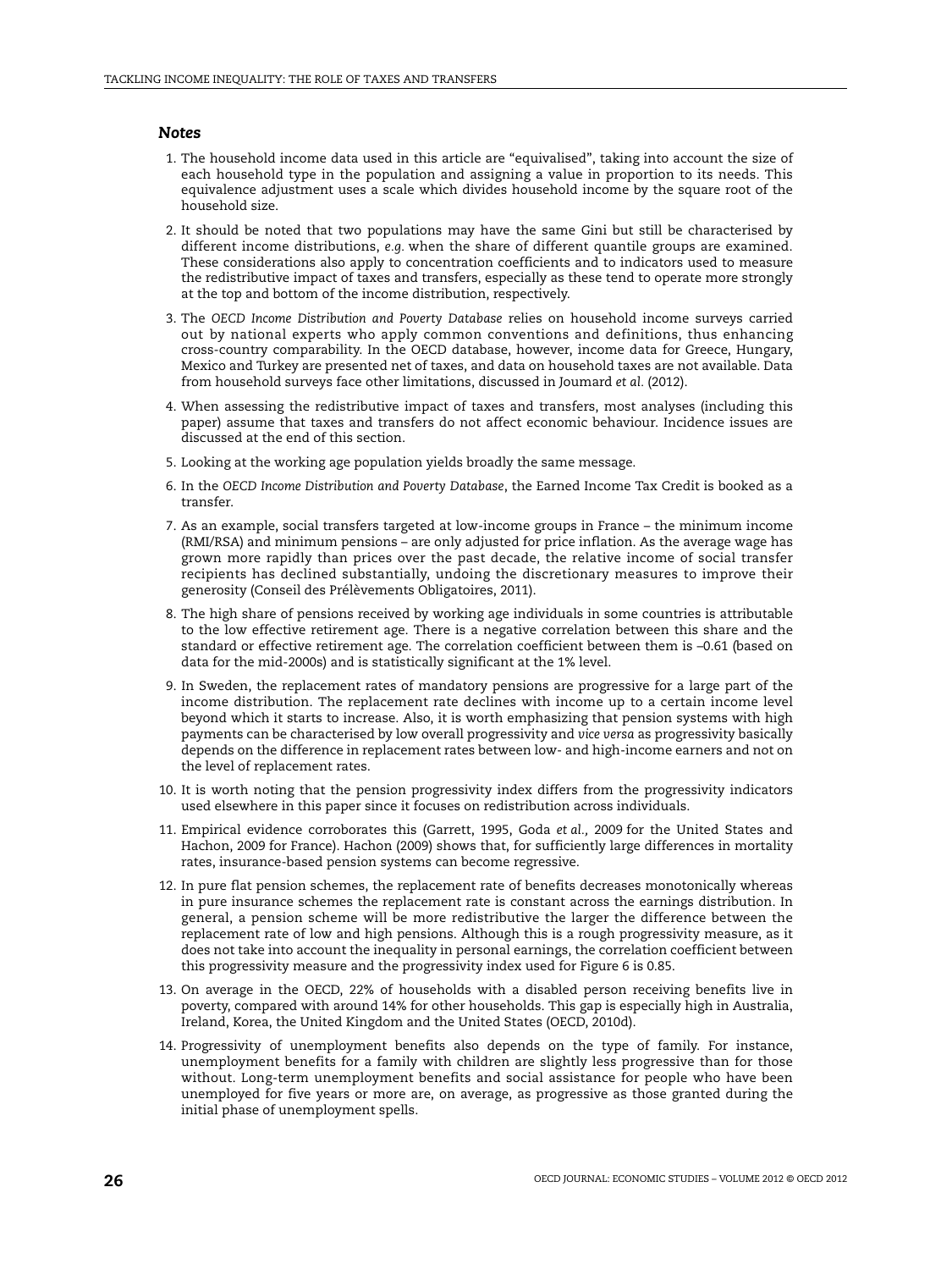- 15. Family cash benefits do not include public spending on services for families with children (*e.g.* direct financing and subsidising of childcare providers and early education facilities), nor financial support for families provided through the tax system.
- 16. Various studies have compared the progressivity of tax systems of European countries with that of the United States (see for instance Prasad and Deng, 2009; Piketty and Saez, 2007; Joumard, 2001). Though they use different definitions, methods and databases, they reach the same conclusion: the US tax system is more progressive than those of the continental European countries.
- 17. After comparing the implied aggregate receipts and other data sources, it has been decided to rely on data for the mid-2000s, instead of those for the late 2000s, for France and Ireland.
- 18. In OECD (2008a), the data are drawn from household surveys, and household taxes should in principle cover personal income tax, social security contributions paid by employees (but not by employers) and property taxes. In practice, however, the coverage varies from one country to another. Furthermore, the database does not allow a breakdown of these taxes. Coverage also varies significantly across studies. Piketty and Saez (2007) rely on actual tax returns, and include the federal corporate income tax for the United States. Assuming that the incidence of the US federal corporate income tax falls entirely on capital income, they find that the corporate income tax is progressive. With a similar assumption, Roach (2003) reaches the same conclusion but notes that if 25% of corporate taxes are allocated to consumers and another 25% to workers, then the progressivity of corporate taxes virtually disappears. Duncan and Sabirianova Peter (2008) focus on the personal income tax only. Fuest *et al.* (2010) assess the redistributive impact of personal income taxes and social security contributions paid by both employees and employers.
- 19. Between 1975 and 2008, the share of consumption taxes in total tax revenues dropped from 26 to 22% in Canada, from 32 to 24% in France and from 17 to 14% in the United States.
- 20. Taxes on labour income consist of personal income taxes, social security contributions paid by employees as well as payroll taxes when relevant. The calculation and coverage of progressivity indices based on tax schedules differ from the Kakwani index presented above. In particular, they include standard cash (mostly family-related) transfers and do not account for non-standard tax reliefs, such as those associated with mortgage interest payments. Drawing international comparisons for single taxpayers without children allows leaving aside most cash transfers to focus mostly on taxes. The correlation between the progressivity index based on tax schedules (for single taxpayers and under the assumption of a similar distribution of income across countries) and the Kakwani progressivity index based on household surveys is 0.58, significant at 5%.
- 21. Due to the various tax reliefs for low-income earners with children, the US personal income tax is much more progressive for families with children than for single tax payers.
- 22. The Slovak Republic replaced the progressive personal income tax system by a flat rate system in 2004. However, the basic tax allowance, which declines as income grows, and the refundable tax credit targeted at low-income earners introduced in 2009 reinforce tax progressivity significantly at the lower end of the income distribution.
- 23. In Denmark, Hungary, Spain and Switzerland, minimum amounts of social security contributions – floors – still have to be paid by employees and/or employers. Caps are in place in many OECD countries.
- 24. Tax reliefs take different forms, including: *i)* tax allowances and exemptions (amounts are deducted/excluded from the tax base); *ii)* rate relief (a reduced rate of tax applied to a group of taxpayers or transactions); *iii)* tax deferral (a delay in paying the tax); and *iv)* tax credits (amounts deducted from tax liabilities). Standard tax reliefs – including those linked to marital and family status and income – are accounted for in the data on progressivity of personal income taxes and employee social security contributions from *Taxing Wages*. Thus, EITC type tax reliefs are included. Non-standard tax reliefs, *i.e.* reliefs determined by actual expenses incurred (such as the amount of interest paid on loans), are not included.
- 25. Matsaganis and Flevotomou (2007) used the tax-benefit model EUROMOD to quantify the distributional impact of mortgage interest tax relief in the Netherlands, Sweden, Finland, Italy and Greece. They show that higher-income groups capture a disproportionate share of mortgage interest tax relief in all these countries. The effect is most regressive in the Netherlands and least regressive in Sweden.
- 26. Individuals may benefit from "carried interest" arrangements when they have a relatively small equity stake in a business. If successful, rewards are taxed as capital gains, hence at a rate that is generally below their marginal personal income tax rate.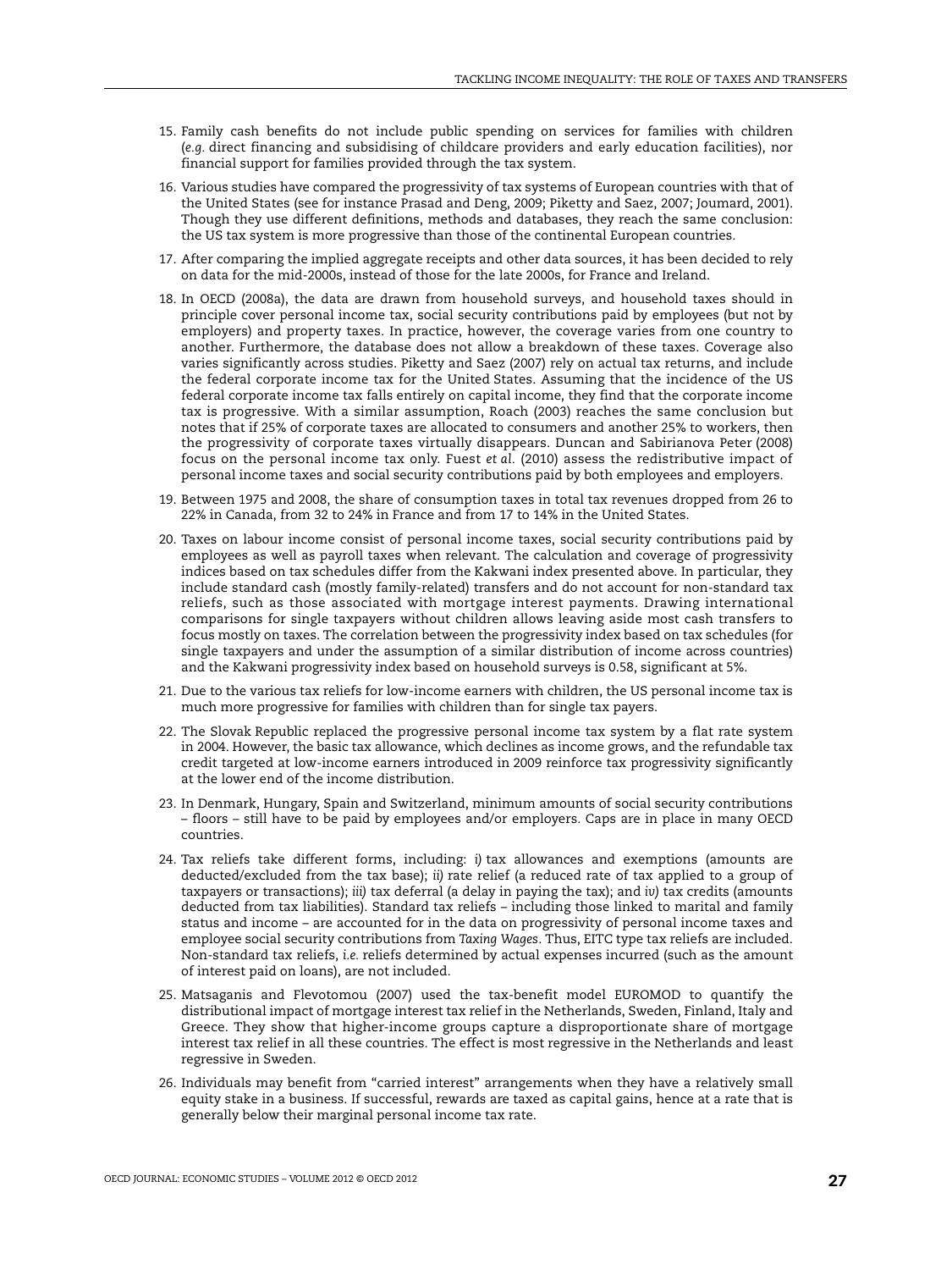- 27. The Conseil des Prélèvements Obligatoires (2011) also notes that existing taxes on real estate transactions – *Droits de mutation à titre onéreux* – are regressive as they are calculated as the sum of a fixed amount and a percentage of the value of the transaction. The effective tax rate on small transactions is *de facto* much higher and often paid by low-income families.
- 28. Avoidance is easier when *intervivos* gifts are exempt or pay a lower rate and when business and agricultural assets get favourable treatment (*e.g.* to avoid breaking up family undertakings).
- 29. Roach (2003) shows that US estate and gift taxes were the most progressive elements of federal taxation because they applied only to large estates/gifts and because rates were progressive.
- 30. Among the countries that reduced or abolished wealth taxes since the mid-1990s, some have increased the taxation of top incomes (Germany) or capital income (Luxembourg and the Netherlands). Spain introduced a wealth tax in September 2011.
- 31. In France, about 5 000 individuals paying the wealth tax (ISF) left the country between 1996 and 2005 (Conseil des Prélèvements Obligatoires, 2011).
- 32. In cash terms, the top fifth of households pay three times as much indirect tax as the bottom fifth. This simply reflects higher expenditure by higher income households. The only indirect taxes where average payments in absolute terms do not vary much across the income distribution are those on.tobacco, television licences and the tax element of the National Lottery.
- 33. It is worth noting that applying the Kakwani index to define progressivity, in certain countries, depending on the distribution of primary income, the reduced VAT rates would be progressive.
- 34. Reflecting differences in the level of consumption taxes (standard rates at 5% in Japan and about 7% in the United States, but up to 25% for the standard VAT rate in the Nordic countries), Garfinkel *et al.* (2006) noted that the same hypothetical USD 1 000 cash transfer to low-income households buys more goods in the United States and Japan than in the Nordic countries – more than USD 930 compared with USD 750. Adema and Ladaique (2009) also recognise that consumption taxes reduce the real value of consumption which can be financed out of a given level of benefits. Furthermore, they note that, in some countries, policy explicitly took into account the impact of indirect taxation on the financial position of low-income households. For example, when the Goods and Services Tax was introduced in Australia in July 2000 at a rate of 10% (with food being exempt), a compensation package for social protection benefit recipients was introduced at the same time.
- 35. For details, see OECD (2011b). Reduced VAT rates and exemptions are taken into account in the OECD estimates of the consumption tax rate at different income levels.
- 36. Rothstein (2008) found for the United States that the EITC increases labour supply and studied the effect on wages. Low-skilled single mothers keep only \$0.70 of every dollar they receive. Employers of low-skilled labour capture \$0.72 (of which about 40% from single mothers and the rest from ineligible workers whose after-tax incomes fall). The net transfer to low-skilled workers is about \$0.28 per dollar spent.
- 37. In a perfectly competitive labour market, higher labour taxes should not affect equilibrium unemployment since workers bear the entire tax burden through lower net wages. However, if firms cannot shift the entire tax burden onto workers (for example, because of minimum wages or strong trade unions), higher taxes will reduce labour demand. Several empirical studies support this view (*e.g.* Belot and van Ours, 2004 and Bassanini and Duval, 2006). Also, behavioural responses to changes in capital taxation are particularly problematic in small open economies. If capital is highly mobile across borders, higher capital-income taxes may result in lower capital stock and lower real wages.
- 38. On the final incidence of property taxes, see Fullerton and Metcalf (2011). On the impact of housing cash benefits on rents paid by low-income groups, see Conseil des Prélèvements Obligatoires (2011) and Facks (2005).
- 39. The following indicators have been used for the cluster analysis: *i)* for the size the tax, transfer and in-kind service to GDP ratio; *ii)* for the mix: the shares of old-age pensions, disability, family and unemployment in total transfers; the shares of consumption, personal income and property taxes in total taxes; and the share of education and health in total in-kind transfers *iii)* for the progressivity: *à la Kakwani* progressivity indicator for both total household taxes and total cash transfers and specific progressivity indicators for old-age pensions, unemployment, personal income tax and social security contributions. Estonia has not been included in the cluster analysis because most tax data were missing.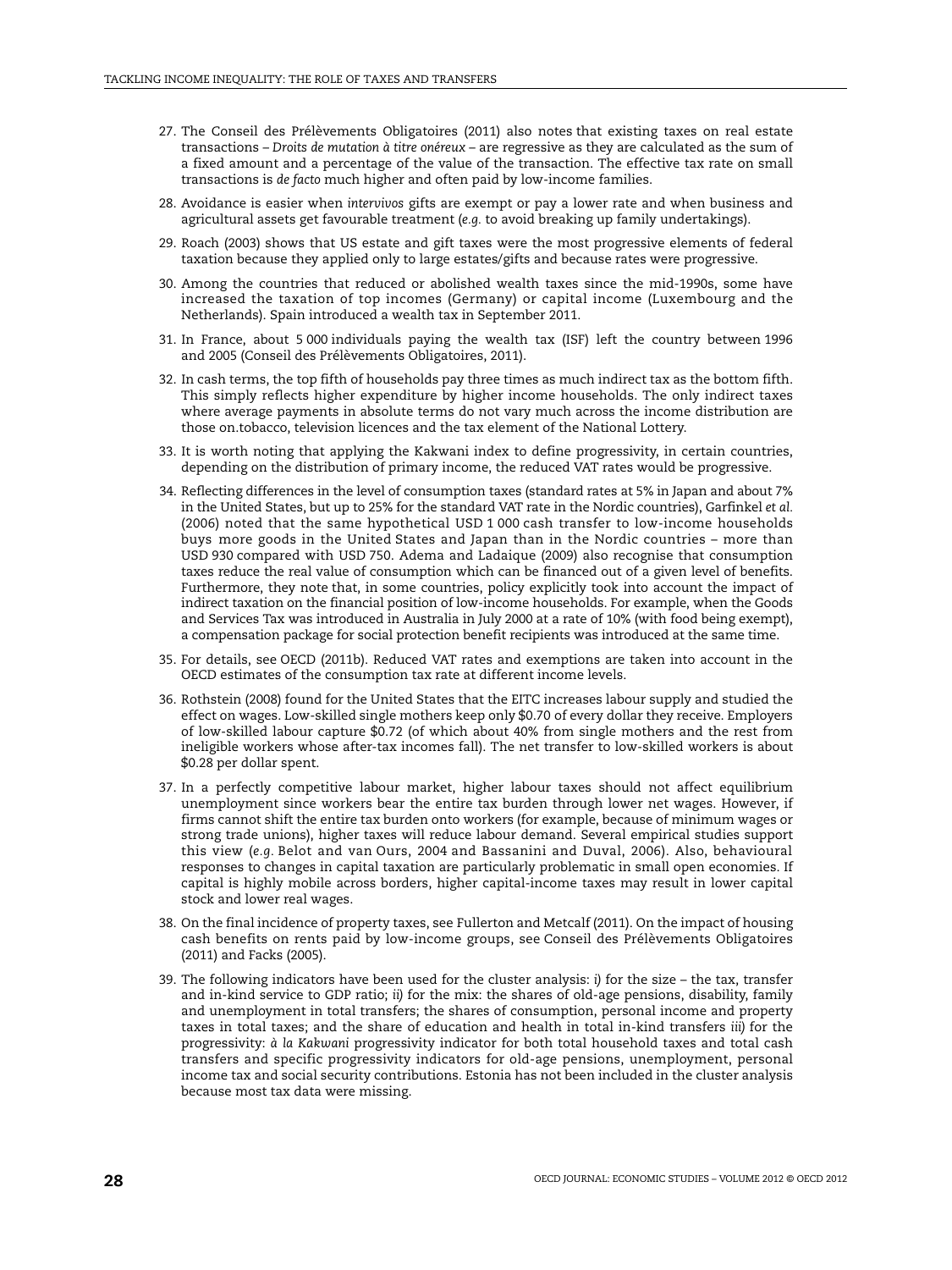<span id="page-30-0"></span>40. Esping-Andersen (1990) proposed a typology of welfare systems consisting of three main regimes: *i)* a "liberal regime" characterised by little public intervention, means-tested benefits and subsidised private welfare, mainly implemented in the English-speaking countries; *ii)* a "sociodemocratic regime" with broad social entitlements and universal coverage, largely implemented in the Nordic countries; *iii)* a "conservative welfare regime" built around social insurance where entitlements depend primarily on life-long employment.

#### *References*

- Adema, W. and M. Ladaique (2009), "How Expensive is the Welfare State? Gross and Net Indicators in the *OECD Social Expenditure Database* (SOCX)", *OECD Social, Employment and Migration Working Papers*, No. 92, OECD Publishing.
- Alvaredo, F. *et al.* (2011), *The Top Incomes Database*, *www.parisschoolofeconomics.eu/en/news/the-topincomes-database-new-website/*.
- Antolin, P., A. de Serres, and C. de la Maisonneuve (2004), "Long-Term Budgetary Implications of Tax-Favoured Retirement Plans", *OECD Economics Department Working Paper,* No. 393.
- Bassanini, A. and R. Duval (2006), "Employment Patterns in OECD Countries: Reassessing the Role of Policies and Institutions", *OECD Economics Department Working Paper,* No. 486.
- Belot, M. and J. Van Ours (2004), "Does the Recent Success of Some OECD Countries in Lowering their Unemployment Rates Lie in the Clever Design of their Labour Market Reform?", *Oxford Economic Papers*, Vol. 56, No. 4.
- Benítez-Silva, H., R. Disney and S. Jimenez-Martin (2010), "Disability, Capacity for Work and the Business Cycle", *Economic Policy*, 63, July, pp. 483-536.
- Burman, L.E. and D.P. Moynihan (2011), "Tax Reform Options: Marginal Rates on High-income Taxpayers, Capital Gains, and Dividends", Statement before the Senate Committee on Finance, September 2011, *www.urban.org/uploadedpdf/901447-Burman-Tax-Reform-Options.pdf*.
- Burman, L.E., E. Toder, and C. Geissler (2008), "How Big are Total Individual Income Tax Expenditure, and Who Benefits from Them?"*Tax Policy Center Discussion Paper*, No. 16, the Urban Institute, Washington, DC.
- Chawla, R.K. and T. Wannell (2003), "Property Taxes", in *Perspectives, Statistics Canada*, July, Vol. 4, No. 7, *www.statcan.gc.ca/pub/75-001-x/75-001-x2003007-eng.pdf*.
- Christia, J.P. (2007), "The Empirical Relationship between Lifetime Earnings and Mortality", *CBO Working Paper Series*, No. 20071.
- Conseil des Prélèvements Obligatoires (2011), *Prélèvements obligatoires sur les ménages : progressivité et effets redistributifs*, May, *www.comptes.fr/fr/CPO/documents/divers/ Rapport\_conseil\_prelevements\_ obligatoires\_prelevements\_obligatoires\_sur\_les\_menages\_11052011.pdf*.
- Dalsgaard, T. (2000), "The Tax system in Mexico A Need for Strengthening the Revenue-Raising Capacity", *OECD Economics Department Working Paper*, No. 233.
- Davis C., K. Davis, M. Gardner, P.S. McIntyre, J. McLynch, A. Sapozhnikova (2009), *Who Pays? A Distributional Analysis of the Tax Systems in all 50 States*, 3rd edition, Institute on Taxation and Economic Policy. *www.itepnet.org/whopays3.pdf*.
- Diamond, P. and E. Saez (2011), "The Case for a Progressive Tax: From Basic Research to Policy Recommendations", *Journal of Economic Perspectives*, Vol. 25, No. 4, Fall 2011, pp. 165-190.
- Duncan, D. and K. Sabirianova Peter (2008), "Tax Progressivity and Income Inequality", Andrew Young School of Policy Studies, Georgia State University, mimeo.
- Esping-Andersen, G. (1990), *The Three Worlds of Welfare Capitalism*. Princeton, N.J. Princeton University Press.
- European Commission (2007), "Study on Reduced VAT Applied to Goods and Services in the Member States of the European Union", *http://ec.europa.eu/taxation\_customs/resources/ documents/taxation/ vat/how\_vat\_works/rates/study\_reduced\_vat.pdf*.
- Facks, G. (2005), "Pourquoi les Ménages Paient-ils des Loyers de Plus en Plus Élevés ? L'incidence des Aides au Logement en France (1973-2001)", *Economie et Statistiques,* No. 381-382.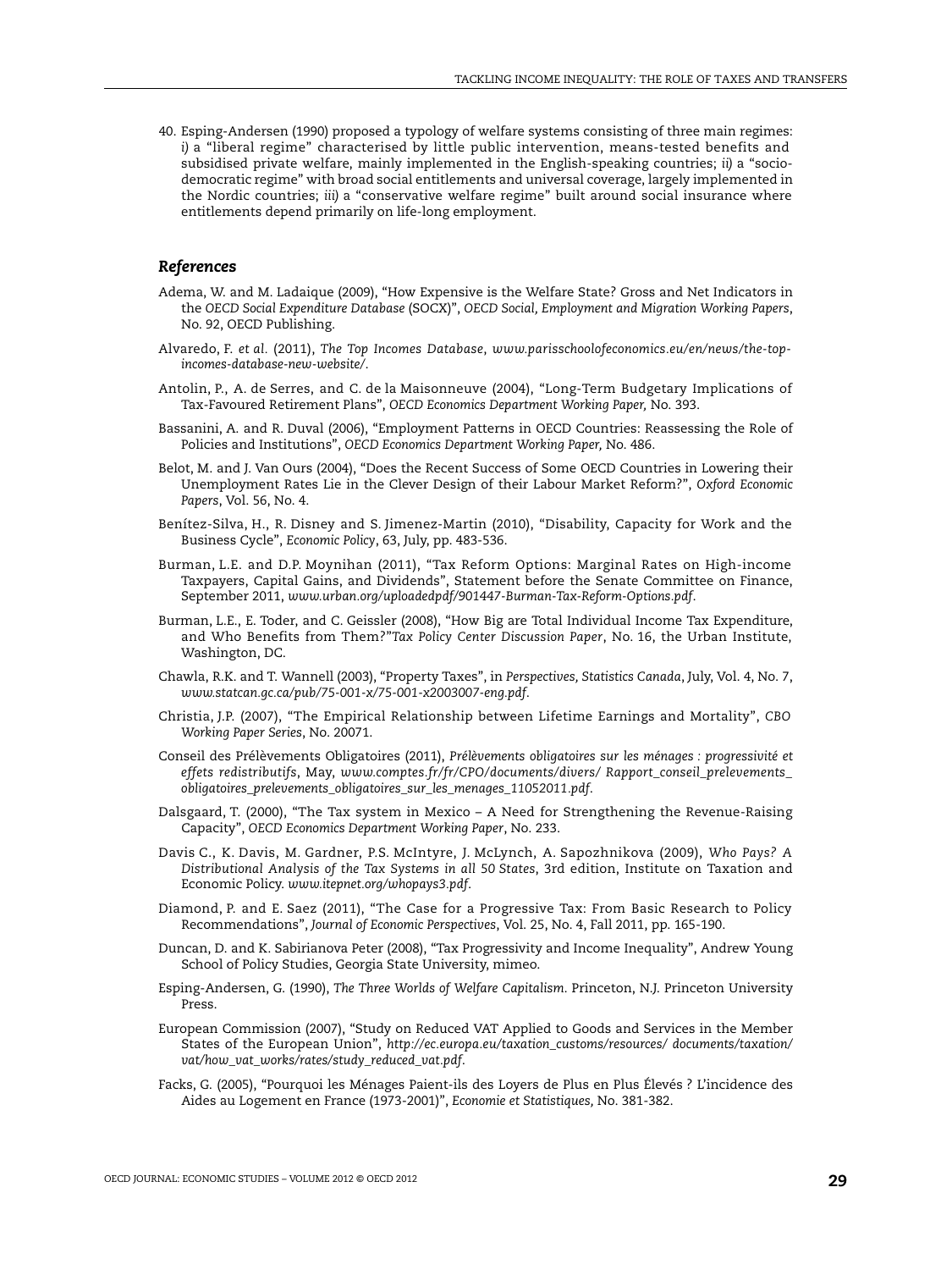- Fredriksen, K. (2012), "Less Income Inequality and More Growth Are They Compatible? Part 6. The Distribution of Wealth", *OECD Economics Department Working Paper*, No. 929.
- Fuest, C., J. Niehues and A. Peichl (2010), "The Redistributive Effects of Tax Benefit Systems in the Enlarged EU", *Public Finance Review*, Issue 38, July, pp. 473-500.
- Fullerton, D. and G.E. Metcalf (2011), "Tax incidence", in: *Handbook of Public Economics*, Vol. 4, *www.sciencedirect.com/science/handbooks/15734420*.
- Garfinkel, I., L. Rainwater, T.M. Smeeding (2006), "A Re-examination of Welfare States and Inequality in Rich Nations: How In-kind Transfers and Indirect Taxes Change the Story", *Journal of Policy Analysis and Management*, Vol. 25, No. 4.
- Garrett, D.M. (1995), "The Effect of Differential Mortality Rates on the Progressivity of Social Security", *Economic Inquiry*, Vol. 33(3).
- Goda, S.G., J.B. Shoven and S.N. Slavov (2009), "Differential Mortality by Income and Social Security Progressivity", *SIEPR Discussion Paper,* No. 08-6.
- Hachon, C. (2009), "Who Really Benefits from Pension Systems? When Life Expectancy Matters", *Revue d'économie politique*, Vol. 119(4), pp. 613-632.
- Hoeller, P., I. Joumard, M. Pisu and D. Bloch (2012), "Less Income Inequality and More Growth Are They Compatible? Part 1. Mapping Inequality Across the OECD", *OECD Economics Department Working Paper*, No. 924*.*
- Immervoll, H. and L. Richardson (2011), "Redistribution Policy and Inequality Reduction in OECD Countries: What Has Changed in Two Decades?", *OECD Social, Employment and Migration Working Papers*, No. 122, OECD Publishing.
- Joumard, I., M. Pisu and D. Bloch (2012) "Less Income Inequality and More Growth Are They Compatible? Part 3. Income Redistribution via Taxes and Transfers across OECD countries", *OECD Economics Department Working Paper*, No. 926*.*
- Joumard, I. (2001), "Tax Systems in European Union Countries", *OECD Economics Department Working Paper*, No. 301.
- Kakwani, N. (1977), "Measurement of Tax Progressivity: An International Comparison", *The Economic Journal*, Vol. 87, March, pp. 71-80.
- Kakwani, N. (1979), "Measurement of Tax Progressivity: a Reply", *The Economic Journal*, Vol. 89, No. 355, September, pp. 653-657.
- Keenay, G., and E. Whitehouse (2003), "The Role of the Personal Tax System in Old-Age Support: A Survey of 15 Countries", *Fiscal Studies*, Vol. 24(1), pp. 1-21.
- Koske, I., J.-M. Fournier and I. Wanner (2012), "Less Income Inequality and More Growth Are They Compatible? Part 2. The Distribution of Labour Income", *OECD Economics Department Working Paper*, No. 925.
- Landais, C., T. Piketty and E. Saez (2011), *Pour une révolution fiscale*, Éditions Seuil.
- Marical, F. (2009), "Les Mécanismes de Réduction des Inégalités de Revenus en 2008", *France, Portrait Social – Édition 2009*, INSEE, *www.insee.fr/fr/ffc/docs\_ffc/ref/FPORSOC09H.PDF*.
- Marmot, M.G. and M.J. Shipley (1996), "Do Socioeconomic Differences in Mortality Persist after Retirement? 25 Year follow up of Civil Servants from the First Whitehall Study", *BMJ,* Vol. 313.
- Matsaganis, M. and M. Flevotomou (2007), "The Impact of Mortgage Interest Tax Relief in the Netherlands, Sweden, Finland, Italy and Greece", *EUROMOD Working Paper,* No. EM2/07 *www.iser.essex.ac.uk/publications/working-papers/euromod/em2-07.pdf*.
- Moffit, R.A. (2011), "Welfare Programs and Labour Supply", *Handbook of Public Economics*, Vol. 4. *www.sciencedirect.com/science/handbooks/15734420*.
- Musgrave, R.A. and T. Thin (1948), "Income Tax Progression 1929-48", *Journal of Political Economy*, Vol. 56, pp. 489-514.
- Norregaard, J. (1990), "Progressivity of Income Tax Systems", *OECD Economic Studies*, No. 15, Autumn, OECD Publishing.
- OECD (2006), *OECD Tax Policy Studies: Fundamental Reform of Personal Income Tax*, OECD Publishing.
- OECD (2008a), *Growing Unequal? Income Distribution and Poverty in OECD Countries*, OECD Publishing.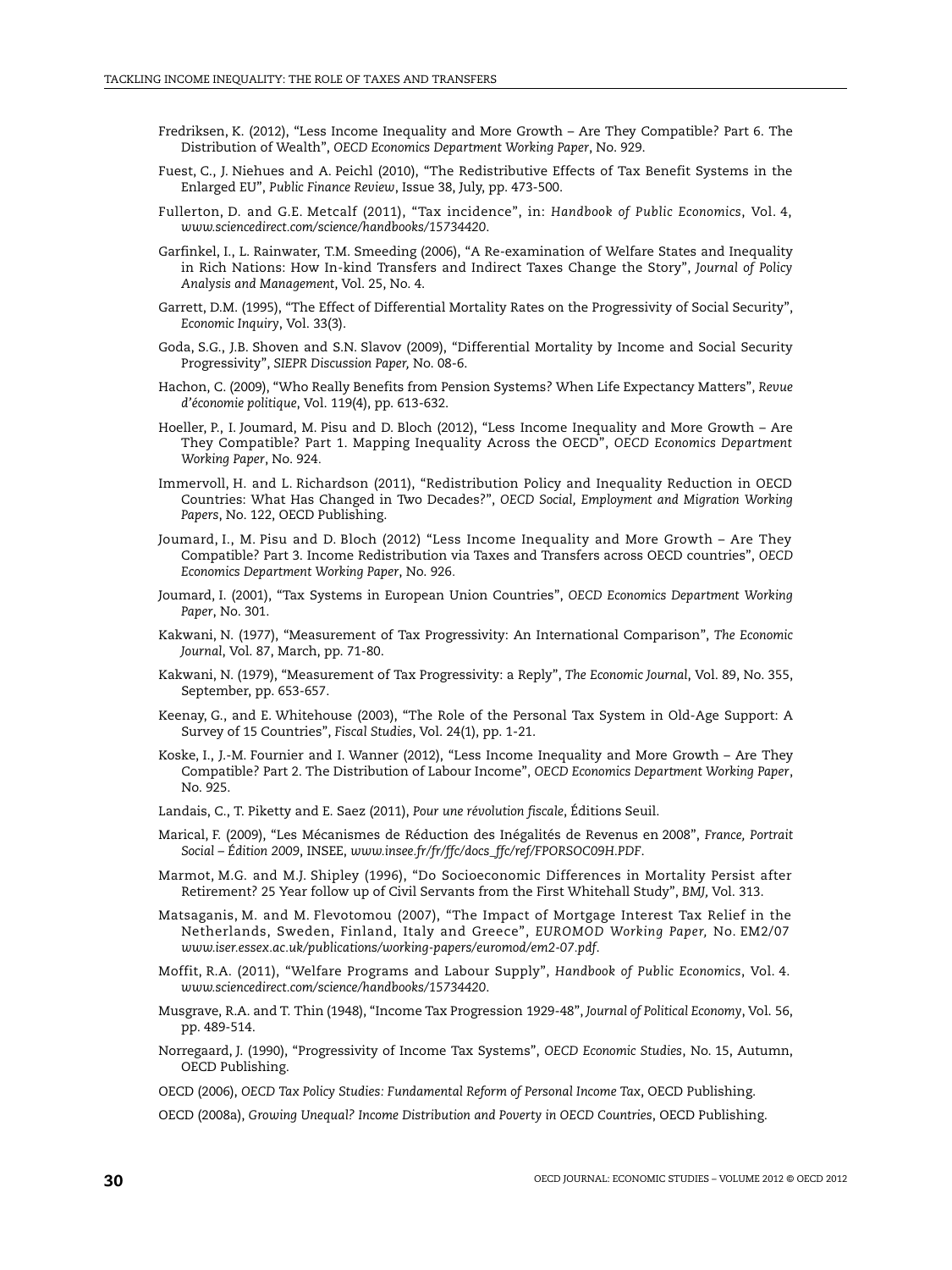OECD (2008b), *Taxing Wages 2008-2009,* OECD Publishing.

OECD (2009), *National Accounts at a Glance 2009*, OECD Publishing.

OECD (2010a), *Education at a Glance 2010,* OECD Publishing*.*

- OECD (2010b), *OECD Economic Surveys: Czech Republic 2010*, OECD Publishing.
- OECD (2010c), *Revenue Statistics,* OECD Publishing.
- OECD (2010d), *Sickness, Disability and Work: Breaking the Barriers*, OECD Publishing.
- OECD (2010e), *Tax Expenditures in OECD Countries*, OECD Publishing.
- OECD (2011a), *Divided We Stand: Why Inequality Keeps Rising,* OECD Publishing.
- OECD (2011b), *Consumption Tax Trends 2010: VAT/GST and Excise Rates Trends and Administration Issues*, OECD Publishing.
- OECD (2011c), *Pensions at a Glance 2011,* OECD Publishing.
- ONS (2010), "Income Inequality Remains Stable", *www.statistics.gov.uk/pdfdir/taxbhinr0610.pdf*.
- Palameta, B. and I. Macredie (2005), "Property Taxes Relative to Income", *Statistics Canada*, *Perspectives*, March, *www.statcan.gc.ca/pub/75-001-x/10305/7796-eng.pdf*.
- Piketty, T. (2010), "On the Long-Run Evolution of Inheritance: France 1820-2050", *Paris School of Economics Working Paper*, May.
- Piketty, T. and E. Saez (2007), "How Progressive is the US Federal Tax System? A Historical and International Perspective", *Journal of Economic Perspectives*, Vol. 21, No. 1, Winter, *www.jstor.org/ stable/30033699*.
- Pisu, M. (2012), "Less Income Inequality and More Growth Are They Compatible? Part 5. Poverty in the OECD", *OECD Economics Department Working Paper*, No. 928*.*
- Poterba, J.M. (1989), "Lifetime Incidence and the Distributional Burden of Excise Taxes", *American Economic Review*, 79(2).
- Prasad, M. and Y. Deng (2009), "Taxation and the Worlds of Welfare", Luxembourg Income Study, *Working Paper Series*, No. 480, *www.lisproject.org/publications/liswps/480.pdf*.
- Price, R. and T.T. Dang (2011), "Adjusting Fiscal Balances for Asset Price Cycles", *OECD Economics Department Working Paper*, No. 868.
- Roach, B. (2003), "Progressive and Regressive Taxation in the United States: Who's Really Paying (and Not Paying) their Fair Share?", *Global Development and Environment Institute Working Paper* No. 03-10.
- Rothstein, J. (2008), "The Unintended Consequences of Encouraging Work: Tax Incidence and the EITC", *CEPS Working Paper*, No. 165.
- Sabirianova Peter, K., S. Buttrick and D. Duncan (2008), "Global Reform of Personal Income Taxation, 1981-2005: Evidence from 189 Countries", *IZA Discussion Paper,* No. 4228, *http://ftp.iza.org/dp4228.pdf*.
- Sen, A. (1983) "Poor, Relatively Speaking", *Oxford Economic Papers*, Vol. 35(2).
- Sen, A. (1992), *Inequality Reexamined*, Clarendon Press, Oxford.
- Ståhlberg, A. (2007), "Redistribution across the Life Course in Social Protection Systems", in *Modernising Social Policy for the New Life Course*, OECD Publishing.
- Toder, E.J., B.H. Harris and K. Lim (2009), "Distributional Effects of Tax Expenditures", *Tax Policy Center Discussion Paper*, the Urban-Brookings Tax Policy Institute, *www.taxpolicycenter.org/UploadedPDF/ 411922\_expenditures.pdf*.
- Van den Noord, P. and C. Heady (2001), "Surveillance of Tax Policies: A Synthesis of Findings in Economic Surveys", *OECD Economics Department Working Paper,* No. 303.
- Waldron, H. (2007), "Trends in Mortality Differentials and Life Expectancy for Male Social Security-Covered Workers, by Socioeconomic Status", *Social Security Bulletin*, Vol. 67(1).
- Warren, N. (2008), "A Review of Studies on the Distributional Impact of Consumption Taxes in OECD Countries", *OECD Social, Employment and Migration Working Paper*, No. 64.
- Whitehouse, E. (2006), "New Indicators of 30 OECD Countries' Pension Systems", *Journal of Pension Economics and Finance*, 5 (3), Cambridge University Press, November, pp. 275-298.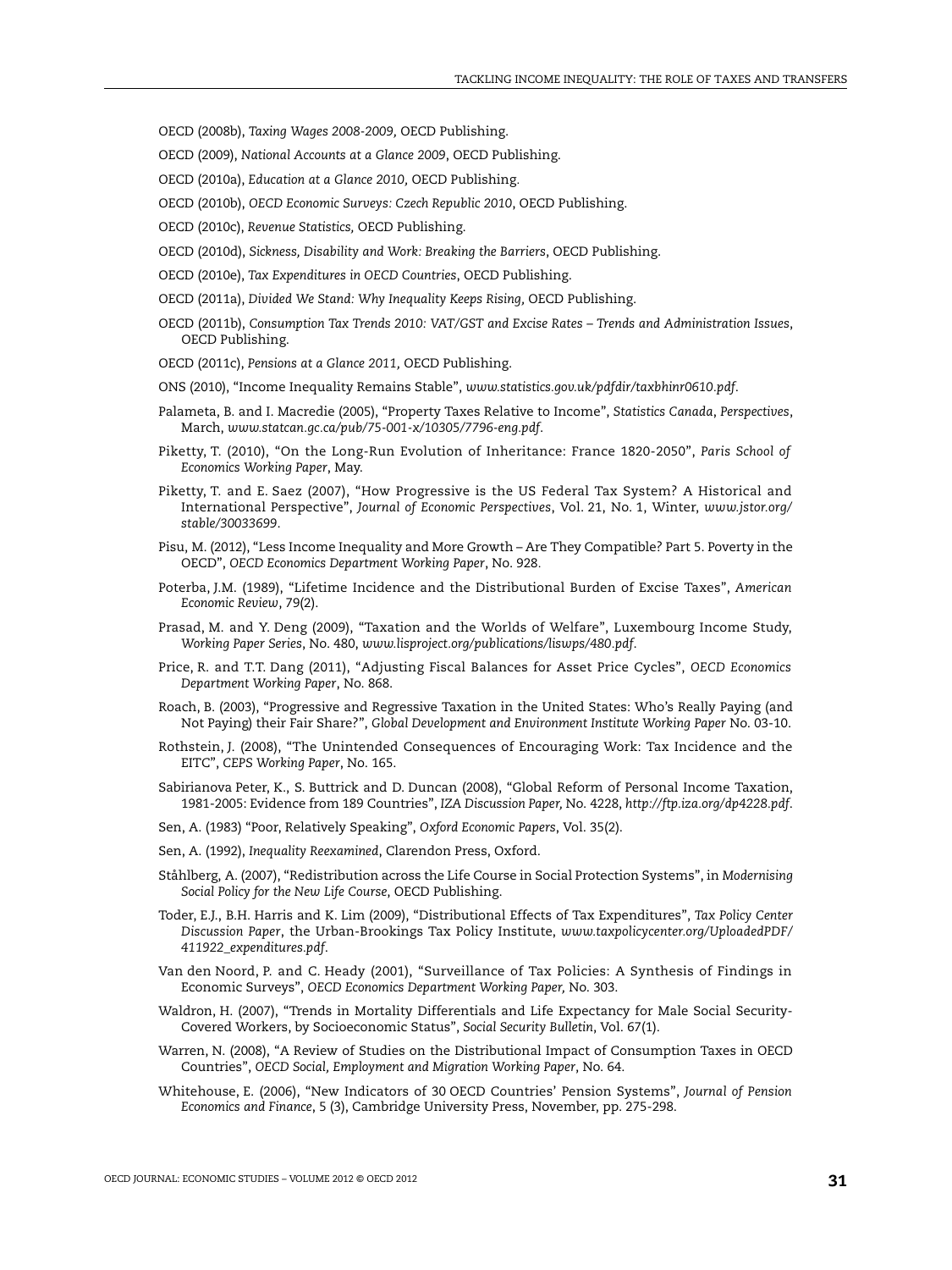- Whitehouse, E., A. D'Addio, R. Chomik and A. Reilly (2009), "Two Decades of Pension Reform: What has been Achieved and What Remains to be Done?", *The Geneva Papers on Risk and Insurance* – *Issues and Practice* 34, pp. 515-535.
- Williams, R. (2011), "Who Benefits From Tax Expenditures?", *Tax Notes*, Tax Policy Center, Urban and Brookings Institution, 2 May 2011. *www.taxpolicycenter.org/UploadedPDF/1001537-Who-Benefits-From-Expenditures.pdf*.
- Yoo, K.-Y. and A. de Serres (2004), "Tax Treatment of Private Pension Savings in OECD Countries and the Net Tax Cost Per Unit of Contribution to Tax-Favoured Schemes", *OECD Economics Department Working Paper*, No. 406.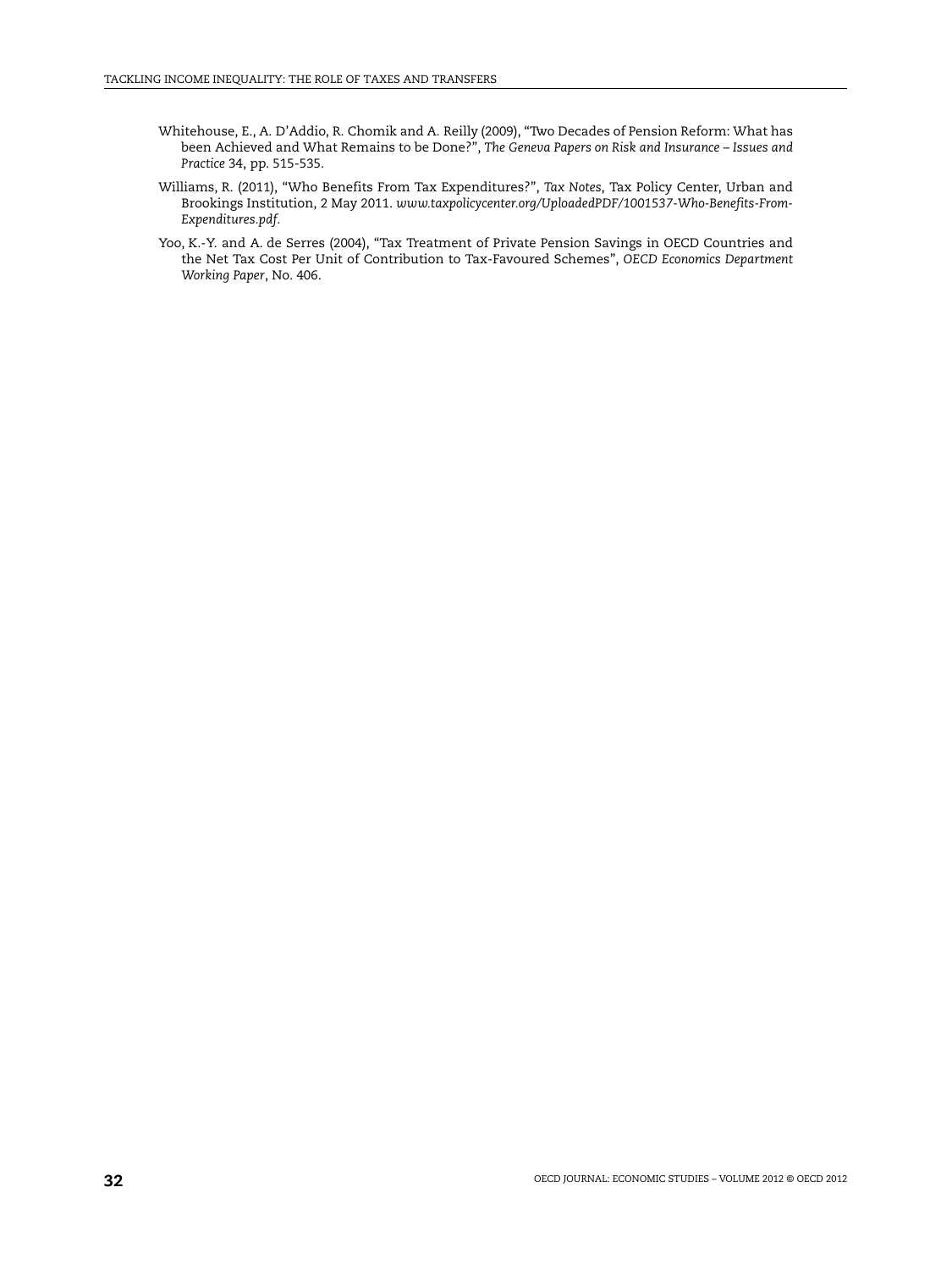# ANNEX

## **Assessing the redistributive impact of cash transfers and taxes**

Various measures can be used to assess the redistributive impact of cash transfers and tax systems. Three are used extensively in this article: the concentration coefficient, the difference in income dispersion before and after redistribution, and a progressivity measure.

The **concentration coefficient for cash transfers** provides an indication of who receives the transfers. It is zero when everyone receives the same transfer. The concentration coefficient is negative when the poor receive more in absolute terms than the rich – *e.g.* when benefits are means-tested – and becomes positive when the rich receive more in absolute terms (*e.g.* old-age pensions). Even in the latter case, there may be redistribution if market income is distributed more unevenly than benefits. Likewise, the **concentration coefficient for taxes** provides an indication of who pays the taxes across the income distribution. If the richest pay most of the taxes, the concentration coefficient will be high. Still, the concentration coefficient for taxes reflects not only the progressivity of the tax system but also the dispersion of pre-tax income. A more unequal country will raise more tax revenues from the wealthy and less from the poor. It will therefore show a higher concentration coefficient even if it features the same tax system as the less unequal country.

The **redistributive impact of cash transfers and taxes** is best measured by the difference in the concentration coefficients for income before and after cash transfers and taxes (Musgrave and Thin, 1948; Norregaard, 1990). It depends on both the size of cash transfers and taxes and their progressivity (Kakwani, 1977 and 1979).

The redistributive impact of cash transfers can be expressed as:

Concentration coefficient of market income *plus* transfers – Concentration coefficient of market income.

It is also equal to:

Size of cash transfers \* Progressivity of cash transfers (Kakwani index).

where the size of cash transfers is measured as their share in market income *plus* transfers and the Kakwani index is defined as (Concentration coefficient of cash transfers – Concentration coefficient of market income, *i.e.* before taxes and transfers).

The redistributive impact of taxes can be expressed in the same way:

Concentration coefficient of disposable income – Concentration coefficient of market income plus transfers.